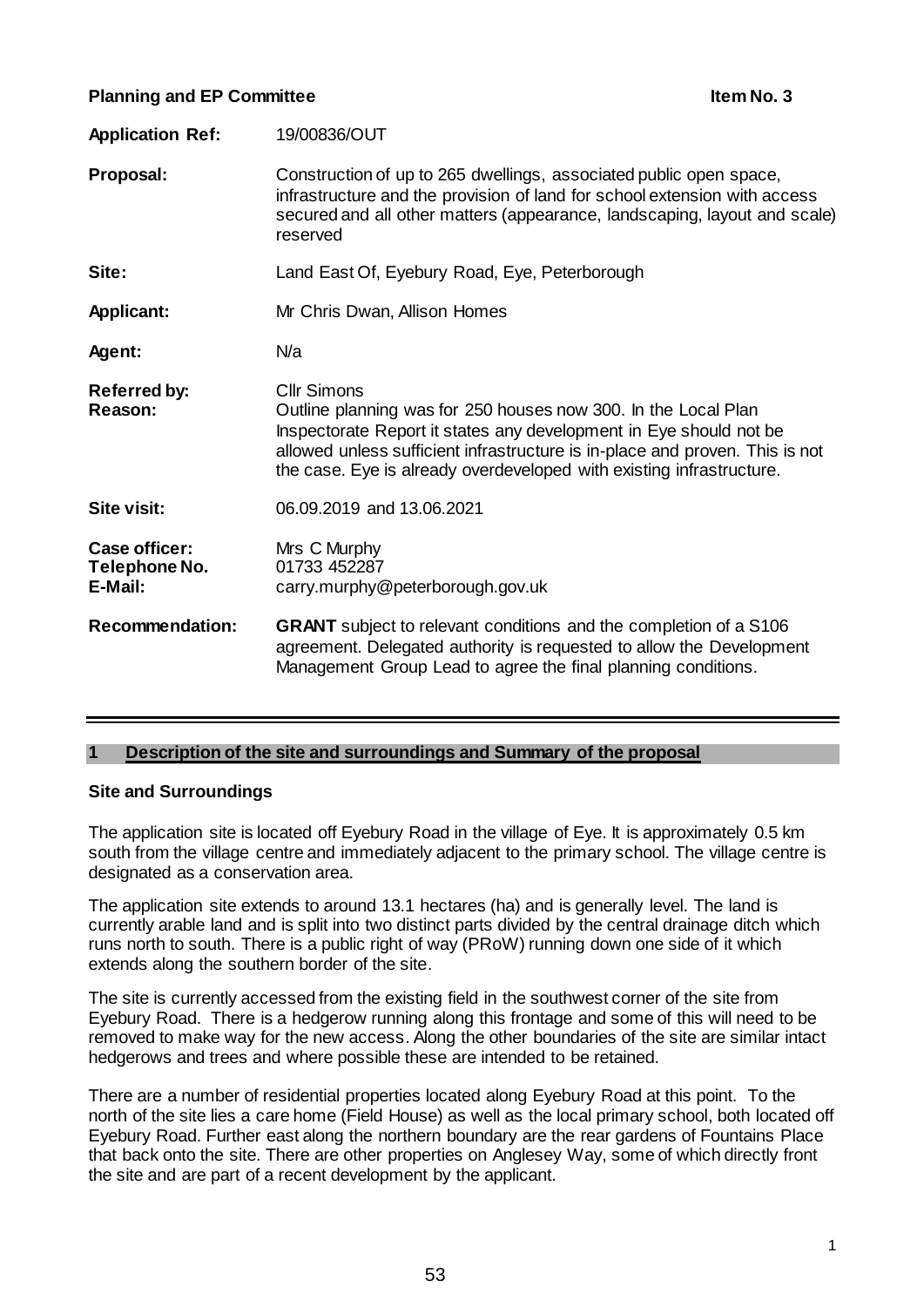To the east is a residential estate of 'Park Homes' and Pioneer Caravans. Further east of the site there is open countryside.

To the south west of the site are a number of residential properties which are located off Eyebury Road and beyond these is open countryside. There is also a cottage which is a Grade II listed building on the west side of Eyebury Road, opposite the south west corner of the site.

The application site is allocated for residential use under Policies LP39.7 and LP40 of the Peterborough Local Plan (2019).

An outline application (planning ref. 21/01542/OUT) has recently been submitted for Eyebury Road House, 19 Eyebury Road. The site is directly south of this application site and is for the construction of 1no. detached dwelling with access, appearance and landscaping secured and layout and scale matters reserved.

### **Proposal and background**

The application seeks outline planning consent for the construction of up to 265 dwellings. The application seeks approval of the access only at this stage with matters relating to the appearance and design of the buildings, scale, layout and landscaping reserved to a later stage, if outline planning permission is granted.

The application was initially a scheme for up to 300 dwellings, but this was then reduced to 284 dwellings, with a further recent reduction bringing the number of dwellings proposed down to 265. The proposal would provide 30% affordable homes.

The proposal would also provide for up to 2.54ha of public open space which would also include a locally equipped area of play (LEAP) and allotment land.

The proposal also includes an area of land (1ha) to be given over for the purposes of extending the adjacent primary school and the creation two additional access points into the school site. One will be a vehicular access along its southern boundary abutting the application site and the other a pedestrian access only on the eastern boundary of the school site south of Fountains Place.

The primary vehicular access is proposed off Eyebury Road. The access proposals include an on-site cycleway at the site access, along with pedestrian crossing improvements near the school.

Revised proposals also submitted include a footpath/ cycle way to be constructed to the north of the site on a strip of land between properties at Fountains Place and the recent Allison Homes (previously Larkfleet Homes) development linking up to Thorney Road. The cycle way would then continue in a westerly direction alongside the footpath on the south side of Thorney Road up to where it meets with Eyebury Road and the High Street. There will also be upgrades to two bus stops on Thorney Road along this section.

As required by Policy LP40, a masterplan has been submitted with the application and this also includes further details via a parameters plan, strategic movements plan and indicative public open space areas drawing. These plans would provide controls on future Reserved Matters applications.

The Local Planning Authority (LPA) has undertaken a screening opinion in respect of the outline application as to whether or not the development would require an Environmental Impact Assessment (EIA). The project falls under Schedule 2, item 10 (b) 'Urban development projects,' of the Regulations. The LPA considered that the development would not have significant environmental effects and as such an Environmental Impact Assessment was not required (ref. 21/00013/SCREEN).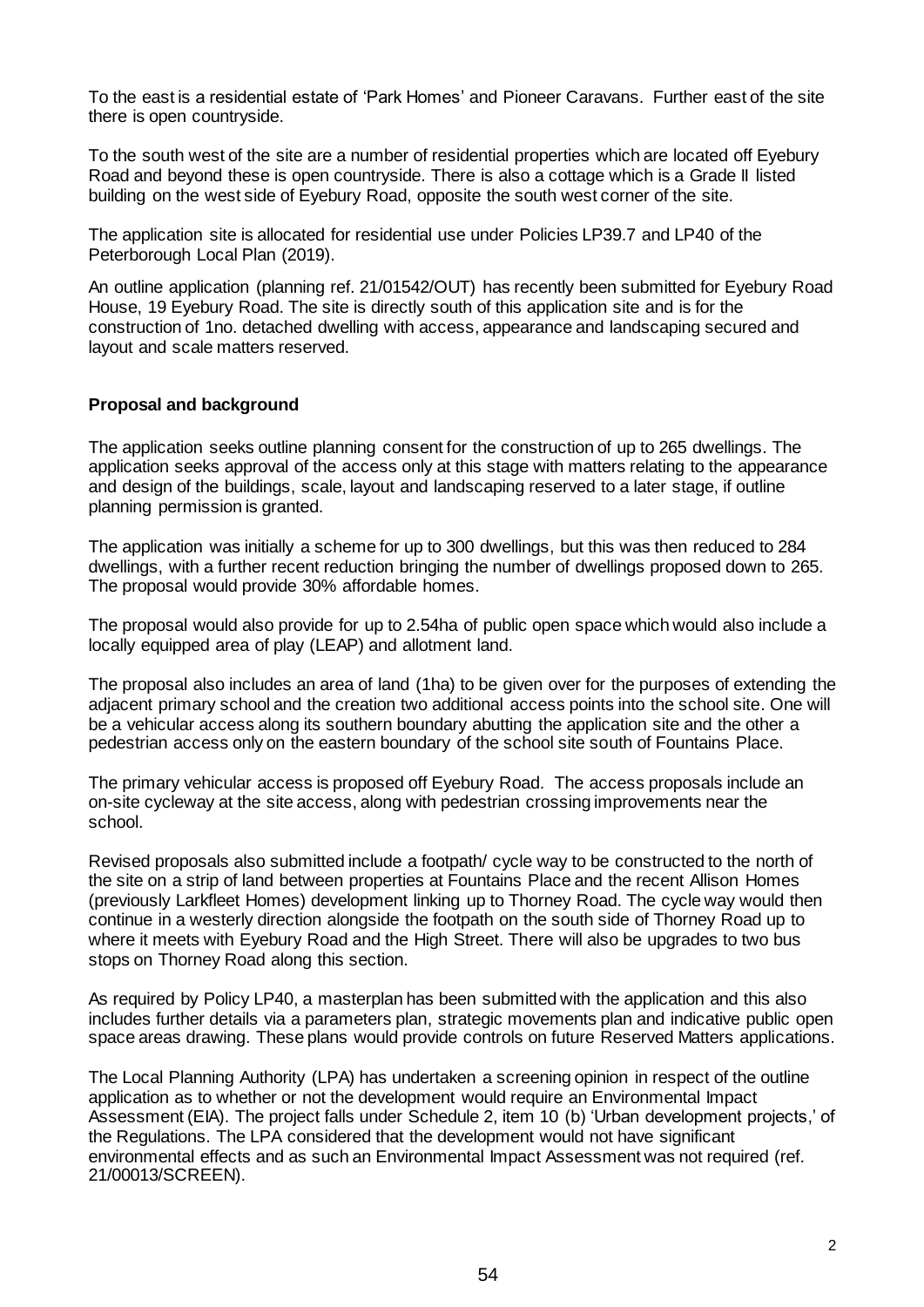# **Consultation**

There have been four rounds of formal public consultation on the application. The first ran from 21 August to 19 August 2019. Since the receipt of the initial application in August 2019 further information and amended details as referred to above have been received, as well as a number of revised plans and documents to address comments received from technical consultees. A further 3 rounds of full statutory public re-consultation have been undertaken: 1) 7 June to 6 July 2021; 2) 4 September to 27 September 2021; and 3) 21 October to 28 October 2021.

| $\mathbf{2}$<br><b>Planning History</b> |                   |                 |             |
|-----------------------------------------|-------------------|-----------------|-------------|
| <b>Reference</b>                        | <b>Proposal</b>   | <b>Decision</b> | <b>Date</b> |
| 21/00013/SCREEN                         | Screening opinion | Comments        | 03.12.21    |

#### **3 Planning Policy**

Decisions must be taken in accordance with the development plan policies below, unless material considerations indicate otherwise.

### **Planning (Listed Building and Conservation Areas) Act 1990**

**Section 66 - General duty as respects listed buildings in exercise of planning functions.** The Local Planning Authority has a statutory duty to have special regard to the desirability of preserving the building or its setting, or any features of special architectural or historic interest which it possesses.

### **Section 72 - General duty as respects conservation areas in exercise of planning functions**.

The Local Planning Authority has a statutory duty to pay special attention to the desirability of preserving or enhancing the character or appearance of the Conservation Area or its setting, or any features of special architectural or historic interest which it possesses.

### **National Planning Policy Framework (July 2021)**

### **Section 5: Delivering a sufficient supply of homes**

Paragraph 60: To support the Government's objective of significantly boosting the supply of homes, it is important that a sufficient amount and variety of land can come forward where it is needed, that the needs of groups with specific housing requirements are addressed and that land with permission is developed without unnecessary delay.

Paragraph 65: Where major development involving the provision of housing is proposed, planning policies and decisions should expect at least 10% of the total number of homes to be available for affordable home ownership.

### **Section 8. Promoting healthy and safe communities**

Paragraph 92: Planning policies and decisions should aim to achieve healthy, inclusive and safe places.

Paragraph 95: It is important that a sufficient choice of school places is available to meet the needs of existing and new communities. Local planning authorities should take a proactive, positive and collaborative approach to meeting this requirement, and to development that will widen choice in education.

Paragraph 98. Access to a network of high quality open spaces and opportunities for sport and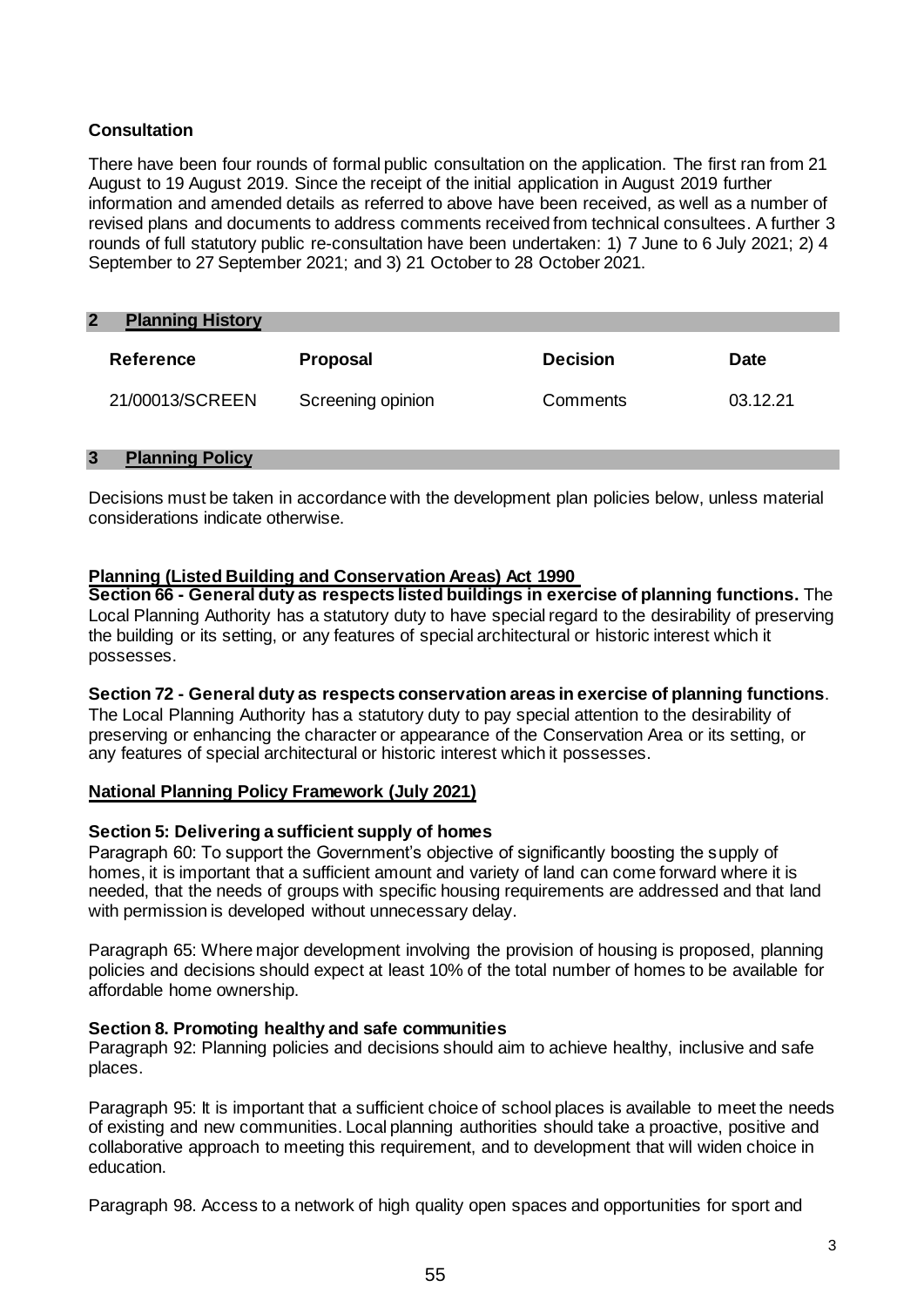physical activity is important for the health and well-being of communities, and can deliver wider benefits for nature and support efforts to address climate change. Planning policies should be based on robust and up-to-date assessments of the need for open space, sport and recreation facilities (including quantitative or qualitative deficits or surpluses) and opportunities for new provision. Information gained from the assessments should be used to determine what open space, sport and recreational provision is needed, which plans should then seek to accommodate.

Paragraph 100. Planning policies and decisions should protect and enhance public rights of way and access, including taking opportunities to provide better facilities for users, for example by adding links to existing rights of way networks including National Trails.

### **Section 9. Promoting sustainable transport**

Paragraph 110. In assessing sites that may be allocated for development in plans, or specific applications for development, it should be ensured that:

a) appropriate opportunities to promote sustainable transport modes can be – or have been – taken up, given the type of development and its location:

b) safe and suitable access to the site can be achieved for all users;

c) the design of streets, parking areas, other transport elements and the content of associated standards reflects current national guidance, including the National Design Guide and the National Model Design Code; and

d) any significant impacts from the development on the transport network (in terms of capacity and congestion), or on highway safety, can be cost effectively mitigated to an acceptable degree.

Paragraph 111. Development should only be prevented or refused on highways grounds if there would be an unacceptable impact on highway safety, or the residual cumulative impacts on the road network would be severe.

Paragraph 113. All developments that will generate significant amounts of movement should be required to provide a travel plan, and the application should be supported by a transport statement or transport assessment so that the likely impacts of the proposal can be assessed.

### **Section 11: Making effective use of land**

Paragraph 119: Planning decisions should promote an effective use of land in meeting the need for homes and other uses while safeguarding and improving the environment and ensuring safe and healthy living conditions.

### **Section 12: Achieving well-designed places**

Paragraph 124: Planning policies and decisions should support development that makes efficient use of land, taking into account: a) the identified need for different types of housing and other forms of development, and the availability of land suitable for accommodating it; b) local market conditions and viability; c) the availability and capacity of infrastructure and services – both existing and proposed – as well as their potential for further improvement and the scope to promote sustainable travel modes that limit future car use; d) the desirability of maintaining an area's prevailing character and setting (including residential gardens), or of promoting regeneration and change; and e) the importance of securing well-designed, attractive and healthy places.

Paragraph 126: The creation of high quality, beautiful and sustainable buildings and places is fundamental to what the planning and development process should achieve. Good design is a key aspect of sustainable development, creates better places in which to live and work and helps make development acceptable to communities.

Paragraph 130: Planning decisions should ensure that developments will function well and add to the overall quality of the area, are visually attractive as a result of good architecture, layout and appropriate and effective landscaping, are sympathetic to local character and history, including the surrounding built environment and landscape setting, while not preventing or discouraging appropriate innovation or change (such as increased densities), establish or maintain a strong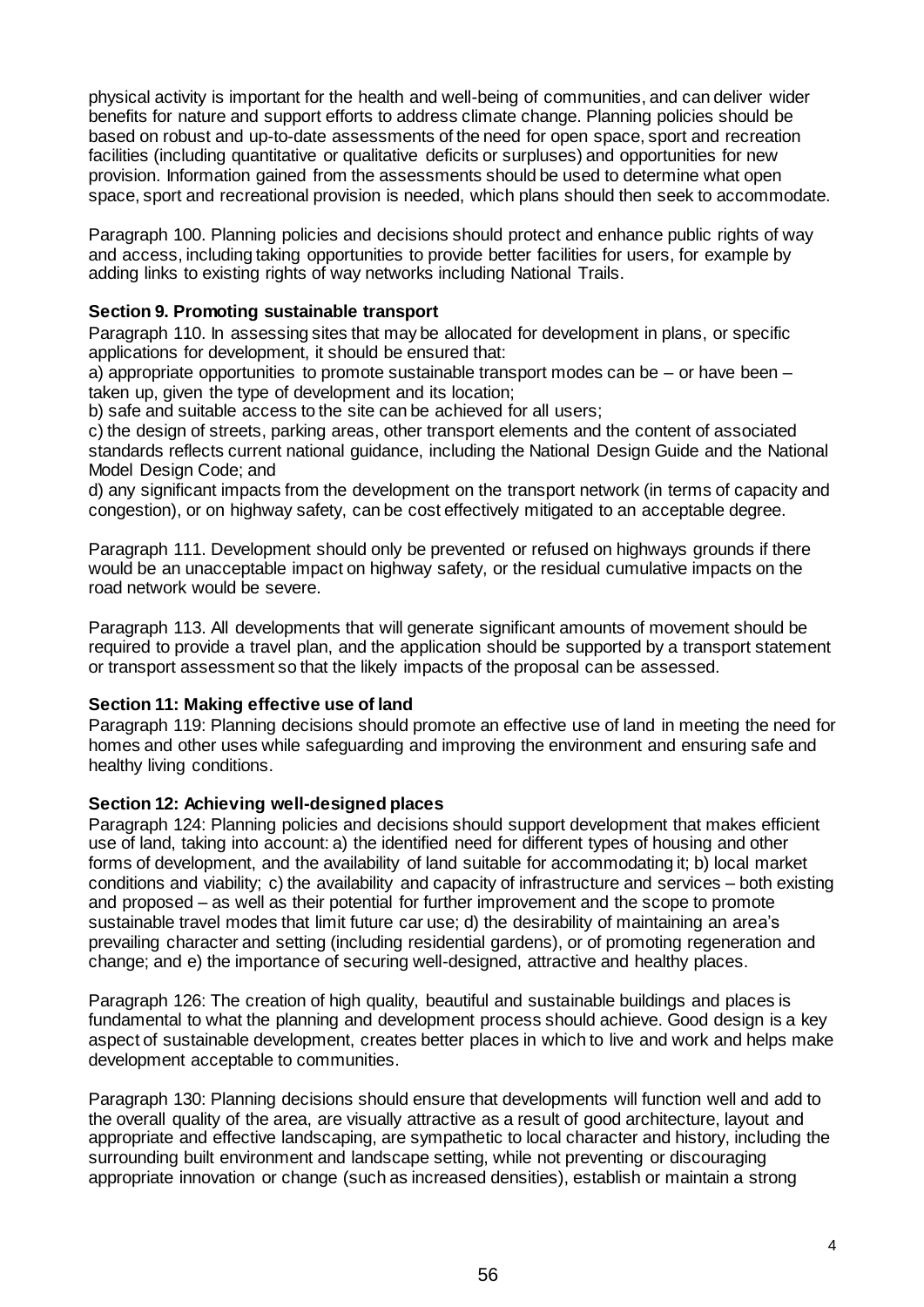sense of place, using the arrangement of streets, spaces, building types and materials to create attractive, welcoming and distinctive places to live, work and visit.

Paragraph 131: Planning decisions should ensure that new streets are tree-lined, that opportunities are taken to incorporate trees elsewhere in developments and that appropriate measures are in place to secure the long-term maintenance of newly-planted trees.

#### **Section 15: Conserving and enhancing the natural environment**

Paragraph 180: Development whose primary objective is to conserve or enhance biodiversity should be supported; while opportunities to improve biodiversity in and around developments should be integrated as part of their design, especially where this can secure measurable net gains for biodiversity or enhance public access to nature where this is appropriate.

Paragraph 183: Planning decisions should ensure that a site is suitable for its proposed use taking account of ground conditions and any risks arising from land instability and contamination.

Paragraph 185: Planning policies and decisions should also ensure that new development is appropriate for its location taking into account the likely effects (including cumulative effects) of pollution on health, living conditions and the natural environment, as well as the potential sensitivity of the site or the wider area to impacts that could arise from the development. In doing so they should mitigate and reduce to a minimum potential adverse impacts resulting from noise from new development and avoid noise giving rise to significant adverse impacts on health and the quality of life.

Paragraph 186: Planning decisions should ensure that any new development in Air Quality Management Areas and Clean Air Zones is consistent with the local air quality action plan.

Paragraph 187: Planning decisions should ensure that new development can be integrated effectively with existing businesses and community facilities. Existing businesses and facilities should not have unreasonable restrictions placed on them as a result of development permitted after they were established. Where the operation of an existing business or community facility could have a significant adverse effect on new development the applicant (or 'agent of change') should be required to provide suitable mitigation before the development has been completed.

#### **Section 16: Conserving and enhancing the historic environment**

Paragraph 194: In determining applications, local planning authorities should require an applicant to describe the significance of any heritage assets affected, including any contribution made by their setting. The level of detail should be proportionate to the assets' importance and no more than is sufficient to understand the potential impact of the proposal on their significance. Where a site on which development is proposed includes, or has the potential to include, heritage assets with archaeological interest, local planning authorities should require developers to submit an appropriate desk-based assessment and, where necessary, a field evaluation.

Paragraph 195: Local planning authorities should identify and assess the particular significance of any heritage asset that may be affected by a proposal (including by development affecting the setting of a heritage asset) taking account of the available evidence and any necessary expertise.

They should take this into account when considering the impact of a proposal on a heritage asset, to avoid or minimise any conflict between the heritage asset's conservation and any aspect of the proposal.

Paragraph 205: Local planning authorities should require developers to record and advance understanding of the significance of any heritage assets to be lost (wholly or in part) in a manner proportionate to their importance and the impact, and to make this evidence (and any archive generated) publicly accessible. However, the ability to record evidence of our past should not be a factor in deciding whether such loss should be permitted.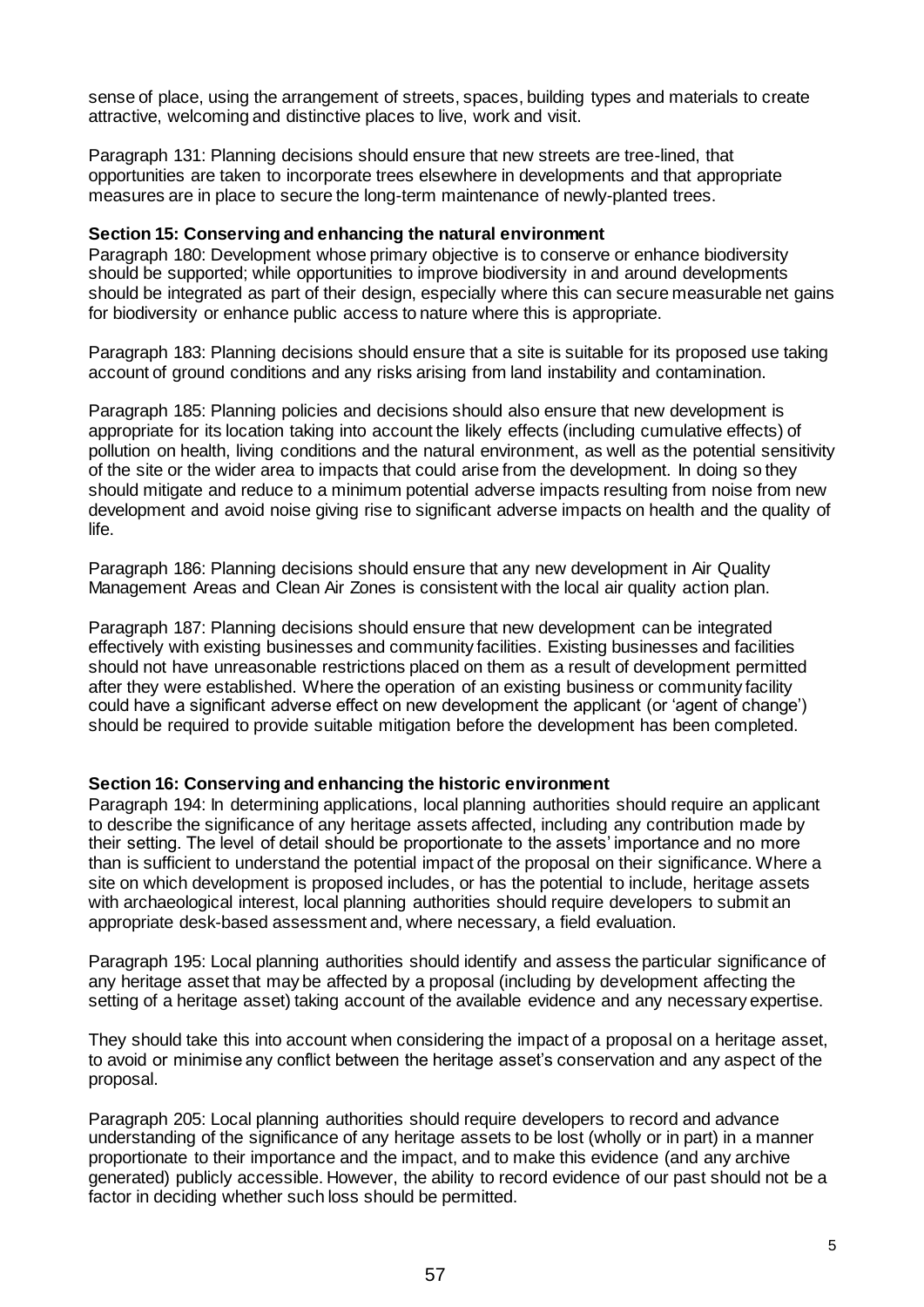## **Section 14: Meeting the challenge of climate change, flooding and coastal change**

Paragraph 152. The planning system should support the transition to a low carbon future in a changing climate, taking full account of flood risk and coastal change. It should help to: shape places in ways that contribute to radical reductions in greenhouse gas emissions, minimise vulnerability and improve resilience; encourage the reuse of existing resources, including the conversion of existing buildings; and support renewable and low carbon energy and associated infrastructure.

Paragraph 169. Major developments should incorporate sustainable drainage systems unless there is clear evidence that this would be inappropriate.

Paragraph 159. Inappropriate development in areas at risk of flooding should be avoided by directing development away from areas at highest risk (whether existing or future). Where development is necessary in such areas, the development should be made safe for its lifetime without increasing flood risk elsewhere.

## **Section 15: Conserving and enhancing the natural environment**

Paragraph 174. Planning policies and decisions should contribute to and enhance the natural and local environment.

Paragraph 185. Planning policies and decisions should also ensure that new development is appropriate for its location taking into account the likely effects (including cumulative effects) of pollution on health, living conditions and the natural environment, as well as the potential sensitivity of the site or the wider area to impacts that could arise from the development.

# **Peterborough Local Plan 2016 to 2036 (adopted July 2019)**

# **LP01 - Sustainable Development and Creation of the UK's Environment Capital**

The council will take a positive approach that reflects the presumption in favour of sustainable development within the National Planning Policy Framework. It will seek to approve development wherever possible and to secure development that improves the economic, social and environmental conditions in the area and in turn helps Peterborough create the UK's Environment Capital.

# **LP02 - The Settlement Hierarchy and the Countryside**

The location/scale of new development should accord with the settlement hierarchy. Proposals within village envelopes will be supported in principle, subject to them being of an appropriate scale. Development in the open countryside will be permitted only where key criteria are met.

### **LP03 - Spatial Strategy for the Location of Residential Development**

Provision will be made for an additional 21,315 dwellings from April 2016 to March 2036 in the urban area, strategic areas/allocations.

# **LP08 - Meeting Housing Needs**

LP8a) Housing Mix/Affordable Housing - Promotes a mix of housing, the provision of 30% affordable on sites of 15 of more dwellings, housing for older people, the provision of housing to meet the needs of the most vulnerable, and dwellings with higher access standards

LP8b) Rural Exception Sites- Development for affordable housing outside of but adjacent to village envelopes maybe accepted provided that it needs an identified need which cannot be met in the village, is supported locally and there are no fundamental constraints to delivery or harm arsing.

LP8c) Homes for Permanent Caravan Dwellers/Park Homes- Permission will be granted for permanent residential caravans (mobile homes) on sites which would be acceptable for permanent dwellings.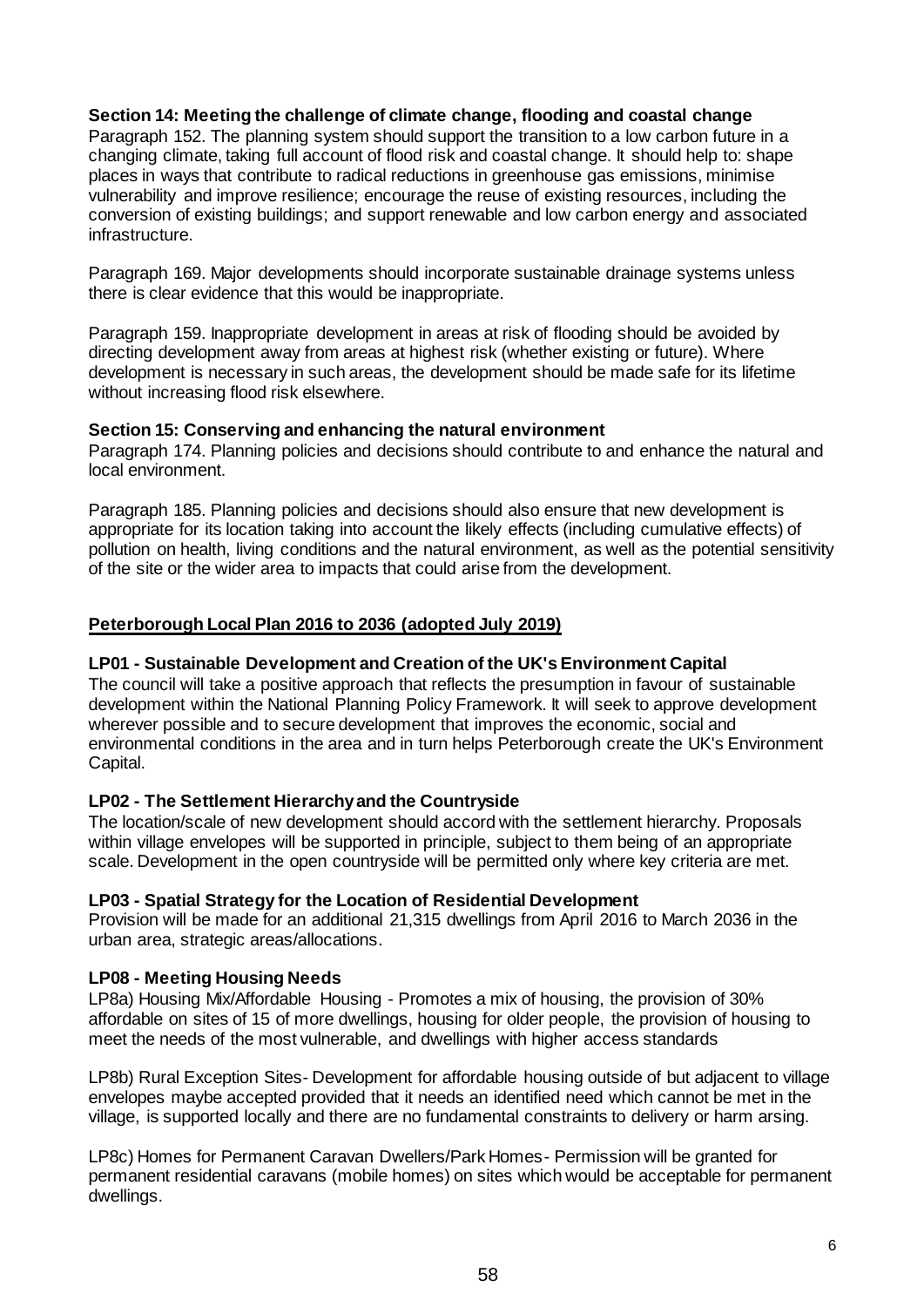## **LP13 - Transport**

LP13a) New development should ensure that appropriate provision is made for the transport needs that it will create including reducing the need to travel by car, prioritisation of bus use, improved walking and cycling routes and facilities.

LP13b) The Transport Implications of Development- Permission will only be granted where appropriate provision has been made for safe access for all user groups and subject to appropriate mitigation.

LP13c) Parking Standards- permission will only be granted if appropriate parking provision for all modes of transport is made in accordance with standards.

LP13d) City Centre- All proposal must demonstrate that careful consideration has been given to prioritising pedestrian access, to improving access for those with mobility issues, to encouraging cyclists and to reducing the need for vehicles to access the area.

## **LP14 - Infrastructure**

Permission will only be granted where there is, or will be via mitigation measures, sufficient infrastructure capacity to support the impacts of the development. Developers will be expected to contribute toward the delivery of relevant infrastructure.

## **LP16 - Urban Design and the Public Realm**

Development proposals would contribute positively to the character and distinctiveness of the area. They should make effective and efficient use of land and buildings, be durable and flexible, use appropriate high quality materials, maximise pedestrian permeability and legibility, improve the public realm, address vulnerability to crime, and be accessible to all.

## **LP17 - Amenity Provision**

LP17a) Part A Amenity of Existing Occupiers- Permission will not be granted for development which would result in an unacceptable loss of privacy, public and/or private green space or natural daylight; be overbearing or cause noise or other disturbance, odour or other pollution; fail to minimise opportunities for crime and disorder.

LP17b) Part B Amenity of Future Occupiers- Proposals for new residential development should be designed and located to ensure that they provide for the needs of the future residents.

### **LP19 - The Historic Environment**

Development should protect, conserve and enhance where appropriate the local character and distinctiveness of the area particularly in areas of high heritage value.

Unless it is explicitly demonstrated that a proposal meets the tests of the NPPF permission will only be granted for development affecting a designated heritage asset where the impact would not lead to substantial loss or harm. Where a proposal would result in less than substantial harm this harm will be weighed against the public benefit.

Proposals which fail to preserve or enhance the setting of a designated heritage asset will not be supported.

# **LP21 - New Open Space, Sport and Recreation Facilities**

LP12 Part A: New Open Space, Outdoor Sport and Recreation Facilities- Residential schemes of 15 or more dwellings will be required to make appropriate provision for new or enhanced open space, sports and recreation facilities in accordance with the standards. The council's first preference is for on-site provision.

LP21 Part B: Indoor Sports and Recreation Facilities- All residential development below 500 dwellings will contribute to the provision of 'off site' strategic indoor sports and recreation facilities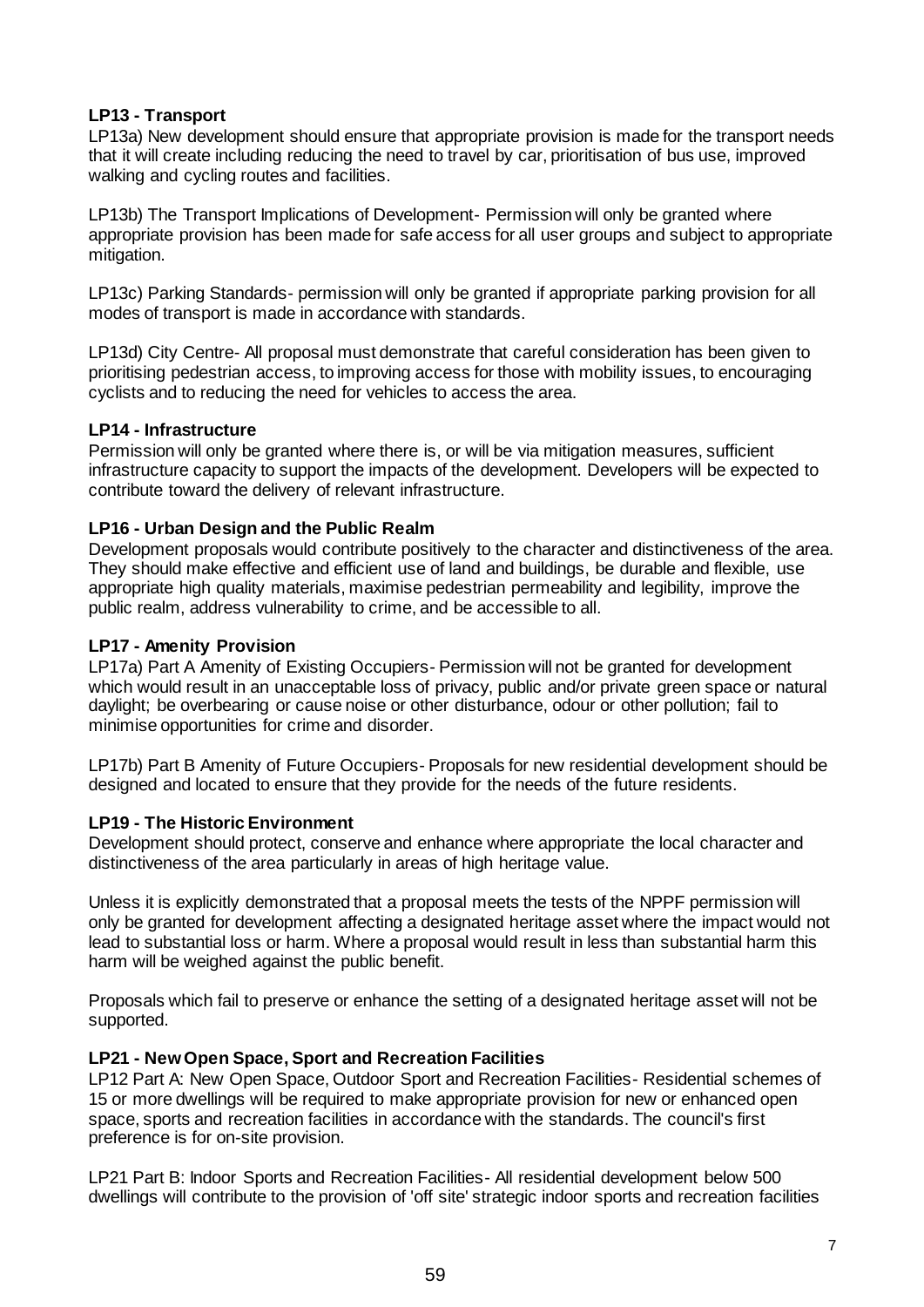by way of CIL. For sites of 500 dwellings more a S106 Planning Obligation will be sort.

LP21 Part C: Designated Sites- Mitigation of Recreational Impacts of Development- Where development has the potential to have a significant adverse effect on the integrity of a designated international or national site for nature conservation as a result of recreation pressure, the development maybe require to provide open space of sufficient size, type and quality over and above the standards to mitigate that pressure.

# **LP22 - Green Infrastructure Network**

The Council in partnership with others will seek to maintain and improve the existing green infrastructure. Strategic and major development proposals should incorporate opportunities for green infrastructure. Proposals will be expected to provide clear arrangements for long term maintenance and management. Development must protect existing linear features of the green infrastructure network. Proposals which would cause harm will not be permitted unless the need for and benefits of the development demonstrably outweigh any adverse impacts.

## **LP27 - Landscape Character**

New development in and adjoining the countryside should be located and designed in a way that is sensitive to its landscaping setting, retaining and enhancing the landscape character.

# **LP28 - Biodiversity and Geological Conservation**

### Part 1: Designated Site

International Sites- The highest level of protection will be afforded to these sites. Proposals which would have an adverse impact on the integrity of such areas and which cannot be avoided or adequately mitigated will only be permitted in exceptional circumstances where there are no suitable alternatives, over riding public interest and subject to appropriate compensation. National Sites- Proposals within or outside a SSSI likely to have an adverse effect will not normally be permitted unless the benefits outweigh the adverse impacts.

Local Sites- Development likely to have an adverse effect will only be permitted where the need and benefits outweigh the loss.

Habitats and Species of Principal Importance- Development proposals will be considered in the context of the duty to promote and protect species and habitats. Development which would have an adverse impact will only be permitted where the need and benefit clearly outweigh the impact. Appropriate mitigation or compensation will be required.

Part 2: Habitats and Geodiversity in Development

All proposals should conserve and enhance avoiding a negative impact on biodiversity and geodiversity.

Part 3: Mitigation of Potential Adverse Impacts of Development

Development should avoid adverse impact as the first principle. Where such impacts are unavoidable they must be adequately and appropriately mitigated. Compensation will be required as a last resort.

# **LP29 - Trees and Woodland**

Proposals should be prepared based upon the overriding principle that existing tree and woodland cover is maintained. Opportunities for expanding woodland should be actively considered. Proposals which would result in the loss or deterioration of ancient woodland and or the loss of veteran trees will be refused unless there are exceptional benefits which outweigh the loss. Where a proposal would result in the loss or deterioration of a tree covered by a Tree Preservation Order permission will be refused unless there is no net loss of amenity value or the need for and benefits of the development outweigh the loss. Where appropriate mitigation planting will be required.

### **LP32 - Flood and Water Management**

Proposals should adopt a sequential approach to flood risk management in line with the NPPF and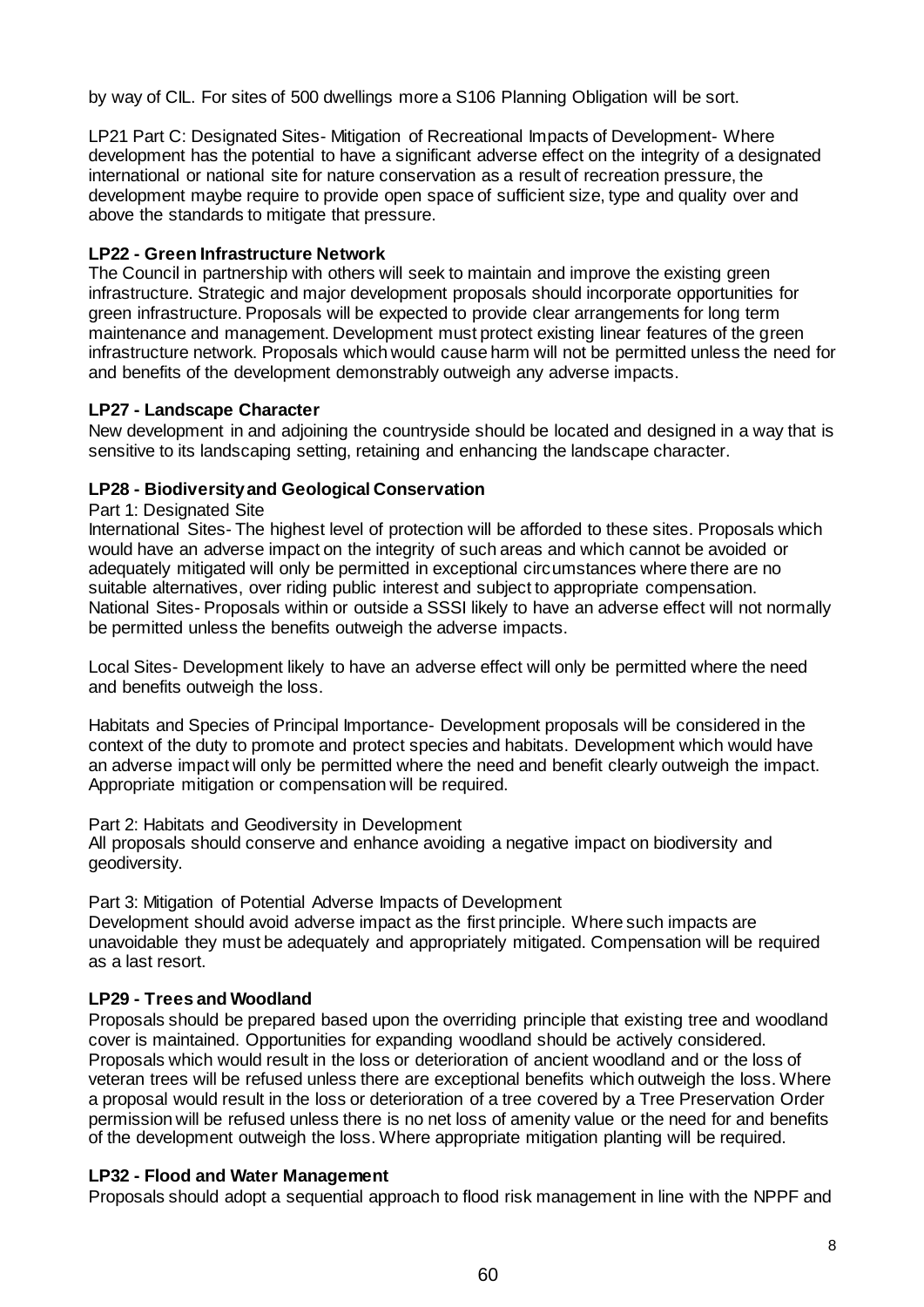council's Flood and Water Management SPD. Sustainable drainage systems should be used where appropriate. Development proposals should also protect the water environment.

## **LP33 - Development on Land Affected by Contamination**

Development must take into account the potential environmental impacts arising from the development itself and any former use of the site. If it cannot be established that the site can be safely developed with no significant future impacts on users or ground/surface waters, permission will be refused.

## **LP39 - Large Village Allocations**

Identifies the sites within the large villages which are allocated primarily for residential use. Site 39.7 Tanholt Farm, Eye is included in the list of allocation.

## **LP40 - Tanholt Farm, Eye**

A comprehensive masterplan should be submitted for this site. In developing the masterplan there should be a high level of engagement with appropriate stakeholders and the local community. The masterplan should address amongst other matters the scale of development to be informed through a Transport Assessment, a residential led scheme, impact on residential amenity, provision of education and community facilities, access and highway works, details of long term governance. Detailed proposals will not be approved without a masterplan.

### **Cambridgeshire & Peterborough Mineral and Waste Core Strategy DPD (adopted July 2021) Policy 5: Mineral Safeguarding Areas (MSAS)**

Mineral Safeguarding Areas (MSAs) are identified for mineral resources of local and/or national importance. The Mineral Planning Authority must be consulted on certain development proposals.

## **Planning (Listed Building and Conservation Areas) Act 1990**

**Section 66 - General duty as respects listed buildings in exercise of planning functions**  The Local Planning Authority has a statutory duty to have special regard to the desirability of preserving the building or its setting, or any features of special architectural or historic interest which it possesses.

### **Section 72 - General duty as respects conservation areas in exercise of planning functions.**

The Local Planning Authority has a statutory duty to pay special attention to the desirability of preserving or enhancing the character or appearance of the Conservation Area or its setting, or any features of special architectural or historic interest which it possesses.

### **4 Consultations/Representations**

PCC = Peterborough City Council

### **Environment Agency**

No objection, no comments to make.

### **Natural England**

No objection

The proposal in this location triggers Natural England's Impact Risk Zone (IRZ) for the Nene Washes swan functional land. Based on the information provided, it is not considered that the development site and surrounding area to be functionally linked with the Nene Washes SPA Ramsar & SSSI.

Recommends consideration of recreational pressure based on the updated Impact Risk Zones (IRZs).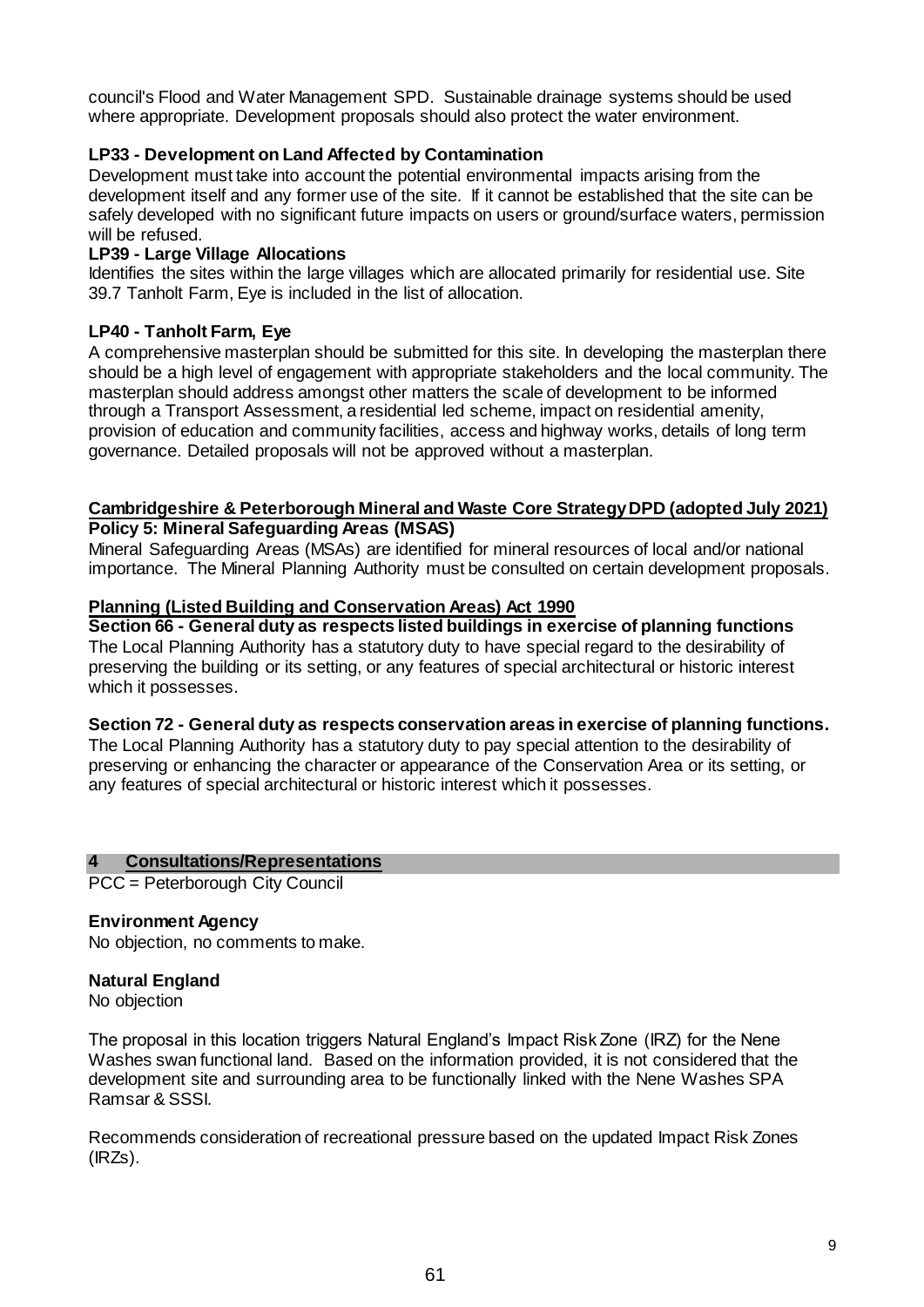### **PCC Wildlife Officer**

No objection, subject to conditions requiring an ecological design strategy, construction environmental management plan, soft landscaping plan and provision of locally native species. Ecological enhancements are required as part of these provisions.

# **PCC Archaeological Officer**

No objection, providing that a programme of archaeological work is carried out predetermination comprising a geophysical survey possibly followed by an evaluation by trial trenching to be informed by the results of the geophysical survey.

## **PCC Senior Landscape Technical Officer**

#### **Objection**

Does not wish to see the Allotment provision split over two sites within a single development. Proposed LEAP needs to be referred to as Super LEAP (SLEAP). POS needs to be able to be used for informal recreational activity. The retention of areas within the POS/around the dry ponds as SUDS/Wetland habitat is needing to be removed. Clarification is required on how the natural green space (NGS) will be implemented within such a narrow strip of land (minus the drain and footpath) to deliver appropriate NGS. If the provision of NGS is not achievable onsite, an offsite contribution will be considered.

## **PCC Conservation Officer**

No objection, subject to conditions to ensure that materials respect and reflect the positive material palette of Eye and a robust landscaping scheme to ensure that the countryside facing site boundaries are delineated by native planting, not close boarded fencing, as Eye is a historic conservation village.

### **PCC Tree Officer**

No objection, following receipt of amended information. Subject to conditions requiring a landscaping scheme. Recommends that the proposed access into the school site should not affect Tree T5 Horse Chestnut nor any trees be removed from Group G8 until such time as an appropriate and suitable route has been identified on site, marked out and a no dig solution, as discussed within the AIA, for the path construction has been considered and submitted for approval. Detailed advice on tree planting is provided.

### **PCC Pollution Control Officer**

No objection, subject to conditions requiring a detailed noise assessment and associated mitigation measures. An Air Quality Assessment would be required if the change of Light Duty Vehicles (LDV) flows are more than 500 Annual Average Daily Traffic. Due to the size of the development and potential for disturbance during construction a condition requiring a construction management plan for prior approval is also recommended.

### **Cambridgeshire Fire & Rescue Service**

No objection, requests that adequate provision be made for fire hydrants, by way of Section 106 agreement or a planning condition.

### **Police Architectural Liaison Officer (PALO)**

No objection, provides details comments on how community safety and vulnerability to crime is addressed at an early stage.

### **PCC Housing Officer**

No objection, subject to provision of 30% affordable housing based on an acceptable tenure split.

### **PCC Planning Obligations Officer**

The proposal is CIL liable, the amount due will be calculated at the approval of Reserved Matters when the Gross Internal Area of the development is confirmed.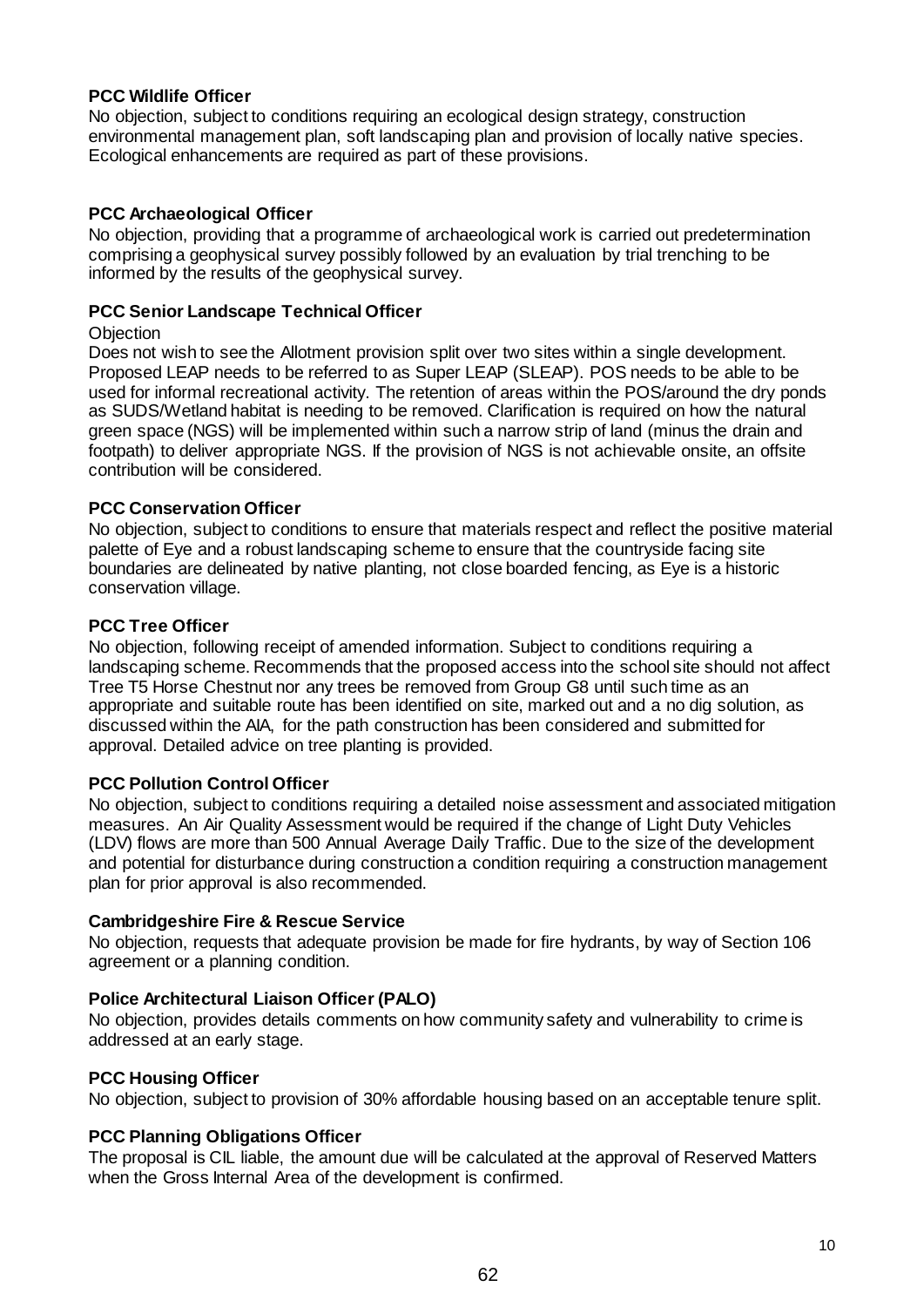# **PCC Place Planning and Sufficiency Officer (Education)**

No objection

First Comments

The development of 300 houses is forecast to generate 90 0-3 year olds, 120 primary aged children and 75 secondary aged children.

Early Years - There is currently no planned expansion project for Early Years provision in Eye. Officers would need to explore potential projects in order to establish costs.

Primary - A potential project to expand the school by 210 places (1 form of entry). This will require a financial contribution in addition to the land the developer is offering. The cost of this is currently unknown. The boundary for this land will also need to be changed in order to fit the required sports pitches.

Secondary - Manor Drive Secondary Academy is a new planned 6FE school to be built on the Paston Reserve development. It is due to open in September 2022. The school at Paston Reserve will cater for 6FE at the cost of £20m. The cost per pupil is £22,222. The cost to provide 75 secondary places at £22,222 per place is £1,666,650.

The masterplan designates a piece of land for the proposed school extension. The Council commissioned a RIBA Site Capacity Study to explore options for this extension. The current designation of land is not of sufficient size to fit sports pitches which meet Sport England guidelines. The Council proposes that the site boundary is adjusted and made rectangular in order to accommodate the pitches.

The masterplan proposes a school pedestrian/cycle access from the development site onto the school site. This proposal would mean the access goes directly across the planned sports pitches. The Council would prefer the access to come from Fountains Place. This would allow use of the pitches and access simultaneously and ensure an improved community link to Eye village.

## Final Comments:

Further development within this location and the resulting additional children requiring childcare and funded entitlements will result in pressure on local providers and create capacity issues. From a primary school perspective, 2021 catchment and admissions data show there are already more children living in the catchment than there are places at Eye Primary School and that the situation will become increasingly problematic over the forecast period. A feasibility study conducted on behalf of the local authority in 2019 gives Education/School Place Planning and Education Capital colleagues to understand that the developer proposals to provide a new access into the school site and additional land (as shown on submitted plans) to ensure that the school has appropriate vehicular access and site area to support an expansion by one form of entry is viewed as sufficient.

From a secondary perspective, the catchment school, Arthur Mellows Village College, pupil roll forecasts also indicate rising pressures as younger cohorts progress up the school, with high numbers in Y7 ageing forward. Numbers are above PAN capacity.

Further development in this area will put increased pressure on childcare, primary and secondary school infrastructure, above capacity.

### **Anglian Water**

### No objection

Assets - Anglian Water has assets close to or crossing this site or there are assets subject to an adoption agreement, including a sewage pumping station located within 15m of the site. This must be taken into account in the layout of the development including providing access for maintenance and achieving a 15m separation distance to the nearest residential property to avoid nuisance in the form of noise, odour or general disruption from maintenance work.

Foul Water - The foul drainage from this development is in the catchment of Peterborough (Flag Fen) Water Recycling Centre that will have available capacity for these flows

Surface Water - The preferred method of surface water disposal would be to a sustainable drainage system (SuDS) with connection to sewer seen as the last option.

### **PCC Peterborough Highways Services**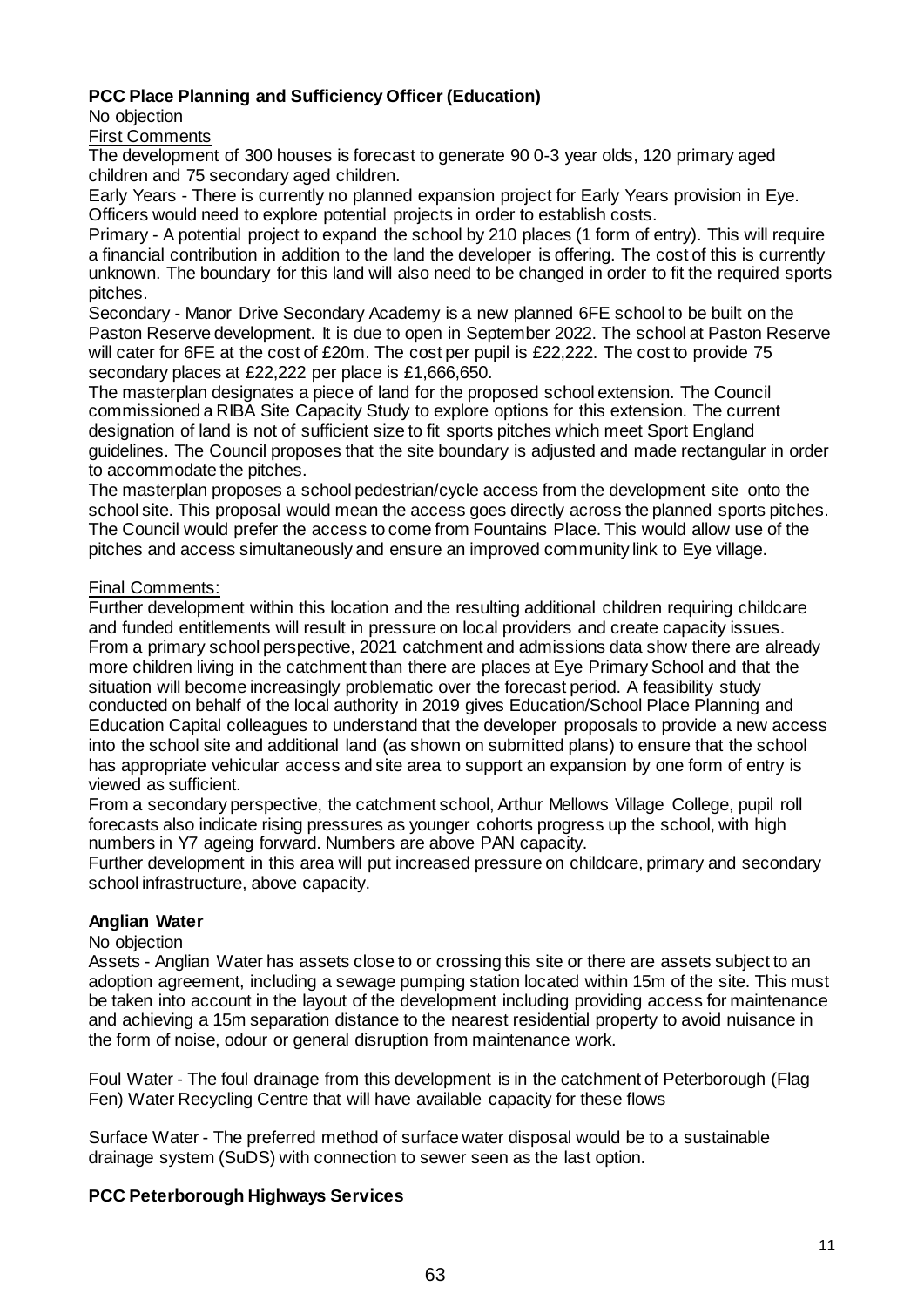No objection, subject to conditions and informatives in respect of a Travel Plan, offsite highway works, on-site sustainable travel provision, access, vehicle to vehicle visibility splays, provision of adequate space for parking and turning, wheel wash on large development, construction management plan and pre-condition highway survey.

# **PCC Public Rights of Way Officer**

No objection, the public rights of way which border the site and also run through the site will need to be kept unobstructed and open during construction unless a temporary diversion regulation order is requested. The footbridge into the site will need replacing at the developers cost as part of this development in order to make the route more accessible for the extra users which will be generated by the additional housing. The upgrade to the footpath / cycleway heading out of the site should include a surfaced footpath. New bridges to be provided on the footpaths from the site linking into the countryside. Given the volume of housing on this site a fully surface path/cycleway should be available all the way to the school from all areas within the site.

## **North Level District Internal Drainage Board**

No objection, following receipt of amended plans and provision of detailed comments on the proposed cycleway and PRoW.

## **PCC Drainage Team**

No objection, following receipt of additional plans and removal of the IDB objection, subject to conditions relating to details of a sustainable drainage scheme.

Reserved matters applications would be expected to provide details on access to riparian watercourse for maintenance, overland flood and exceedance routes for the additional school land and any details of any mitigation measures required and overland flood flow routes, exceedance routes, proposed finished floors levels and details of the construction of the pond in relation to the eastern wetland pond, in order to demonstrate that flows will be directed away from the properties in the event of a system failure or exceedance event.

# **PCC Travel Choice**

No objection, agree with the Travel Plan submitted.

### **Peterborough Cycle Forum**

Detailed comments are provided on the proposed cycle routes and cycle storage provision.

### **National Highways (formerly Highways England)**

No objection, further documents have been received from the applicant, including revised details. The revised information has no material impact upon the Strategic Road Network, and therefore National Highways retain their no objection to the application.

### **Sport England**

No objection, in terms of quantity, approximately 0.49 hectares of playing field will be lost to accommodate the new car park, but the new playing field covers an area of approximately 0.95 hectares, thus a quantitative gain. As it will be a new playing field, the qualitative requirement can be covered by a planning condition, and management will be as existing.

Sport England are supportive of the application because it will provide new pitches for sport, in line with our Planning Objective 3, together with parking and access. Subject to conditions to control the programming of the replacement playing field prior to the loss of the existing playing field and a detailed assessment of ground conditions for the new playing field.

### **PCC Minerals and Waste Officer**

No objection, the proposal site is located within a Minerals Safeguarding Area (MW Local Plan policy 5), and as such there is no requirement to consult the MPA on proposals that are consistent with the Development Plan for that area.

12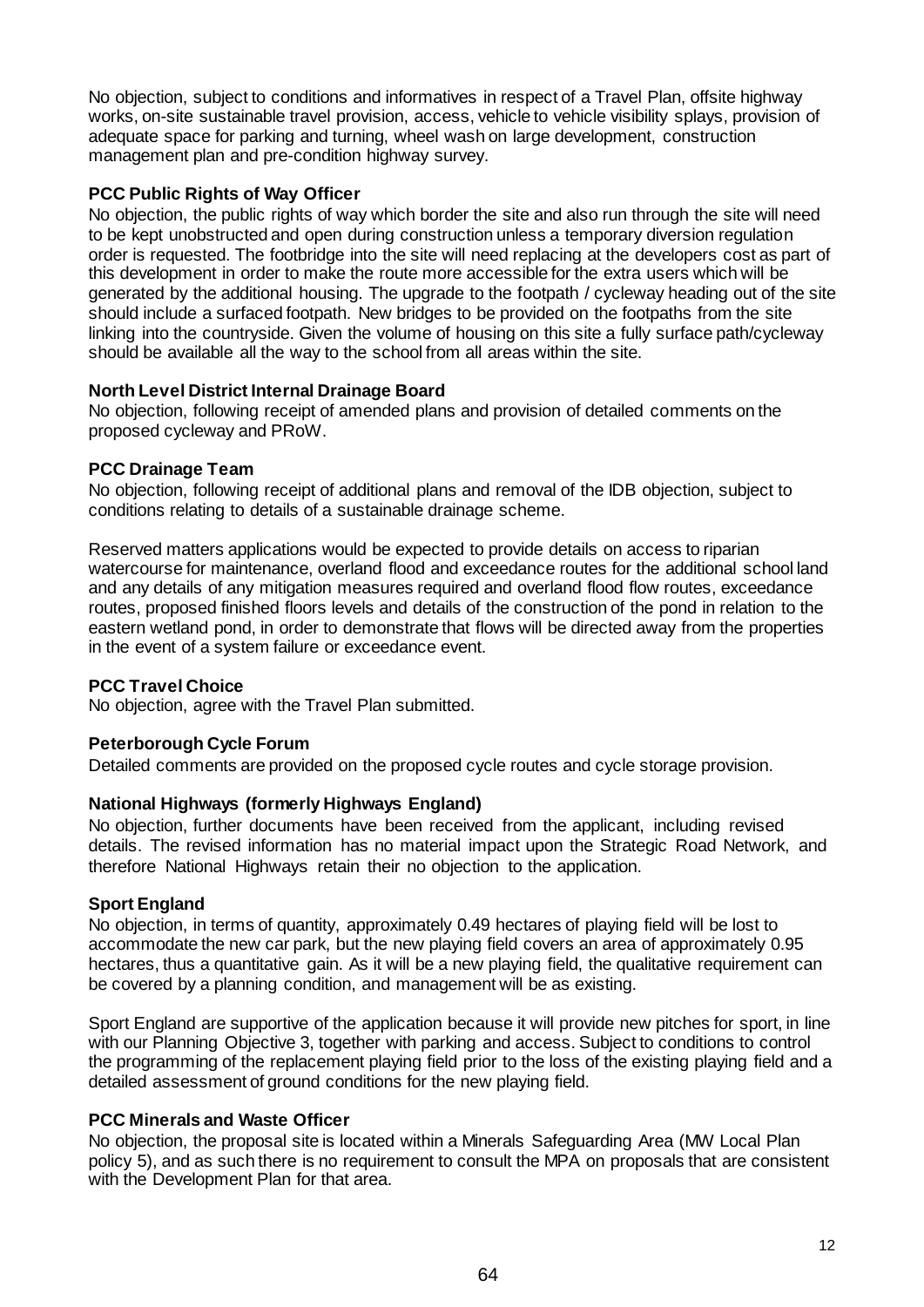# **Eye Parish Council**

# First Comments - Objection

- The Planning Inspectors report recommended that 250 houses or less for this site and this application is up to 300 houses with 283 being shown.
- Eye has been promised by Peterborough City Council that no further development will take place in the village of Eye until the infrastructure is improved. There are currently 100 houses under construction over 3 sites in the village.
- We note the objections from the North Level Drainage Board and fully support their comments.
- Roads the road system in and out of Eye are clogged with traffic, especially in the morning and evening rush hour and at school times. The safety of our children is paramount and with potential 600 more vehicles from this development next to Eye Primary School is of a great concern and of the pollution from the vehicles and the potential noise pollution.
- Eyebury Road past the school towards Peterborough is only a single track road.
- Eye Primary School is almost full.
- The doctors surgery is near to capacity.
- The Post Office has just closed.
- Youth Facilities more and better facilities required. More youngsters coming to live in the village and police statistics show that without such facilities anti-social behaviour increases.

## Second Comments - Objection

- The infrastructure of the village needs improving before such a large development takes place. The school, doctors surgery, dentist and youth facilities are all over subscribed now.
- Eyebury Road is a very heavily used road and goes into a single track road as it leaves the village. This goes by the primary school and a further 250+ houses with at least 2 vehicles per house will greatly increase pollution and noise pollution. The Red Brick Farm development at the other end of Eyebury Road has just been approved which will further increase the volume of traffic to it along Eyebury Road in Eye. Traffic is very heavy on all routes out the village now and need upgrading before any further such developments take place.
- Access to the development is of a concern.

# Third Comments - Objection

- Eye Parish Council strongly object to this application as they have done since the original application was made in 2019.
- The original inspectors report recommended 250 houses or less the application is for up to 280.
- We agree with the objections from the North Level Drainage Board, Peterborough City Councils Open Space Management Officer and share the concerns from Anglian Water that the application shows houses within 15metres of the sewage pumping station.
- Eyebury Road is a busy "rat run" passing the Primary School and goes into a single track road to Eastern Industry where the large Red Brick Farm Development has recently been approved and this will only add to the volume of traffic.
- The traffic survey shown was undertaken during the school holidays and during Covid Restrictions making it totally meaningless.
- Increase pollution and noise pollution from the proposed development next to our primary school and in the centre of our village is of concern,
- Infrastructure within the village is overstretched already with villagers struggling to get in and out due to the road system both on the A47 and the A1139.
- Doctors/dentists books at capacity, Youth Facilities and support well over stretched.
- The drainage system throughout the village needs improvement as demonstrated with recent rains caused flooding for many villagers.

# **Paul Bristow – MP for Peterborough**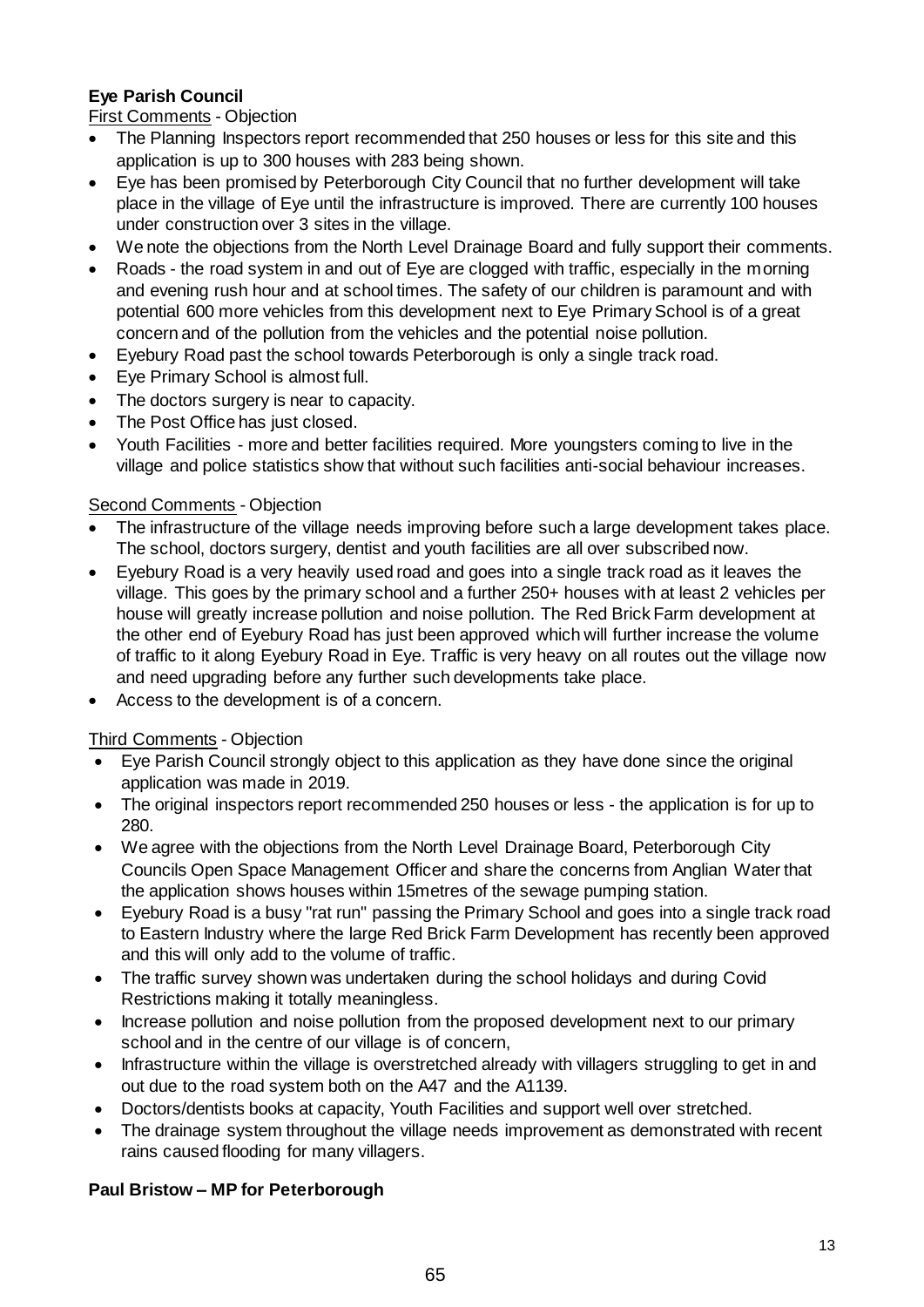There is a need for more housing in Peterborough, but it must be the right housing and gone about the right way. This includes key improvements to our road and transport infrastructure, with extra capacity for our health facilities and schools.

My objections to this outline application include:

- The Local Plan allocation is for 250 dwellings or fewer. At 300 dwellings, the scheme is an overdevelopment of the site, which prevents sufficient open space from being incorporated and would have a significant impact on the village.
- The transport assessments undertaken to date are inadequate and understate the existing pressures. Fundamental problems in the scheme's design cannot be remedied by a later, more detailed transport plan or a slight reduction in dwellings.
- There is no provision of extra-care or supported housing to meet the needs of the area's aging population.
- Eye Primary School needs more land than is currently allocated for new facilities and appropriately sized sports pitches.
- There is inadequate information on the s106 contributions required to increase primary and secondary school capacity and provide sufficient community health and GP coverage.
- Flooding and drainage risks have not been addressed.

I believe that the local community in Eye would be best served by the developer withdrawing this application, in order to rethink their proposals and reengage with residents.

# **Cllr Nigel Simons - Eye, Thorney and Newborough**

### First comments

Along with my fellow councillors Cllr Steve Allen and Cllr Richard Brown, We would like to very strongly object to the application. Outline planning was for 250 houses now 300. Also in the local plans inspectorate report it states Eye any development in Eye should not be allowed unless sufficient infrastructure is in-place and proven. We do not believe this to be the case. Eye is already overdeveloped with existing infrastructure. We kindly ask for this application to go before planning and environment committee.

# Subsequent Comments:

I would like to register my strong objections to this application. As indicated by our highways department, the access to the proposed site is unsuitable. Also LP40 requires all reserved matters to be agreed at outline stage, although Larkfleet are very much aware of this seem to have total disregard for the planning process agreed by the inspectorate. I can never support this application until an alternative access road is to be arranged, as discussed some two years ago. With the then leader of the council and Larkfleet. Also the inspectorate recommendation with regard to the village's infrastructure has certainly not been considered.

## **Cllr Steve Allen - Eye, Thorney and Newborough**

### First Comments

Specifically I wish to register my concern that the original application for 250 houses has been increased to 300. The local plan recommendations state any development in Eye should not be allowed unless sufficient infrastructure is in-place. I do not believe this has been addressed, and I need to see further evidence that the proposed East / South relief road is being prioritised.

### Second Comments

- LP allocation for 250 houses has been increased to 300. This being an overdevelopment of the site.
- The village should not be further burdened with large scale housing developments without real infrastructure improvements including an East /South relief road(from the A47 to Eastern Peterborough) to take traffic away from the village centre and Eyebury Road.
- Eyebury Road is already overburdened with traffic and the additional vehicle movements will create gridlock on a road which is effectively a one track lane between Eye and Peterborough's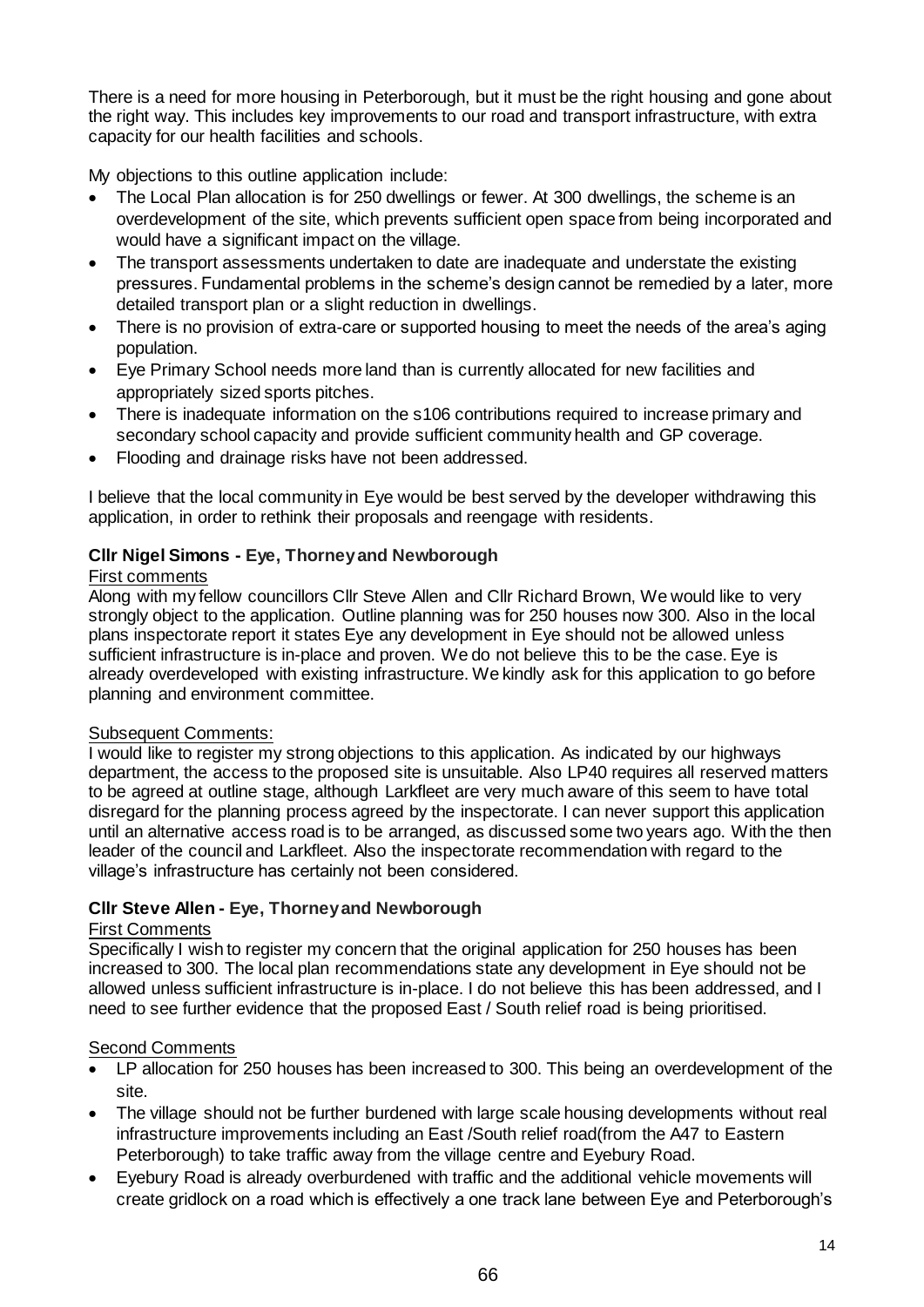Eastern Industry Zone. An overburdened rat run now – additional vehicle movements will further exacerbate the problem.

- Although the planning proposals indicate provision of extra intake to the school, the site plan shows insufficient/inadequate playing field space being provided. Additionally it should be recognised that more pupils will be added to the roll of a school which has been added to on an 'ad hoc' piecemeal basis over recent years and is now already suffering from overcapacity and pressure on its facilities.
- Access to the school car park and drop off area needs to be reviewed. Traffic movements from and to Eyebury Road will add to further congestion – in particular to the morning commute and school run.
- The proposals show only small pockets of open space and play facilities insufficient and inadequate for the size of the development.
- Eye has serious pressures with the medical facilities currently in place and this substantial increase in population will place further burden on the availability healthcare in the village.

Believes that the developer should reconsider the proposals and look again at the site with a more considered approach, taking into account what is right for Eye.

### Third Comments

The road infrastructure is inadequate to handle the additional traffic movements which will inevitably be generated by the proposed 284 dwellings.

Eyebury Road is already an acknowledged 'rat run' for traffic between the A47 and Peterborough's Eastern industry which will be further impacted by the pending development at Red Brick Farm. Eyebury Road is restricted to a single line carriageway with passing points between Pearces Road and Eyebury Grange. The demands from additional houses combined with increased commercial and industrial traffic will see the route becoming chaotic gridlock at times of peak demand; this on road with a busy school already generating traffic and parking issues morning and afternoon during term times. The level of traffic passing the school gates contradicts the Safe School Routes initiative.

I will put on record I am unable to support any development at this location until the issue of improved infrastructure is addressed; specifically, the provision of a relief Road - from the A47 to Eastern Industry by-passing the Village, as discussed at a meeting with the former Council Leader, representatives of Larkfleet, Planning Officers and fellow Ward Councillors some 2 years ago. In addition to the infrastructure issues, I have real concerns regarding overdevelopment of the site - 284 dwellings rather than the 250 (or less, as approved by the inspectors); the mix of housing not including bungalows and supported living to accommodate 3rd age and the elderly in the community, and what appears to be an under provision of Open Space and Children's play facilities.

### **Cllr Richard Brown - Eye, Thorney and Newborough**

#### First Comments

I wish to support my fellow Councillors with my objections to the proposed new development of 300 houses in Eye. I agree with all the points mentioned regarding the increase number from the original quoted of 250 and the need for further infrastructure to be planned.

#### Subsequent Comments

Feel that an addition of 284 houses with maybe 3 cars per house is an amount of traffic that cannot be justified on a very busy road. Where the plans for an alternative road ever considered that was discussed 2 years ago.

#### **Local Residents/Interested Parties**

A total of 381 individual written responses have been recorded predominantly objecting to the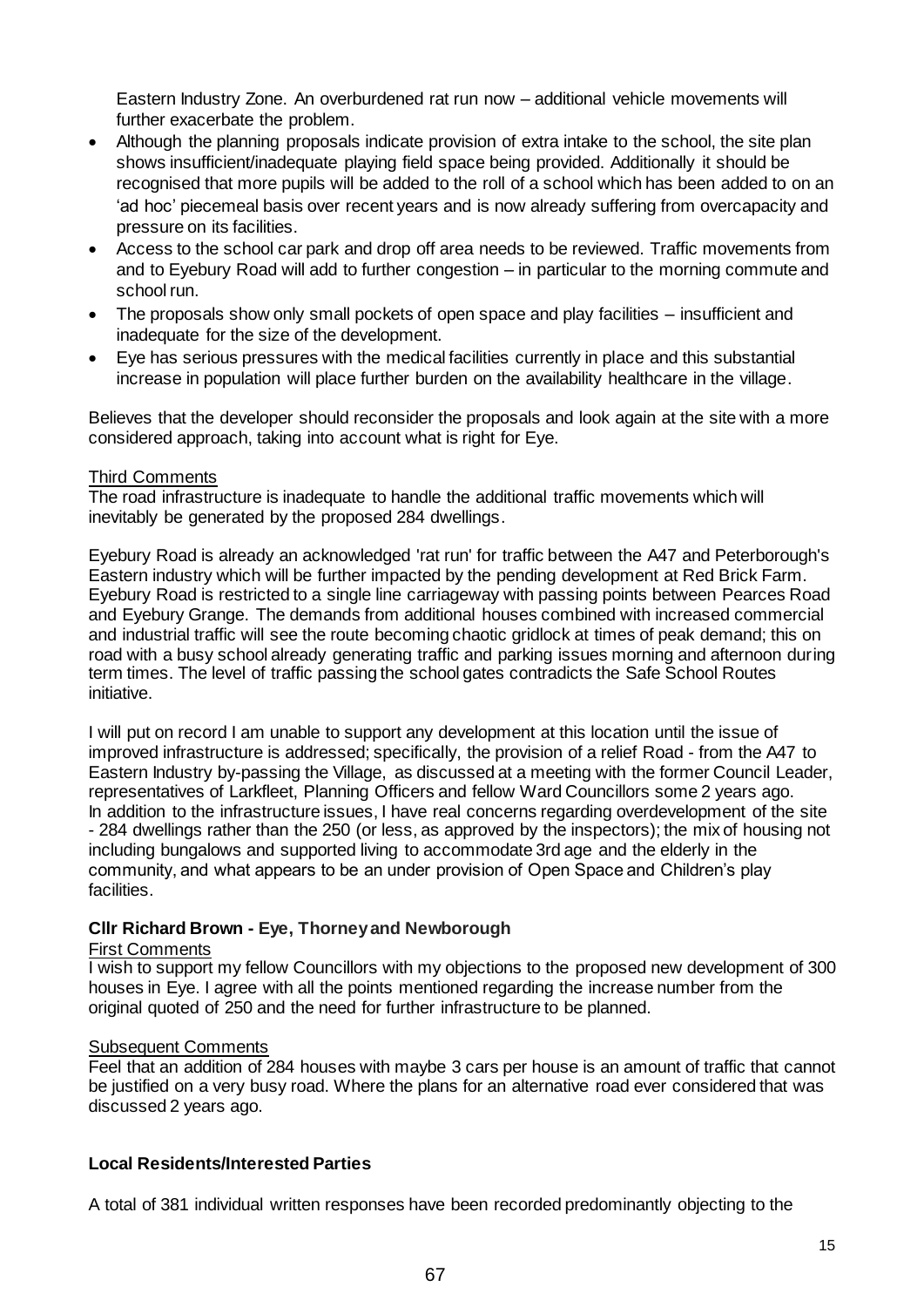proposal. These are as follows:

Consultations: 206 separate addresses, increased to 307 addresses in later stages to reflect the need to consult wider on the proposals due to the proposed pedestrian/ cycleway upgrade

Total number of individual responses: 381 Total number of objections: 378 Total number in support: 3

Due to the large number of representations received from the local population and their detailed nature in parts, a copy of the summaries of these are set out separately in Appendix 1.

#### **5 Assessment of the planning issues**

The main considerations are set out under the headings below.

- 1. The Principle of Development
- 2. Highways impacts and parking<br>3. Design and layout (including im
- Design and layout (including impact on heritage assets)
- 4. Ecology, trees and landscaping
- 5. Drainage and flood risk
- 6. Planning obligations S.106 and CIL matters
- 7. Others matters (contamination, construction management etc.)
- **Miscellaneous**

#### **1. Principle of development**

#### *Development proposal*

As indicated under Section 1, this is an outline application for up to 265 dwellings with only the principle of access being established at this stage.

In planning policy terms, Eye is identified in Policy LP02 of the Peterborough Local Plan within the settlement hierarchy as a large village, second only to the urban area of Peterborough City. The site is allocated for residential use under Policy 39: Large Village Allocations (reference 39.7 Tanholt Farm refers). This allocation has established the principle of developing housing on this site and it cannot be re-visited through this application.

Due to the complex nature of the site, there is a specific allocation policy for it. Policy LP40 sets out a number of guiding principles for the site and requires that prior to the approval of detailed proposals an outline planning application comprising, amongst other matters, a comprehensive masterplan for the whole area should be submitted and approved by the LPA to demonstrate achieving how future development would accord with these principles.

A masterplan which covers the whole of the allocation has been submitted in support of this application to demonstrate how the site could be developed and meets these key principles.

Policy LP40 also states that, with the exception of minor proposals of very limited consequence to the overall redevelopment of the entire site, the Council will not approve any detailed planning proposals for any parts of the site until, and subsequently in accordance with, a comprehensive planning permission for the entire site has been achieved (including any agreed Planning Obligation to ensure specific elements of the wider scheme are guaranteed to be delivered). The applicant has advised subject to the granting of outline consent for the entire allocated area, it is expected that a reserved matters application will be submitted shortly after. It is most likely that a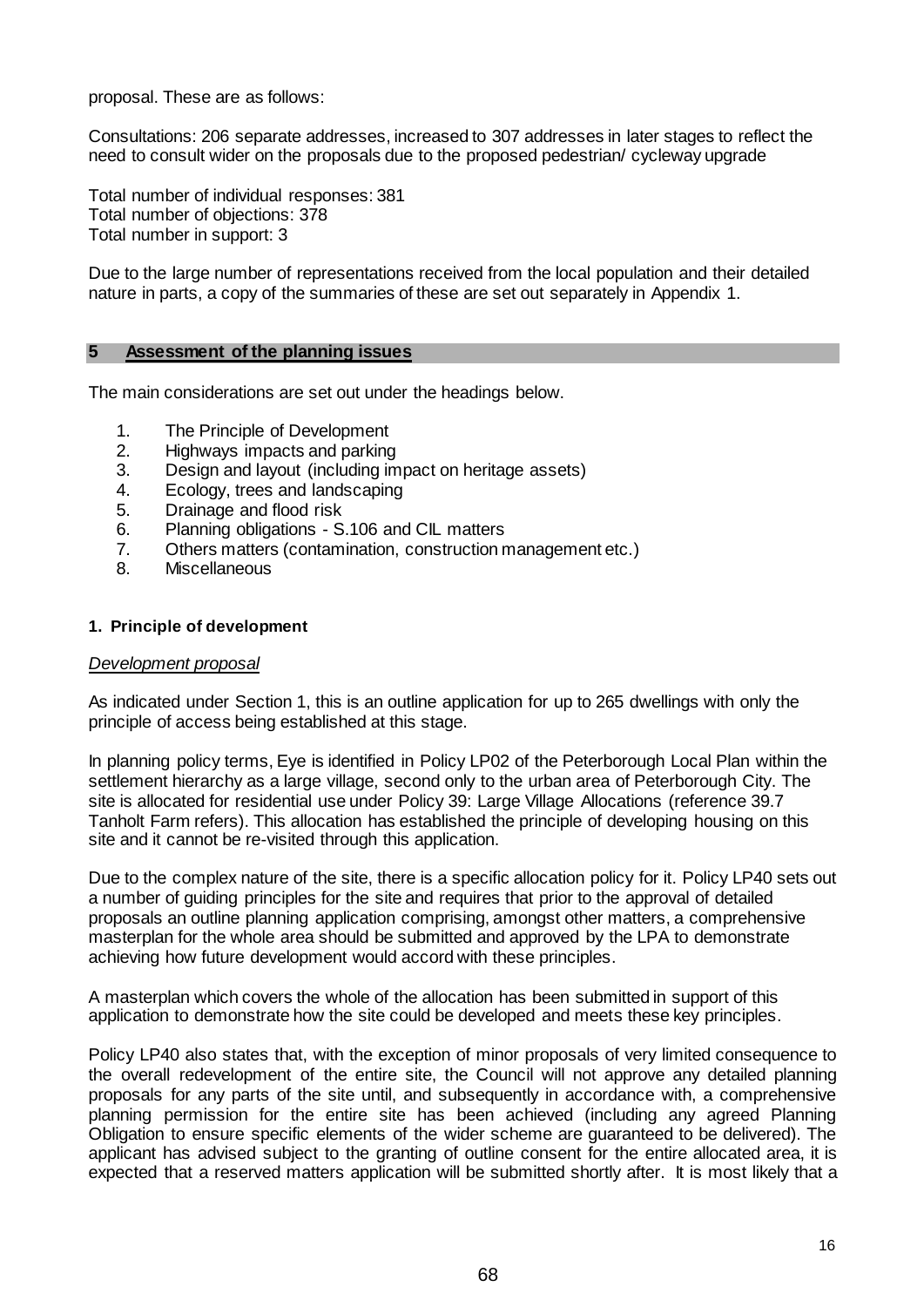single reserved matters application will be submitted for the entire site, although due to the number of dwellings envisaged these could be constructed in different phases.

To provide more clarity in terms of the design approach being followed, the masterplan is accompanied by a parameters plan and a strategic movement plan.

- The parameters plan sets out the built form parameters, indicative areas of public open space as well as access and movement parameters.
- The strategic movement plan shows the approximate primary and secondary vehicle access corridors, including linkages to neighbouring land.

These layouts have been considered but only insofar as to determine whether the masterplan adequately addresses the constraints of the site, and whether the number of dwellings proposed is acceptable.

Officers are of the view that the masterplan is acceptable in principle and shows the site could satisfactorily accommodate up to 265 units, together with appropriate levels of open space, sustainable drainage features (SuDS), circulation space and the provision of land for the expansion of the school. The submission is, therefore, considered to be a comprehensive masterplan for the overall allocation area and in accordance with the requirement of Policy LP40 in this respect.

Further assessment of how the application complies with the 8 key principles set out in Policy LP40 are covered in the following sections.

### *Quantum of development*

The Local Plan allocation sets out an indicative number of 250 dwellings for the site. The indicative scheme proposes up to 265 no. new homes. The precise number of dwellings will be determined at the reserved matters stage. For instance, if there is a demand for larger properties, then fewer properties could be accommodated across the site. Conversely, if smaller units are required then the overall numbers of dwellings would be upper end of the limit. The proposals for up to 265 new homes represent an increase of 6% over the 250 dwelling figure the indicated in the Local Plan which is a modest amount.

It should be noted that the figure in the Local Plan is indicative only and does not fully take account of the further assessment required to assess the amount of housing that the site is capable of providing. This work has been carried out as part of this application.

Key principle 1 under Policy LP40 specifies that the scale of residential development would need to be subject to a detailed transport assessment (TA) and travel plan which will demonstrate that the quantity of homes proposed is deliverable taking account of safe and suitable access to the sites, and cost effective and necessary improvements to the transport network. It was anticipated that the scale would be around 250 dwellings but potentially less following the outcome of the transport assessment.

The findings of the TA concluded that additional traffic from the development of up to 300 dwellings would not unduly impact on the surrounding local and strategic highway network, with some mitigation measures. Both the Local Highway Authority (LHA) and National Highways have confirmed a position of no objection. The scale of residential development is regarded as appropriate in this instance taking into account matters such as the provision of a safe and suitable access to the site and cost effective and necessary improvements to the transport network. This is set out in more detail below under 'Highway Impacts'.

The net residential area (taken as generally 60% for this size of site) equates to a density of around 33 dwellings per hectare, which would be in keeping with the village character and immediate context. This is comparable to the density envisaged for the site in the Local Plan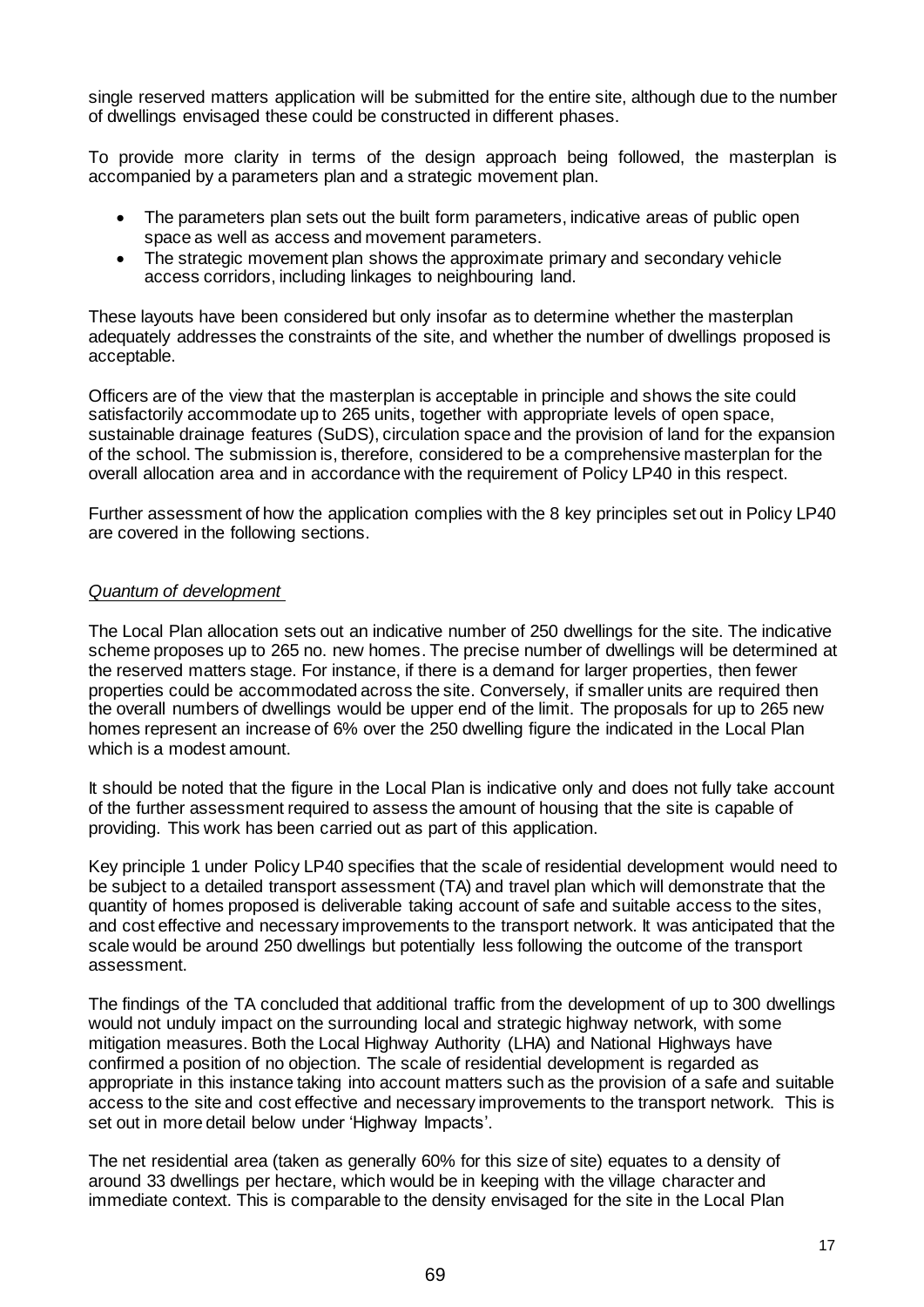evidence base i.e. 30 dwellings per ha based on approximately 250 dwellings. Officers are therefore satisfied that the quantum of proposed development is appropriate.

### *Meeting housing needs*

Policy LP08 requires the provision of 30% affordable housing on developments of 15 or more dwellings. All dwellings are required to be Building Regulations Part 4(2) compliant in respect of accessible standards and on developments of 50 dwellings or more, 5% of homes are required to meet Building Regulations Part M4(3)(2)(a).

Key principle 2 of Policy LP40 requires a residential led scheme, of a range of types and tenures that meet needs and respects the surrounding context.

The application proposes 30% affordable housing and appropriate tenure split with an appropriate tenure split of 70% affordable rented tenure and 30% intermediate tenure which will need to be secured by a S106 Agreement. The provision of the necessary access standards to meet the changing needs of people over time can be secured via planning condition.

Subject to the above, the proposal is considered to be in compliance with Policy LP08 and Policy LP40 of the Peterborough Local Plan (2019).

#### *Public Comments*

A number of objections have been raised regarding the proposed number of dwellings. The public representations query why the application has been made in excess of the 250 housing figure and it should in fact be less than this. To re-iterate this figure the Local Plan figure is only an estimate and not a target or a prescribed upper limit, subject to further assessment of the transport impacts.

It is acknowledged that a significant number of the objections received are in relation to what impact the development will have in terms of pressures on existing local services/ facilities and that there are already insufficient for the local population. Whilst these concerns are noted, the site is allocated for development therefore the principle of locating development at this location has been established through the local plan process.

In accordance with the Local Plan, the development will need to make a payment toward local infrastructure under the Council's Community Infrastructure Levy (CIL) and this will determined against the number of plots proposed at the reserved matters stage.

There have been objections made that the housing does not provide for an adequate range of types and tenures, do not respect the surrounding context or reflect the local need. Further details on the intended housing mix will become forward through a reserved matters application. At this stage, only the amount and tenure of the affordable housing can be agreed.

The City Council could also not reasonably insist on bungalows in the proposed housing mix. There is no guarantee that changing the house types, such as to bungalows would result in any reduction in the total number of residents nor that there would be less children occupying the development.

#### *Conclusions*

In summary, the illustrative masterplan and technical reports (including TA) are considered to demonstrate that the site could be developed in an acceptable way and for the scale of development proposed.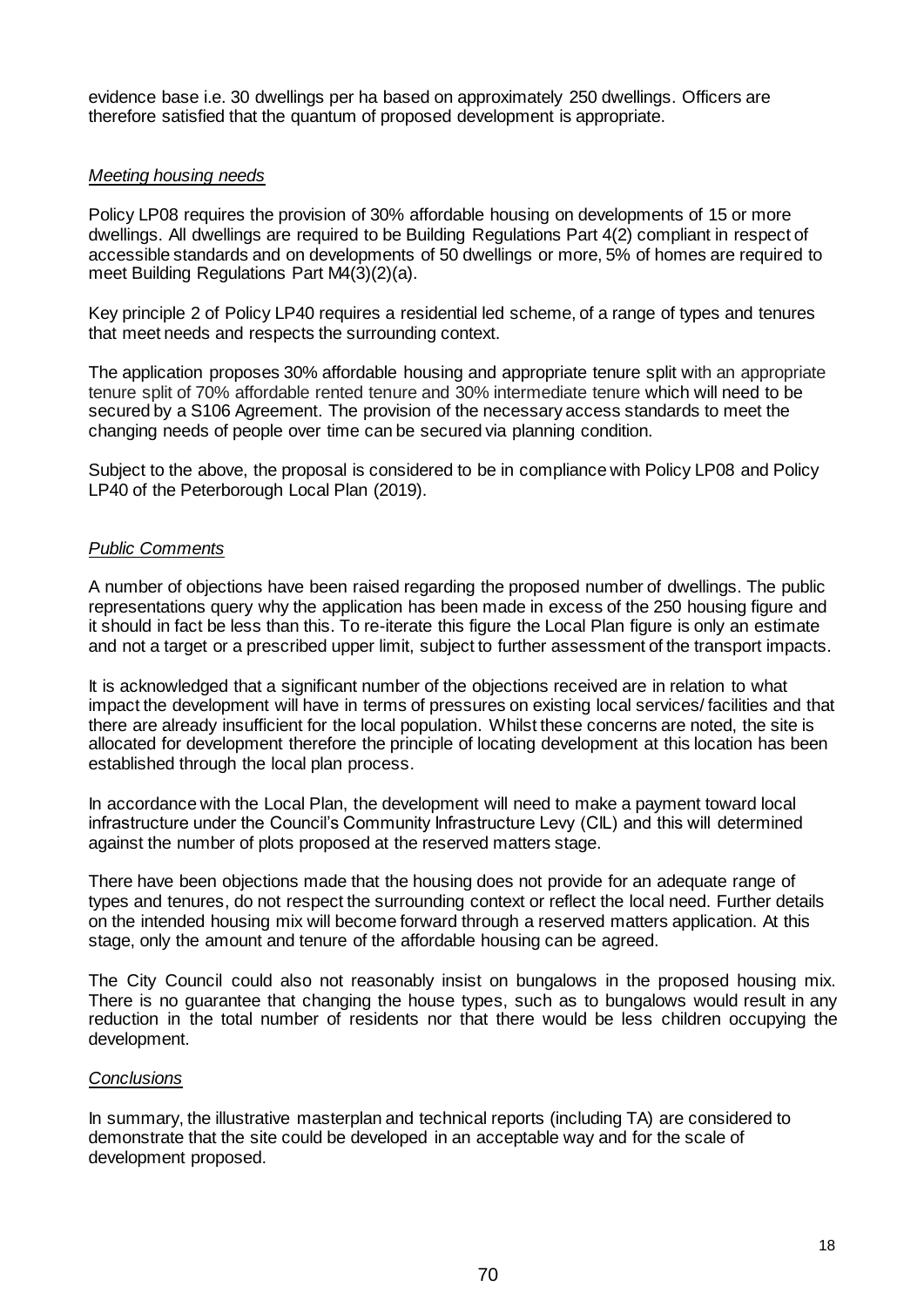As demonstrated above, the application has satisfactorily addressed the requirements of key principle 1 of Policy LP40 in respect of confirming the suitable quantum of development for the site through an assessment of the highway network and that safe and suitable access to the site can be achieved.

The development proposed is residential led but also allows for the extension of the school and the provision of an improved access for the school. The application will provide for affordable housing and accessible accommodation in line with Policy LP08. Details of the housing mix and their tenures will be provided and further considered at reserved matters the site and would be capable of providing the necessary range of accommodation and tenures.

The masterplan shows the site can satisfactorily accommodate 265 units, together with appropriate levels of open space, sustainable drainage features (SuDS), circulation space and the provision of land for the expansion of the school, subject to further details at reserved matters. At this stage, the masterplan is considered to adequately respond to the constraints/ context of the site and the requirement of both key principles 1 and 2 of Policy LP40.

For the purposes of determining this outline application, the key provisions will be secured through the conditions and the legal agreement to ensure future detailed reserved matters deliver the essential requirements of the scheme. The principle of development is therefore considered to be acceptable in accordance, subject to conditions with Policies LP02, LP08, LP39.7 and LP40 of the Peterborough Local Plan (2019).

# **2. Highway impacts and parking**

## *Transport Assessment*

A TA has been submitted in support of the application for up to 300 dwellings. This has assessed whether the highway network has capacity to accommodate the level of development proposed and/ or whether any mitigation/ off-site highway works are required. Revised versions of the TA have been submitted to address comments made, in order to adequately assess the impacts of the proposed development. It has continued to be based on a proposal for up to 300 dwellings.

The LHA as the highway body responsible for the local road network and National Highways who has responsibility for the strategic road network of the A47 truck road nearby, have both concluded that they raise no objections to the application and the impact of the development on these roads is acceptable.

The LHA has stated that whilst the TA has identified that the roundabout within Eye north of the site at the junction with the High Street/ Thorney Road/ Crowland Road) is already near/ at capacity in peak hours, the additional traffic from the development has little impact alone (when taking into account the background traffic growth, and other permitted developments nearby). It cannot be considered to be severe enough to warrant a LHA recommendation of refusal for the application. Nevertheless, it is important to maximise the opportunities to promote the use of sustainable travel modes, particularly for local journeys, to assist in mitigating the impact on that junction. These measures are explained further below.

National Highways has responded that whilst parts of the nearest junctions on the A47 trunk road to the proposed development are predicted to operate near to or at capacity, the additional trips generated are likely to worsen conditions only by a small amount. Consequently, based on sustainable transport measures to be incorporated with the development, which will lessen the impact, they do not object to the application.

# *Off-site Highway works*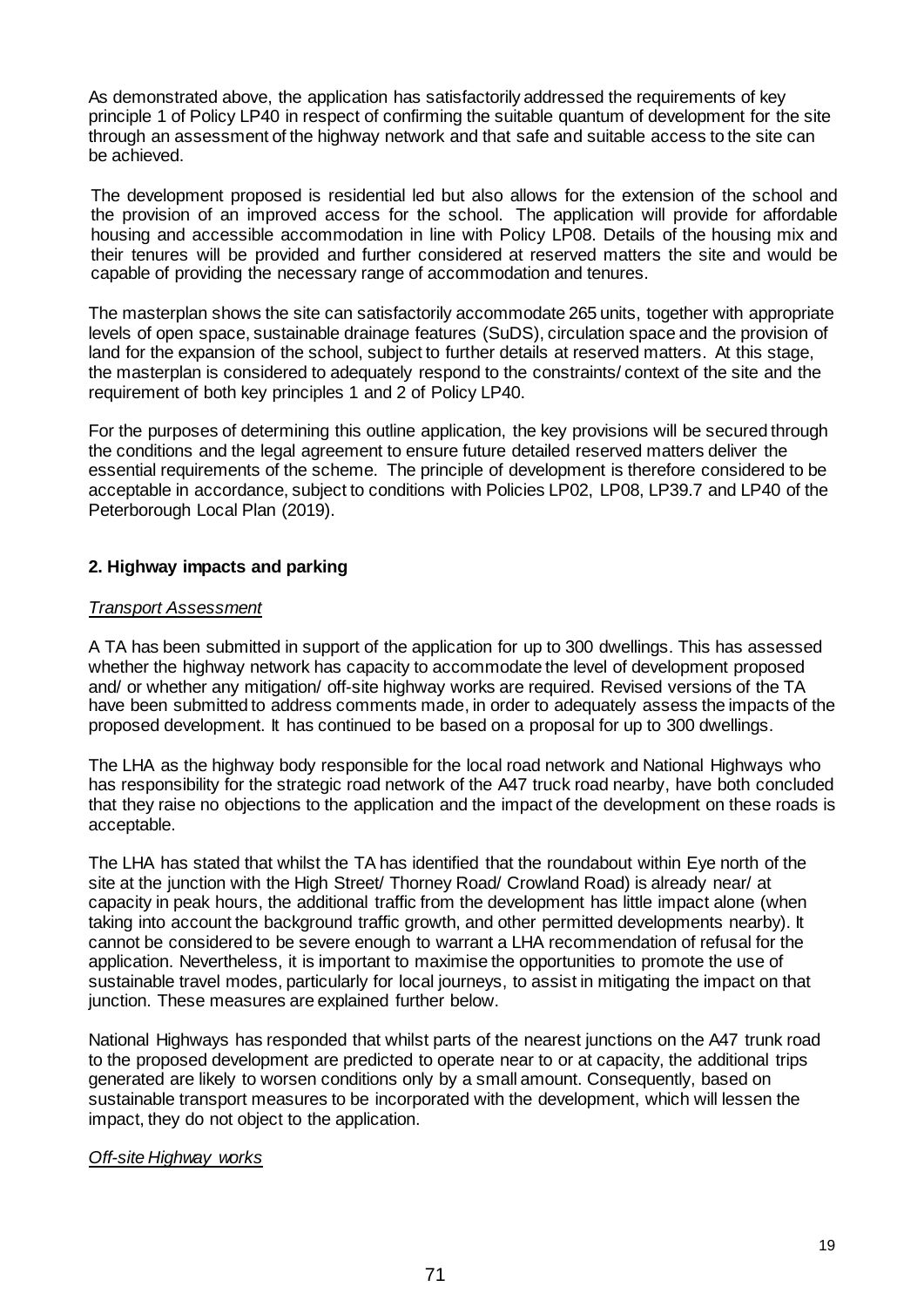Based on the findings of the TA, the LHA has requested a number of mitigation measures to improve sustainable travel links from the development to local facilities and public transport provision. These are:

- Amendments to the existing traffic calming scheme on Eyebury Road, including provision of the upgraded pedestrian crossing.
- The provision of a cycle link through the site and along with the existing PRoW footpath to the north of this will enable convenient pedestrian and cycle access to the existing primary school for residents of the housing along Thorney Road.
- An off-site cycleway upgrade to the existing footway along the southern side of Thorney Road to improve sustainable travel links from the development to local facilities and public transport provision.
- Upgrades to identified bus stops on Thorney Road and provision of real time public information (RTPI) equipment on Thorney Road. A Travel Plan will encourage bus use.

The applicant has agreed to include these measures and revised plans have been submitted. The proposals also now include satisfactory details of access to and from Eyebury Road and the onsite cycleway at the site access, along with pedestrian crossing improvements near the school.

It should also be noted, that Peterborough Cycle Forum is also supportive of this scheme providing for a good level of permeability for cyclists and pedestrians, including the link to Thorney Road to enable and encourage local journeys to be made by cycle.

Planning conditions are appended to ensure that necessary further design details are approved for these measures and in addition for their implementation.

The provision of the cycle link will need to be secured via S106 Agreement, in recognition that there are some possible site constraints to converting the footway along the southern side of Thorney Road and so to ensure every effort is made to deliver this cycle link. As this is an outline application the S106 will need to cover further design details required based upon the concept drawings submitted as well as a suitable timetable for its delivery. Also, the provision of fallback option in the event that that this link is only able to be delivered in part ie from the north of the site up to Thorney Road, or in the event of a suitable design not able to be achieved as a whole. It is also recommended that the necessary upgrades to the bus stops on Thorney Road as part of these identified mitigation measures are also covered within the S106.

### *Other Highway matters*

### Access to school land

In terms of the access to the additional school land, this will need to be carefully managed to ensure that occupants of the new dwellings are not impacted upon as the access could potentially still be required for a period of time by construction vehicles through the residential development site. A planning condition requiring details of the timetable for the phasing of the development will ensure this matter is satisfactorily addressed.

### Travel Plan

In conjunction with improvements to encourage the use of more sustainable modes of travel, for developments of multiple dwellings the Council requires a Travel Plan to help occupiers to make such informed decisions. The Travel Choice Team has agreed to the Travel Plan that has been submitted with the application.

### Parking

The parking for the proposed dwellings would be subject to a future reserved matters application, however, that all future layouts would be required to adhere to the Council's current adopted minimum parking standards, including for visitor parking, under Policy LP13.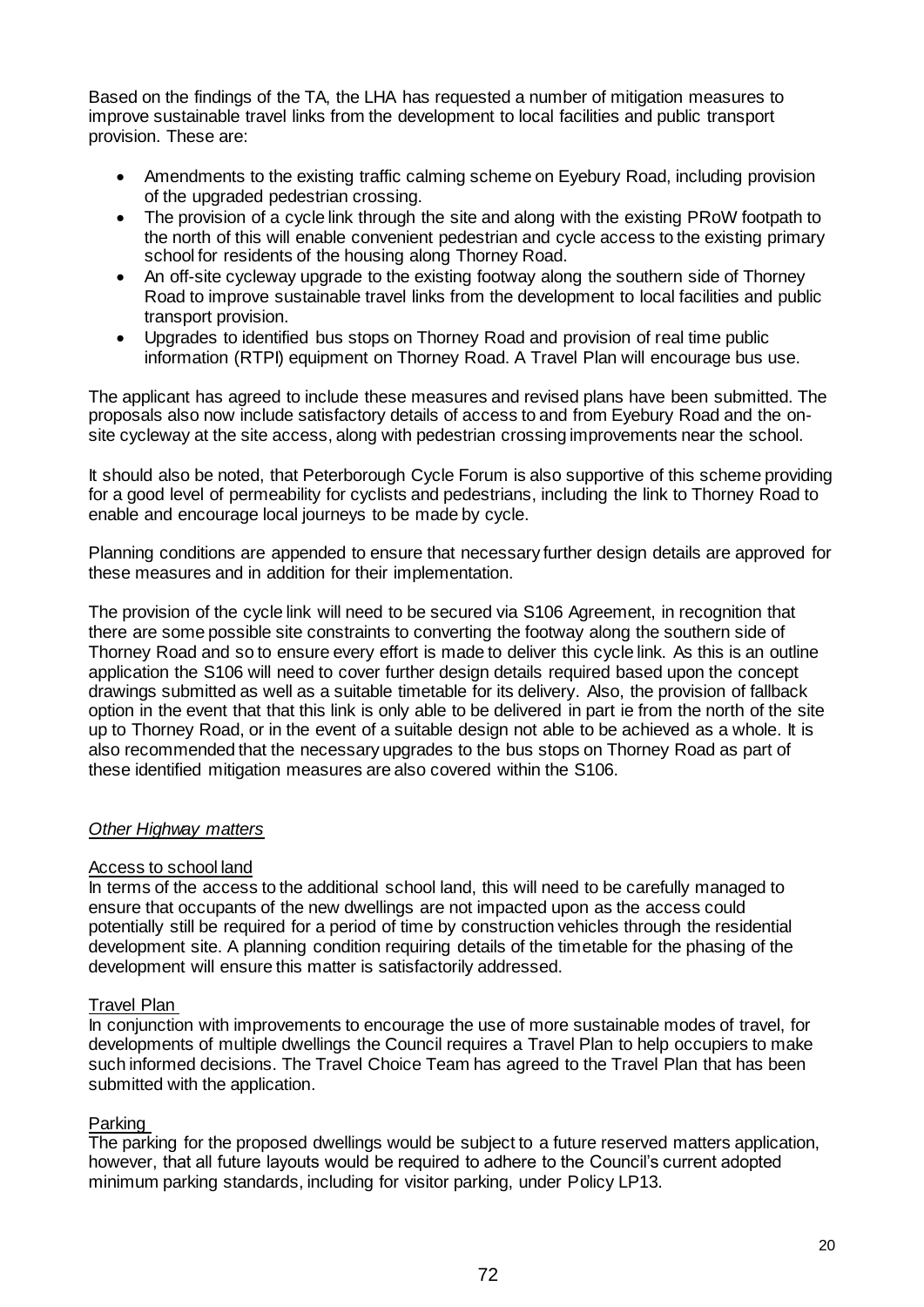In addition, the detailed design of the site will need to accommodate the necessary cycle parking and appropriate numbers of electric vehicle chargers along with ducting to enable the future installation of additional chargers as required in the future.

Policy LP13 sets out minimum standards for cycle parking in residential developments, and national cycle parking guidance LTN 1/20 also details levels which should be provided. The applicant has been made aware of these requirements for the detailed design stage.

#### PRoW

In respect of the PRoW footpaths which cross and border the site, the Council's Rights of Way Officer has commented that these will need to kept free of obstruction and open during the construction or alternative temporary diversions be made. This will be included as a planning condition.

In order to make the route across the site more accessible for the extra users which will be generated by the development, it has been requested that a fully surfaced path should be available to the school for all areas within the site. New bridges should be provided on the footpaths from the site into the countryside. The upgrade to the footpath/ cycleway heading out of the site to the north should also be upgraded to include a surfaced footpath.

Discussions on the nature of these improvements being sought are still taking place with the applicant. Further details will be provided in the Update Report, as necessary.

### *Public Comments*

It is acknowledged that a significant amount of objections received are concerned about the overall increase in traffic which the development would create and, also as the site is adjacent to the local school which generates traffic pressures at times on Eyebury Road. Some additional commentary is provided below to clarify in relation to the representations made.

#### *Traffic in the area is extremely busy without this additional development*

There will be some level of increase in traffic with more car journeys and potential for congestion as a result of the development. However, the TA has not concluded that this would be severe and the issue of Eyebury Road being a 'rat run' cannot be considered as a development issue.

It has been acknowledged by the LHA that the school drop-off and pickup traffic and also traffic using Eyebury Road to access the Eastern Industry area of Peterborough are existing issues and that the development traffic will cause additional pressure in this area. The proposed improvements to pedestrian and cycle facilities in the area of Eyebury Road and designed to encourage trips from the new development to be undertaken by walk and cycle modes rather than by car thus reducing the development impact in this area to an acceptable level. It should be borne in mind that the LHA cannot require developers to mitigate existing issues. The provision of the new access will help to alleviate the existing problem at drop of / pick up times by providing a better solution for the school.

The LHA are of the view that a new pedestrian/cycle facility is required along Thorney Road to alleviate the impacts of the development. This will not only provide a safer environment for existing users along Thorney Road but also will provide a safe and convenient route to the centre of Eye from the development. This will encourage more pedestrian and cycle traffic and thus reduce the impact of the development further on Eyebury Road in terms of vehicular traffic. It is considered that this scheme is a critical element of mitigation in order that the development may be considered acceptable in transport terms.

The road safety implications of the development have been assessed as part of the Transport Assessment. There is no evidence to suggest that there are any existing road safety issues in the area around the school or on Eyebury road, particularly with reference to pedestrians, cyclists and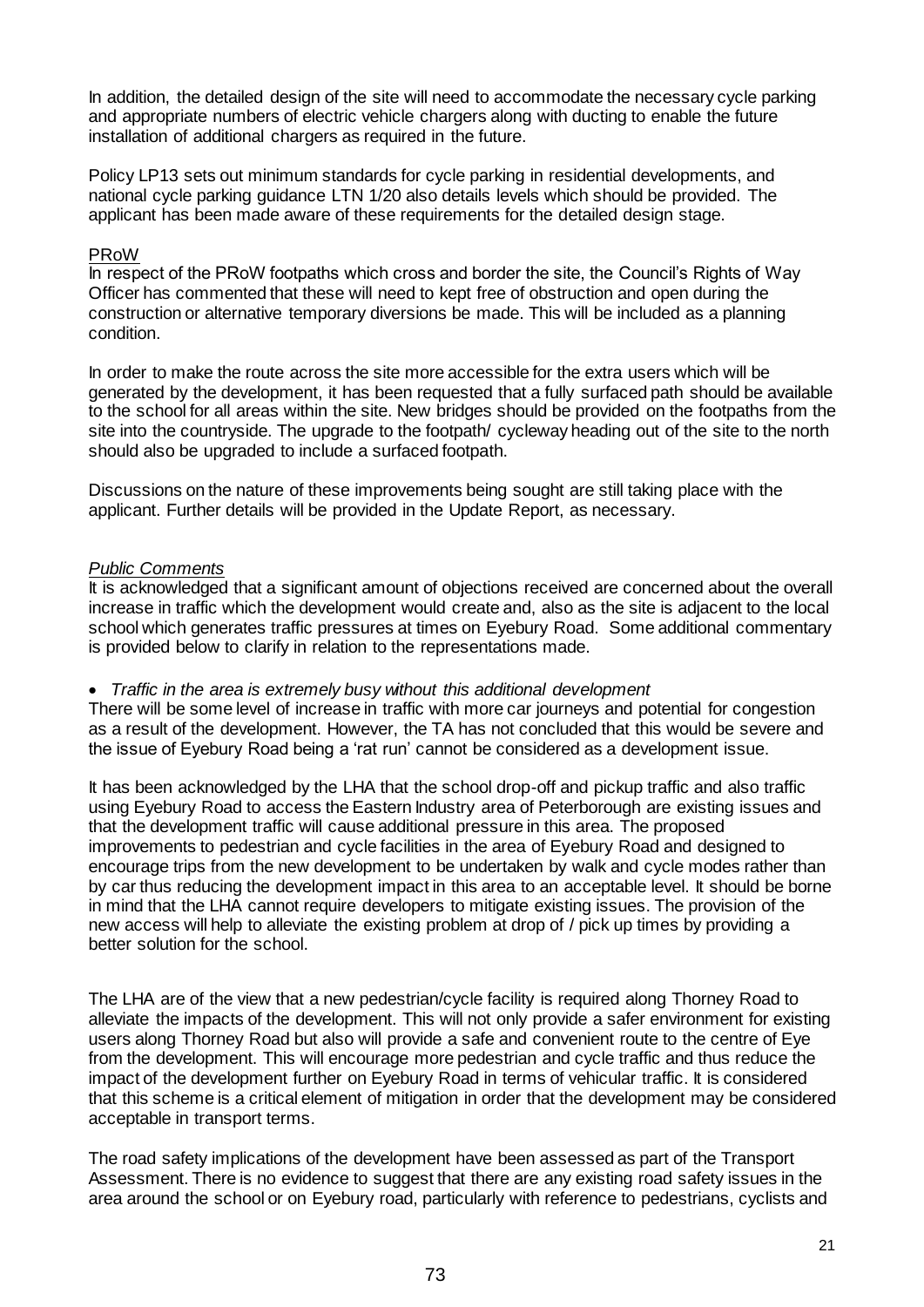vulnerable road users. Furthermore, the implementation of enhanced walking and cycling facilities as previously mentioned will serve to create a safer environment for pedestrian/cyclists and vulnerable road users.

### *Criticisms of the TA and the survey information*

The TA has been amended to take account of any comments from the highway authorities. It has assumed the development would be for up to 300 dwellings and not the reduced number of 265 dwellings.

The developer has worked with the Local Highway Authority and PCC to produce a Transport Assessment that is now considered to be acceptable for the purposes of this application. The restrictions associated with the COVID 19 pandemic has given rise to the need to consider an alternative methodology of validating the base modelling to that which might have been requested under 'normal' circumstances. However the work undertaken has shown that the model does replicate the current situation on site within acceptable parameters. The future year modelling shows there is pressure on the network particularly in the vicinity of the A47 and the A1139 and Crowland Road junctions.

Highways England have been involved in the process of reviewing the Transport Assessment and they are aware that there will be an impact on the A47 and the aforementioned junctions. It is considered that the problems on the A47 including the additional pressure created by this development could not be mitigated by localised junction improvements and that a comprehensive scheme is required in this area to alleviate the current and future congestion issues. They are planning to undertake a study to assess the most appropriate solution. However, as a scheme has not yet been identified, contributions towards such a scheme could not reasonably be sought in associated with this planning application.

In respect of the local network around Eye village, the LHA are aware that there are congestion issues on Eyebury Road which will be exacerbated by the proposed development and thus a package of mitigation is being sought which comprise improvements to walking, cycling and passenger transport infrastructure. This will reduce the impact of the development to an acceptable level.

The traffic impacts of the development both close to the site and further beyond have been assessed and found to be acceptable in all respects, subject to the mitigation measures to improve the infrastructure and accommodate demand; in particular for local journeys generated by this development to be more sustainable and minimise impacts along Eyebury Road and connecting roads.

### *Summary*

The traffic concerns in respect of this development are noted. Careful consideration of vehicular access to and from the site, the traffic implications for the wider Eye area and junctions on the A47. This is also a requirement of key principle 6 of Policy LP40. The evidence base has been scrutinised by the LHA and National Highways, neither of whom have objected to the scheme.

The proposal will ensure that the site will be accessible by a choice of means of transport through further enhancements and the proposal demonstrates that safe and convenient access for all users can be achieved. This adequately covers key principle 7 of Policy LP40 which potential off-site provision, of high quality access for pedestrians and cyclists from, and within, the site to the key community facilities and services in Eye.

Having assessed all of the above matters and subject to the imposition of appropriate highway conditions/ informatives and identified mitigation measures, Officers are satisfied that the proposal of this scale complies with Policy LP13 of the Peterborough Local Plan (2019).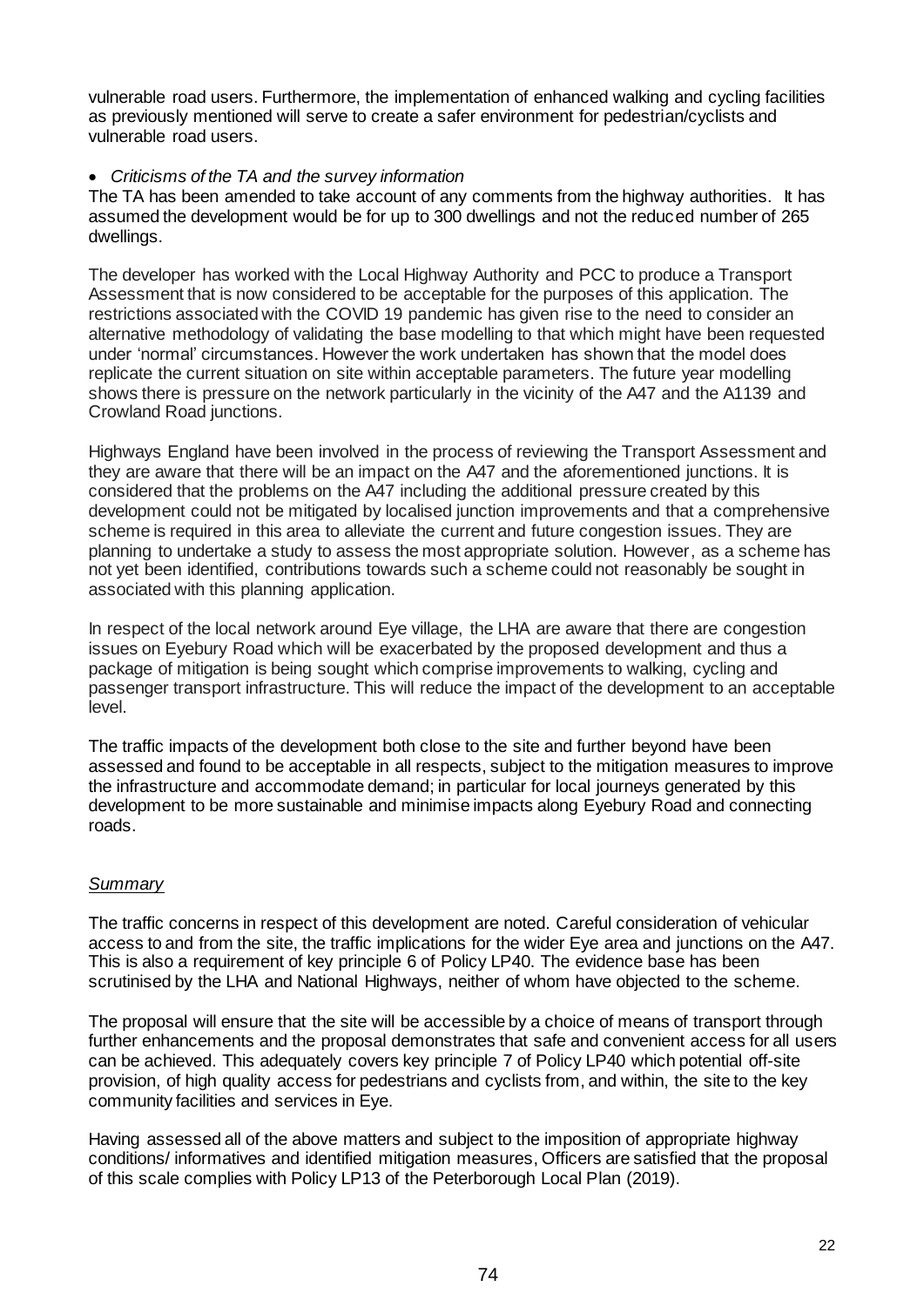# **3. Design and layout**

This application seeks outline permission with detailed matters relating to appearance, landscaping, layout and scale being reserved. The masterplan sets out the overarching framework layout for the site's development, including the parameters of the residential areas, open spaces and roads. However, the detailed layout of the development (e.g. building and road positions) would be included within future reserved matters applications and as such, cannot be considered at this time. Accordingly, some of the comments from objectors cannot be taken into account because the application is in outline only. The masterplan and associated plans will be approved via planning condition to inform the detailed design and layout of the site.

The applicant has indicated that the development would comprise dwellings of varying sizes and design. All would be 2 to 2.5 storey in order to reflect the surrounding development and that the site is on the edge of the settlement with surrounding countryside. A planning condition will be appended to require further details of such.

Officers will seek to ensure that the design and appearance of any future development maintains and respects the character of the village and the local vernacular, particularly because it is on the edge of the settlement and surrounded by open countryside.

The materials to be used in the external elevations of the dwellings would be dealt with by condition, however, the surrounding development comprises a mixture of buff and red brick and therefore the development would be expected to complement the existing development to be sympathetic to the surrounding character. A planning condition will be attached stipulating further details of the buildings are to be submitted and agreed by the LPA.

The masterplan outlines key features that will need to be established within the detailed design, such as the care home, park homes and Fountains Place buffer zones, the access corridor to the neighbouring property to the south of the site, the IDB easement area through the centre of the site, the key footpath links, the agreed school site extension linkages etc.

Based on the abovementioned plans, the final overall masterplan drawing identifies the likely block structure of the development delivery along with the likely locations for relevant open space delivery, including the allotments, the likely location of the drainage attenuation basins etc.

It is considered that the development would make effective and efficient use of the land, would respect the surrounding character and would be an enhancement to the street scene along this part of Eyebury Road.

### *Impact on Heritage Assets*

The Conservation Officer has commented that this is a large development which will be prominent on the approach from the south to the Eye Conservation Area.

There is also a Grade II Listed building opposite the south-west corner of the site and due to the fenland landscape there are long distance views to the south. The Conservation Officer has advised that the scale of the buildings fronting Eyebury Road should not exceed 2 storey and the mature hedgerows on the boundary of the site are both retained and added to in weaker areas (where the existing field entrance is) as part of a landscaping scheme, the impact on the setting and significance of the listed building will be minimal.

With any subsequent application mitigation measures will have to be proposed to ensure there is no substantial impact upon these assets/ views.

Overall, it is considered that any impact on the heritage significance of the Listed Building and the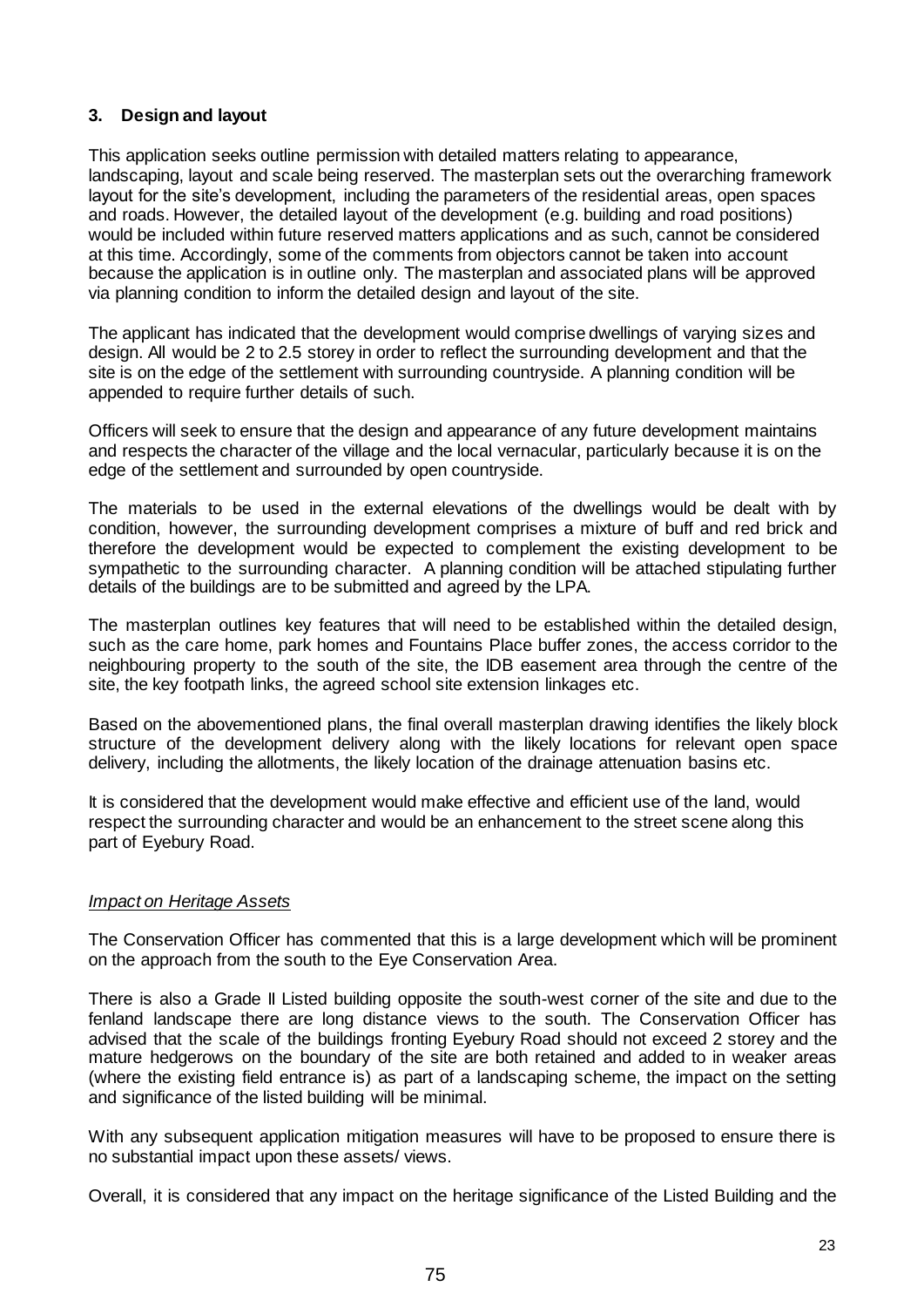Eye Conservation Area, is of no harm or would materially affect its heritage significance.

It is agreed that the scale of buildings fronting on to Eyebury Road should not exceed 2 storeys and dwellings generally across the site should not exceed 2.5 storey in height given the edge of village location and in order to retain the context of the wider village of Eye.

The Conservation Officer has advised that a robust landscaping scheme should ensure that the site boundaries of this edge of settlement location do not comprise close board fencing facing directly onto the open countryside. This would have a substantial impact on the approach to this historic conservation village.

The same efforts should be made to soften the frontage of the site also and the introduction of the area of green space onto Eyebury Road being extended is positive as it provides a better level of relief to the street scene.

Eye's positive character largely consists of buff stock brick and slate roofs dating from the C19. As outlined above, materials should follow this palette and consideration should be given to a quality brick and slate roof. To retain local distinctiveness, elements of design and material palette from the village vernacular should be used.

### *Archaeology*

The Council's Archaeologist has advised that archaeological evaluation is required predetermination due to the known archaeological context of the site. However, it can instead be secured by condition and a written scheme of works will be required to be agreed.

In summary, the Council has had regard to its special duty under sections 66 and 72 of the Town and Country Planning (Listed Building and Conservation Area) Act 1990 in assessing the application concluding that the setting of the nearby Conservation Area and Listed Building would be preserved. The proposal would not have any harm on the surrounding historic environment or heritage assets, in accordance with the provisions of the NPPF (2021) and Policy LP19 of the Peterborough Local Plan (2019).

#### *Impact upon existing residents*

As this is an outline application, the detailed internal layout of properties is reserved for future consideration. However, from masterplan details provided it is considered that it does show that an acceptable relationship to the neighbouring properties can in principle be achieved recognising that there are existing residential properties and associated gardens which border the site, specifically along the northern and eastern boundaries.

Notwithstanding this, Officers have requested that a suitable amount of detail be shown on the masterplan, due to constraints upon the development. For example, the relationship of the proposals with existing properties located to the north and east sides of the site. Adequate separation distances between the existing development around the edge of the site and any proposed new dwellings are required to prevent unacceptable overbearing, overshadowing and overlooking impacts.

As shown on the parameters plan, for the area south of Field House Care Home the masterplan provides for a buffer to ensure that dwellings will not to be built within 26m of main windows of care home. This is because the southern elevation of this home is heavily fenestrated with windows serving bedrooms and the main communal living areas. Furthermore, the garden depth to the care home is relatively short and runs along the entire southern boundary. The separation distance is considered to be sufficient to prevent unacceptable harm to the amenity of the occupants through overbearing, overshadowing and overlooking impact.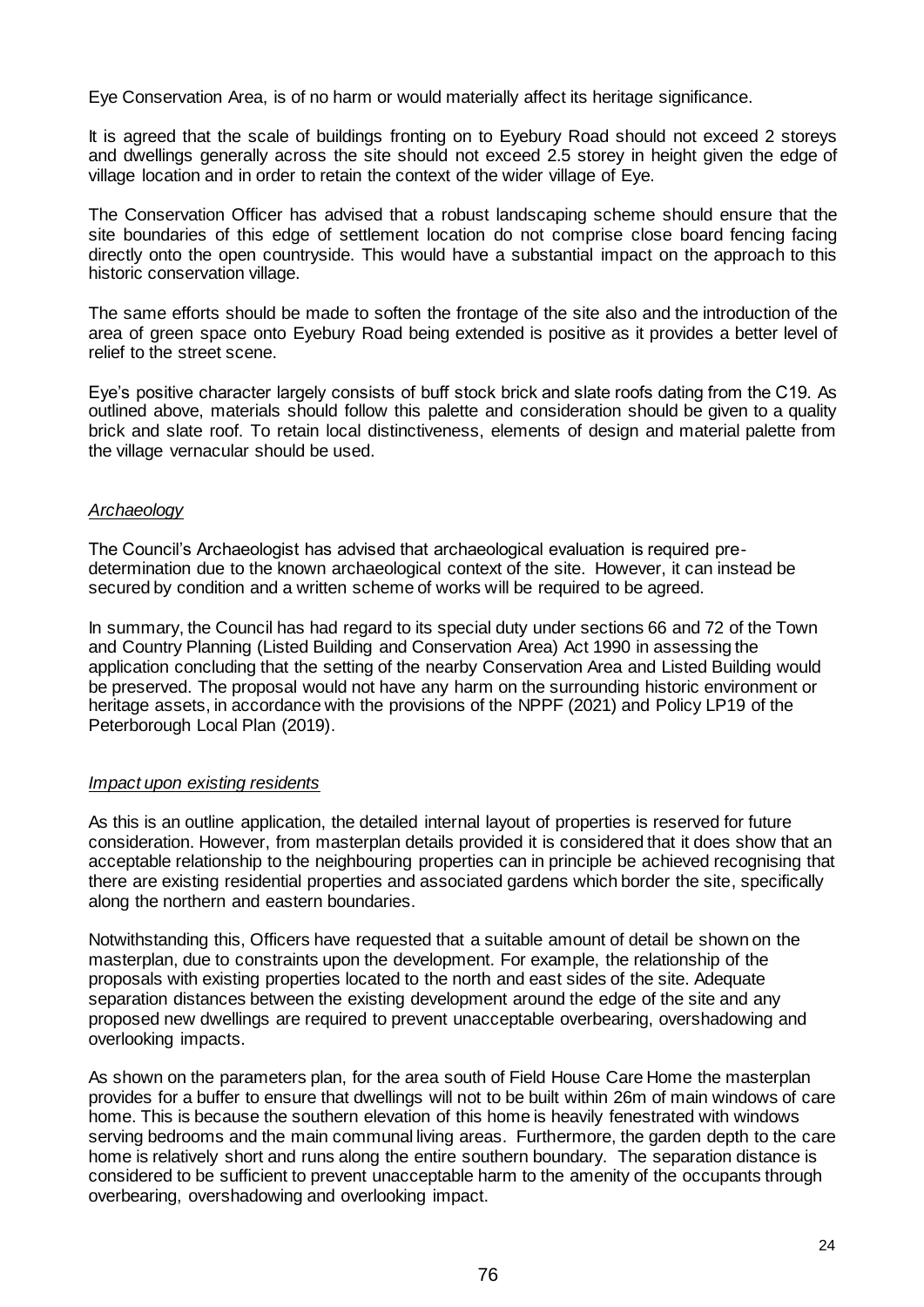The relationship to residential dwellings on Fountains Place is also important to consider. Some of these properties which are 2 storey in height have relatively short gardens. The separation distances will need to be greater than the normal required and the parameters plan indicated that dwellings should not be built within 23m of main windows of dwellings along Fountains Place.

To address the relationship of the proposed development with the mobile home park to the northeast any dwellings are not to be built within 17m of the boundary of this park. The mobile homes are single storey and the buffer zone indicated reflects this.

The masterplan also suggests that areas of open space may be used, such as allotment land, instead of new dwellings being positioned along all the edges of the north and eastern edges of the site. As it is not confirmed at this stage that public open space will be located in this area, the requisite buffer zone is extended along the entire length where the mobile home park adjoins the site. A suitable landscaping scheme will also be required along these boundaries to minimise potential impacts.

Overall, the separation distances shown along these boundaries are considered appropriate in this context. It is not considered that the development would, therefore, result in an unacceptable overbearing impact or result in unacceptable overlooking or loss of privacy for the future occupants.

The requirements of key principle 3 of Policy LP40 to ensure the quality of life of adjacent users, especially residential users which abut the site, are respected has been demonstrated satisfactorily in that the proposals are capable of achieving an appropriate relationship with the adjacent established neighbours.

Comments from objectors in relation to the position of the proposed dwellings cannot be taken into account. These would be for consideration as part of any future reserved matters consent application, which would be subject to further statutory public consultation.

Subject to the above, it is deemed that the development could be accommodated without impacting on the amenity of neighbouring occupiers and therefore accords with Policy LP17 of the Peterborough Local Plan (2019).

### *Amenity of the new development*

Having reviewed the masterplan it is considered that the site can be laid out in such a way as to provide the future occupiers with an acceptable level of amenity in terms of daylight, sunlight and privacy through adequate separation distances. Further details to ensure that there is sufficient private amenity space and appropriate separation distances between properties, as well as bins and cycle storage will need to be addressed at the detailed design stage.

### *Noise*

The Council's Pollution Control Team raises no objections to the principle of development in this location, but there are a number of identified potential off-site noise sources of varying distances (namely, the school, distribution centre, quarries) that may affect the development site. For this reason, a condition requiring a detailed noise assessment to identify any associated mitigation measures if necessary is recommended. Subject to this, the proposal is considered to be in accordance with policy LP17 of the Peterborough Local Plan (2019) and paras 174 and 187 of the NPPF (2021).

Comments have been made regarding the noise implications of the proposal during construction. As is usual for the scale of the development and the potential for disturbance during the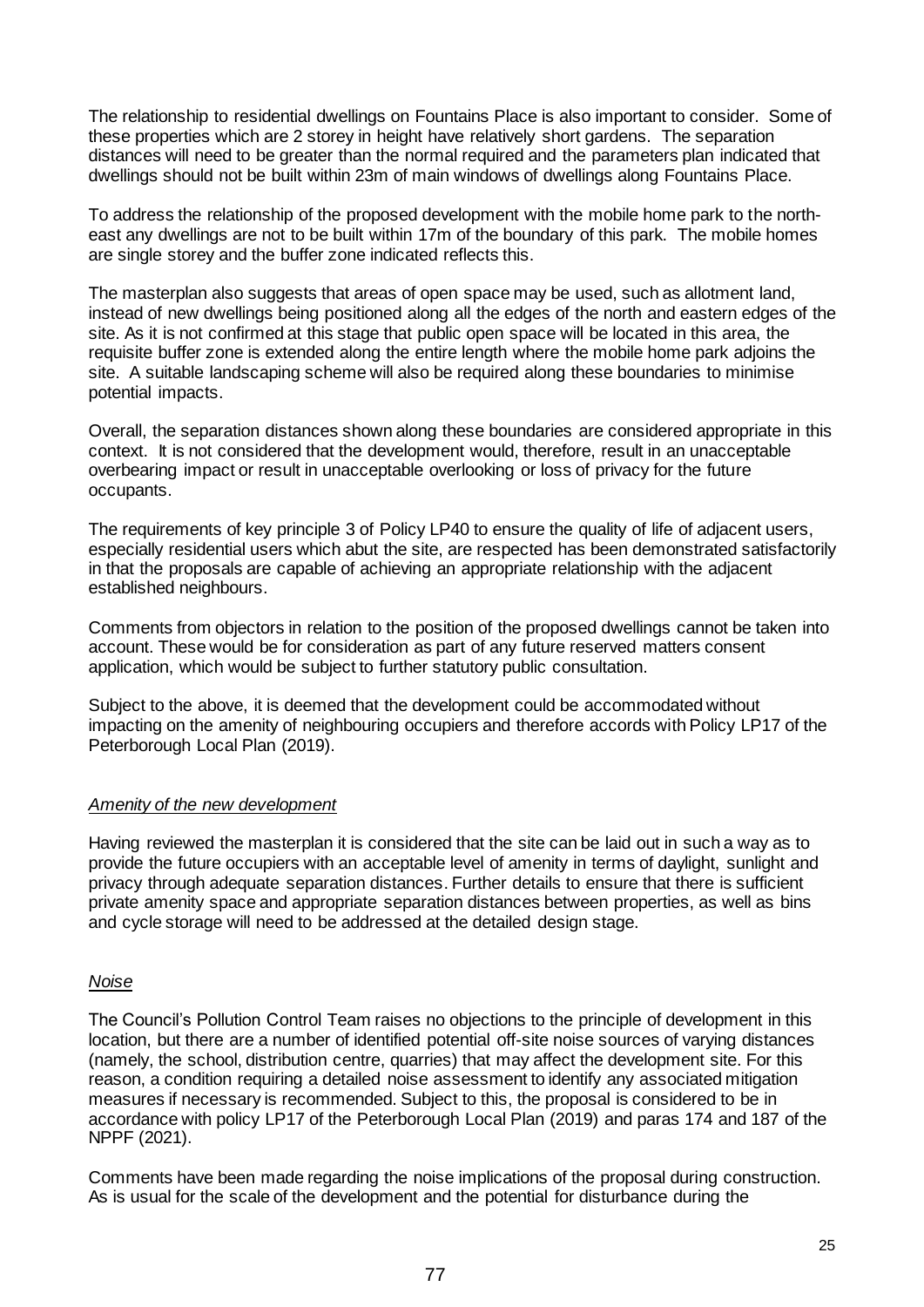construction period, a condition requiring the submission and approval of a Construction Management Plan (CMP) is recommended via planning condition. This is in order to protect the amenity of adjacent residents and is recommended by both the Council's Pollution Control Team and the LHA.

# *Air quality*

At this stage an air quality assessment has not been carried. The application site and its environs do not fall within an air quality management area. However, the Council's Pollution Control Team has advised that the guidance from Environmental Protection UK and the Institute of Air Quality Management (consideration of air quality within development control processes), suggests that an air quality assessment is identified as being required where development has the potential to cause a significant change in Light Duty Vehicle (LDV) traffic flows on local roads with relevant receptors (LDV = cars and small vans < 3.5t gross vehicle weight). The indicative criteria to proceed to an Air Quality Assessment is the change of LDV flows being more than 500 Annual Average Daily Traffic.

If the development meets this criteria, then an air quality assessment of the impacts of a development in the local area is required. The applicant has been made aware that further assessment is required in order to assess any impacts and appropriate mitigation identified at the more detailed design stage. This can be dealt with via a planning condition.

There has been public representation made regarding ignoring air quality impacts and potential health issues by allowing new development around the existing school and care home. As stated above, the site does not fall within air quality management area but there is a need to further consider any negative effects on air quality within the local context through further assessment.

In addition, the Travel Plan and the mitigation measures to improve pedestrian and cycle access within and beyond the site will encourage travel by a choice of means of transport which will help to minimise car journeys.

# *Community Safety and Security*

There are no objections to the outline scheme from Cambridgeshire Constabulary, however, there is a need ensure that community safety and vulnerability to crime is addressed at an early stage in looking at the site layout, in accordance with the requirements of Policy LP17 of the Peterborough Local Plan (2019).

# *Open space provision*

Given the location of the site it is considered that on-site provision including for play should be made. The illustrative masterplan shows 2.54ha of public open space (POS) which is in excess of the policy requirement of 1.8ha based on the maximum number of dwellings for this application. To clarify, the land to be given to the school is not included within this POS calculation.

The overall POS provision and relevant split between the different categories will be dependent upon the number of dwellings confirmed as part of the scheme at the appropriate reserved matters stage but this demonstrates at the masterplan stage that the site can accommodate the level of POS required commensurate to the size of the development.

The masterplan shows the indicative locations across the site for this provision to include allotments, a play area including a LEAP, natural green space etc. This can be secured via a condition and S106.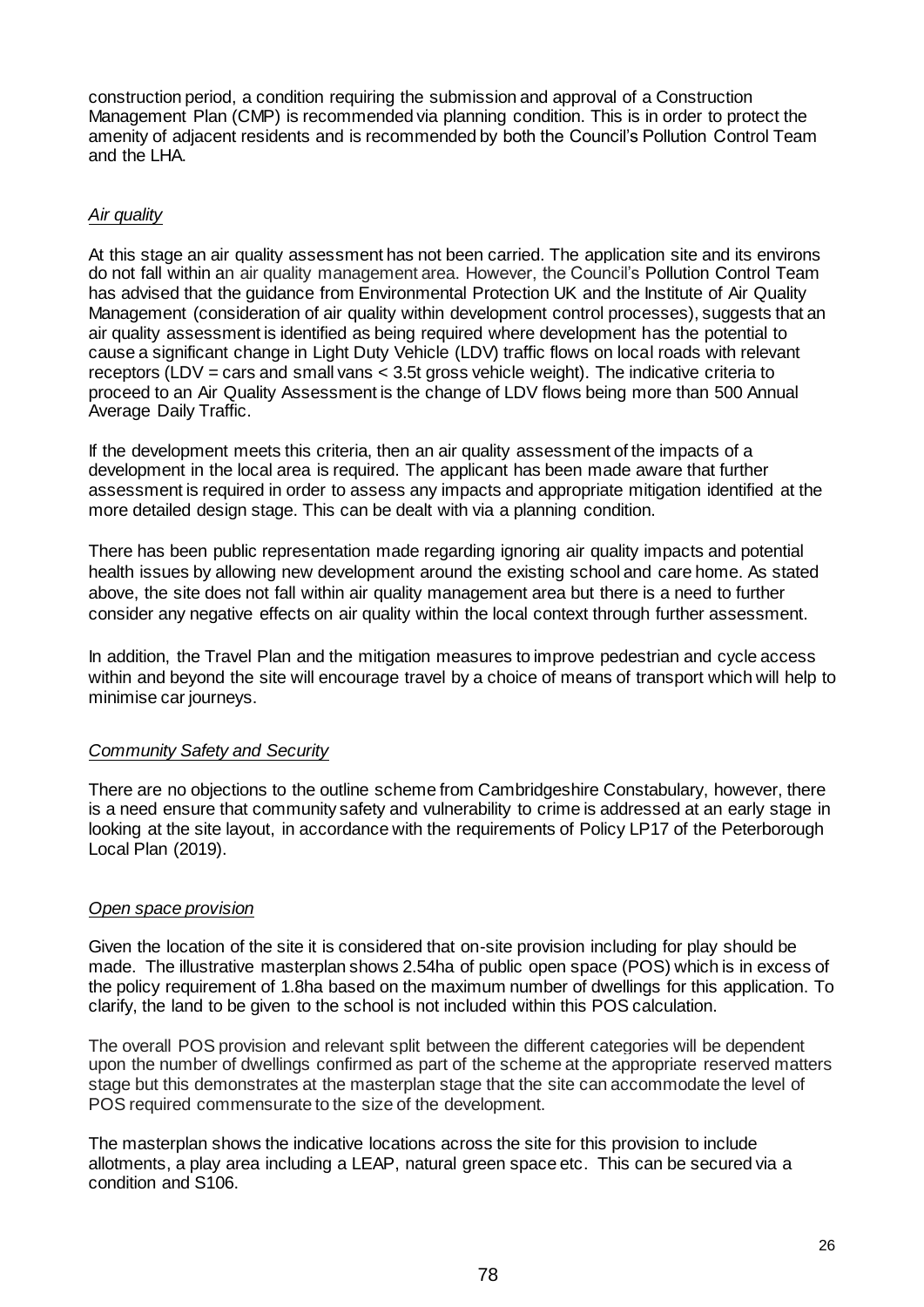It is noted that comments from the Council's Senior Landscape Technical Officer has raised a number of points over the proposed provision. These matters have also been picked up through the public consultation.

Firstly, these relate to the allotment provision split over two sites within a single development. The applicant has responded that from a design perspective, it helps alleviate two notable constraints to development – the need for the park home buffer area and the awkward shape of the development parcel within the eastern corner.

A super LEAP (SLEAP) has also been requested, however, this is not a formal category of open space as set out in the Council's adopted space standards.

The applicant is aware that the POS needs to be able to be used for informal recreational activity and has responded that the retention of areas within the POS around the dry ponds as SuDS/ Wetland habitat. They have confirmed the intention is for the LEAP area to be sited away from the SuDs / wetland habitat, with the relevant attenuation basins to be designed to be dry outside of extreme weather events.

The areas identified as Natural Green Space (NGS) on the indicative POS areas plan provide for an over provision when considered against the policy requirement. Based upon the likely population generated by a 265 dwellings scheme, the NGS requirement is likely to be circa 0.36ha. The masterplan drawings currently identify the provision of approximately 1ha of NGS. The planting restrictions around the IDB drain will not undermine the ability to adhere to the requirement for NGS planting.

The scheme will require further refinement at the detailed design stage including discussion with the Council's Natural Environment Team on the precise location and size of individual areas. For the purposes of this outline planning application, the public open space is capable of being overlooked by the primary aspects of properties to allow for passive surveillance of the spaces.

The masterplan demonstrates that a sufficient amount and of different types of POS can be achieved on site and therefore will accord with Policy LP21 of the Peterborough Local Plan (2019).

# **4. Ecology, Trees and Landscaping**

### *Arboricultural and Landscape Impacts*

The application is accompanied by an arboricultural impact assessment (AIA). The Council's Tree Officer has confirmed the submitted AIA is accepted in principle given the outline nature of the application, however, this document will require updating with any future application along with a full and detailed Arboricultural Method Statement and Tree Protection Plan.

The Tree Officer has provided comments regarding the retention of certain individual trees and groups along the boundaries of the site which will need to be regarded further at the detailed design stage. The applicant has addressed the issue of a tree (T5 Horse Chestnut) which was affected by the proposed access into the school site which has been moved a short distance as shown on the masterplan, so it is now outside the root protection area to avoiding any unnecessary damage to the roots of this tree.

A number of conditions are therefore recommended relating to updated arboricultural information required. A full and detailed landscaping scheme for the site is also necessary, reflecting the indicative masterplan, including tree, shrub and hedgerow planting throughout the entire development including in both front and rear garden areas, with regard to the Council's Local Plan Policies LP16 and LP29 of the Peterborough Local Plan (2019).

79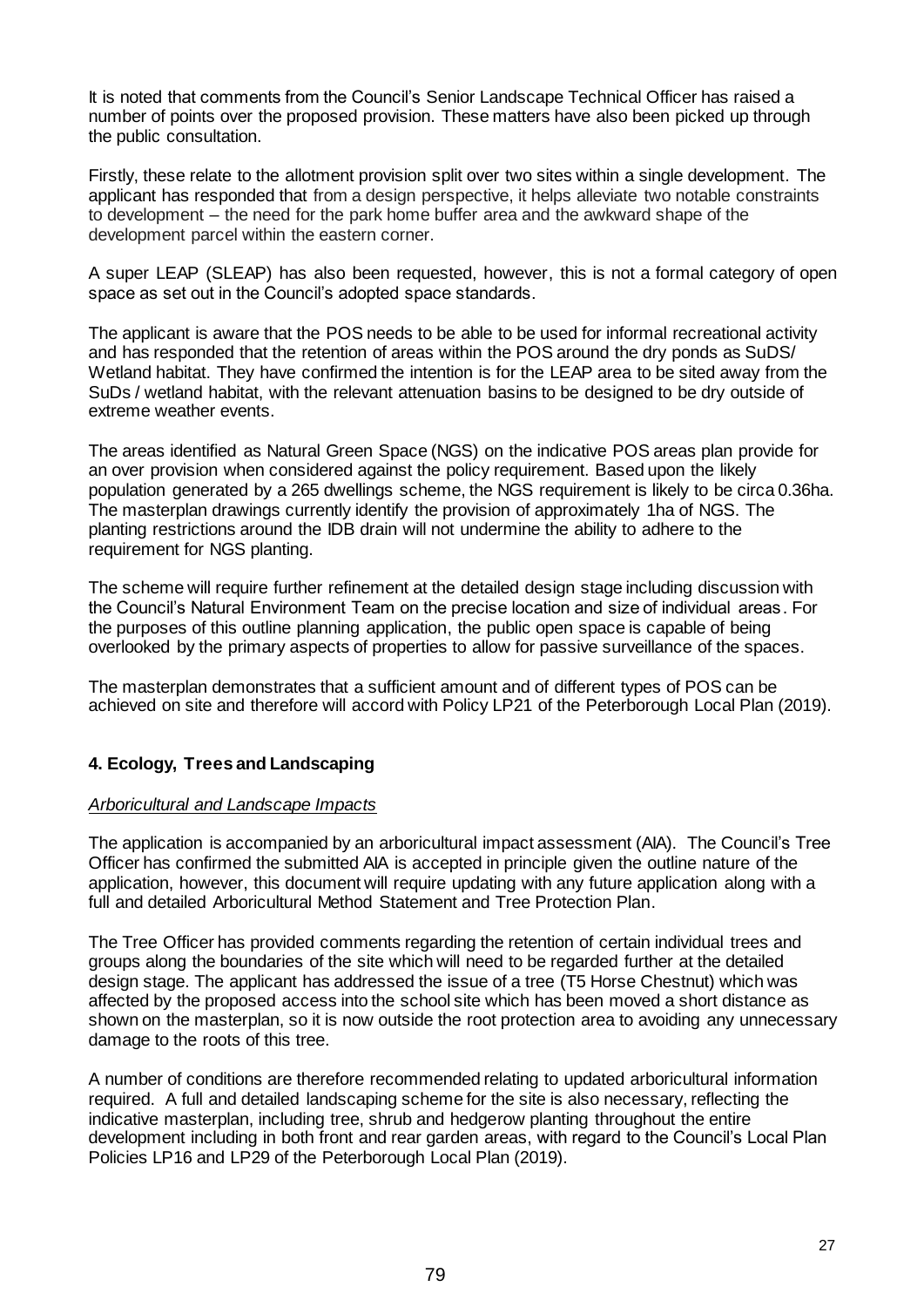Queries have been raised through the public representations regarding the intended boundary treatment along the boundaries of the site. The details of these boundary treatments will be secured by condition to ensure the amenity of neighbouring occupants is protected.

### *Ecology Impacts*

### *Ecology assessment*

In terms of biodiversity, a Phase 1 ecological report has been submitted and latterly updated by a site walkover. The original report still adequately reflects the current ecological position as there has been no significant changes to the site. The site is still dominantly arable, with both fields being used to grow wheat. The habitat within the site consists of arable, hedgerows, ditches and semiimproved grassland. The majority of the site is of low ecological value.

The Council's Wildlife Officer has advised that this preliminary ecology assessment (PEA) does not provide much in the way of ecological enhancement recommendations, nor does it show that the development achieves no net loss in biodiversity. Both of these factors will need to be incorporated within a detailed Ecological Design Strategy (EDS) and the soft landscaping details i.e. use of native species, by way of planning condition.

In addition, as there is potential for the disturbance of ecological features and habitats during the construction period, a condition requiring the submission and approval of a Construction Environmental Management Plan (CEMP) will be attached to cover number of precautionary measures when development proceeds on site.

### *Designated sites*

The ecology report identifies Eye Green Local Nature Reserve / County Wildlife Site as being located within 300 metres north of the application site. As this site is relatively far away and the impacts could only be regarded as minimal as the development is also not of a strategic scale; it is not considered that there would be an adverse impact on this wildlife site.

As the application site is being located within an Impact Risk Zone (IRZ) for Dogsthorpe Star Pit SSSI, Natural England has been consulted to ensure that the proposed development will not negatively impact on this statutory site. Due to the distance between the site as well as other designated nature conservation sites in the local area the ecology report concludes is highly unlikely that there will be any adverse effects on these sites as a result of the development. On balance, Officers agree with this position.

In their response, Natural England has also required consideration about the potential impacts of the development on the Nene Washes SPAand SSSI as the application site falls within the IRZ of the designated site. There are two aspects of potential impacts raised by Natural England; firstly in relation to the loss of potential Functionally Linked Land (FLL) that may be used by Qualifying Features of the SPA and secondly the potential for recreational pressure on the SSSI as a result of the increased residential population within the site.

The applicant's ecologist has advised that in relation to the issue of FLL, the Qualifying Features that may use the application site in connection with the SPA are Bewick Swans, which overwinter within the Nene Washes and may move on to farmland for grazing during the daytime. This grazing provision supports the population of Bewick Swan within the SPA and as such, the land is considered 'functionally linked' to the SPA.

The application site is predominantly arable and is situated approximately 4.5km to the north of the SPA and at the southern extent of existing residential area of Eve. The application site forms the last area of arable fields and is traversed by public rights of way, which are regularly used by dog walkers, who have been observed on both occasions that ecological site visits were undertaken.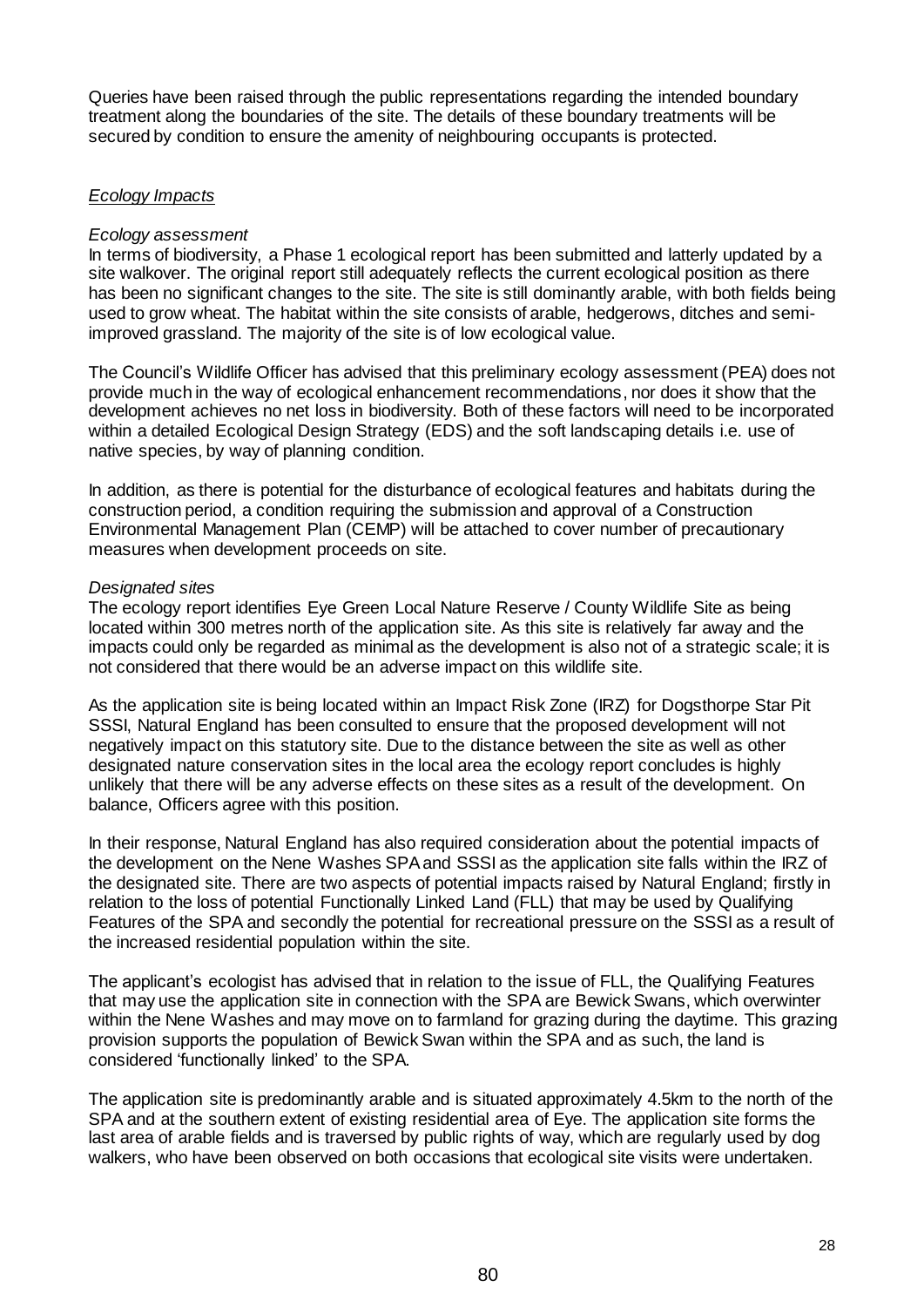On this basis, whilst it is possible that Bewick Swans would travel the 4.5km from the SPA to the application site, the regular disturbance by dog walkers and close proximity of the application site to existing residential areas suggests that this area would be less favoured by these birds. In addition, the remaining landscape to the south, between the application site and the SPA, is an agricultural landscape dominated by arable habitat that would provide sufficient opportunities for foraging Bewick Swans.

Officers are of the view that the application site, based on this analysis of the conditions and location, it is unlikely to be frequented by swans. Natural England has been consulted and they concur that the development site and surrounding area are not considered to be functionally linked with the Nene Washes SPA Ramsar & SSSI.

In relation to the recreational pressure on these nearby sites, the applicant ecologist has stated that the provision within the indicative masterplan will provide recreational facilities for the predicted number of residents to undertake daily exercise with access to wider public rights of way which already cross the application site. There is only one car park that supports the SPA, which is Eldernell Lane, close to the RSPB reserve and this is, on average, a 25 minute drive from the application site by car and, depending on the route taken, around a 20km journey. It is considered unlikely that the residents of the application site would travel this time and distance from the application site to use the SPA for daily recreational activities and as such the provision within the indicative masterplan would be sufficient. Again, Officers agree with this position.

### *Public Comments*

Concern has been made regarding the loss of wildlife and the countryside once the development is implemented. This is an allocated site and therefore the principle of residential development on this site has been agreed. The above consideration of trees, landscape and ecology matters will ensure the proposed development will have a positive impact on biodiversity.

It is therefore considered that the above matters can reasonably be addressed via conditions on the outline planning permission and that the development will accord with Policies LP27 and LP28 of the Peterborough Local Plan (2019).

It is therefore considered hat the above matters can reasonably be addressed via conditions on the outline planning permission and that the development will accord with Policies LP27 and LP28 of the Peterborough Local Plan (2019).

### **5. Drainage and Flood Risk**

#### *Flood Risk/ Surface Water Drainage*

The application is supported by a detailed Flood Risk Assessment (FRA) and preliminary drainage strategy. The site is currently a greenfield site with no existing drainage and is located within Flood Zone 1 (defined as low probability having less than a 1 in 1000 or greater annual probability of flooding). The Environment Agency has not commented on the application as for planning purposes the site is within the lowest risk area in terms of flood risk.

The Tanholt Drain which crosses the centre site is the responsibility of the North Level IDB. The IDB has been consulted on the amended plans which now shows there will be the required easement and has withdrawn their previous objection. However, they would still prefer to see the public footpath moved from the brink of the Tanholt Drain to between 6m and 9m away to minimise pedestrians going too close to the drain. They have also asked that the proposed cycleway on the northern end of the drain be moved to a minimum 6m away from the open watercourse. This is to prevent any possible damage being caused when their maintenance plant access the open watercourse. The applicant has been made aware of this request.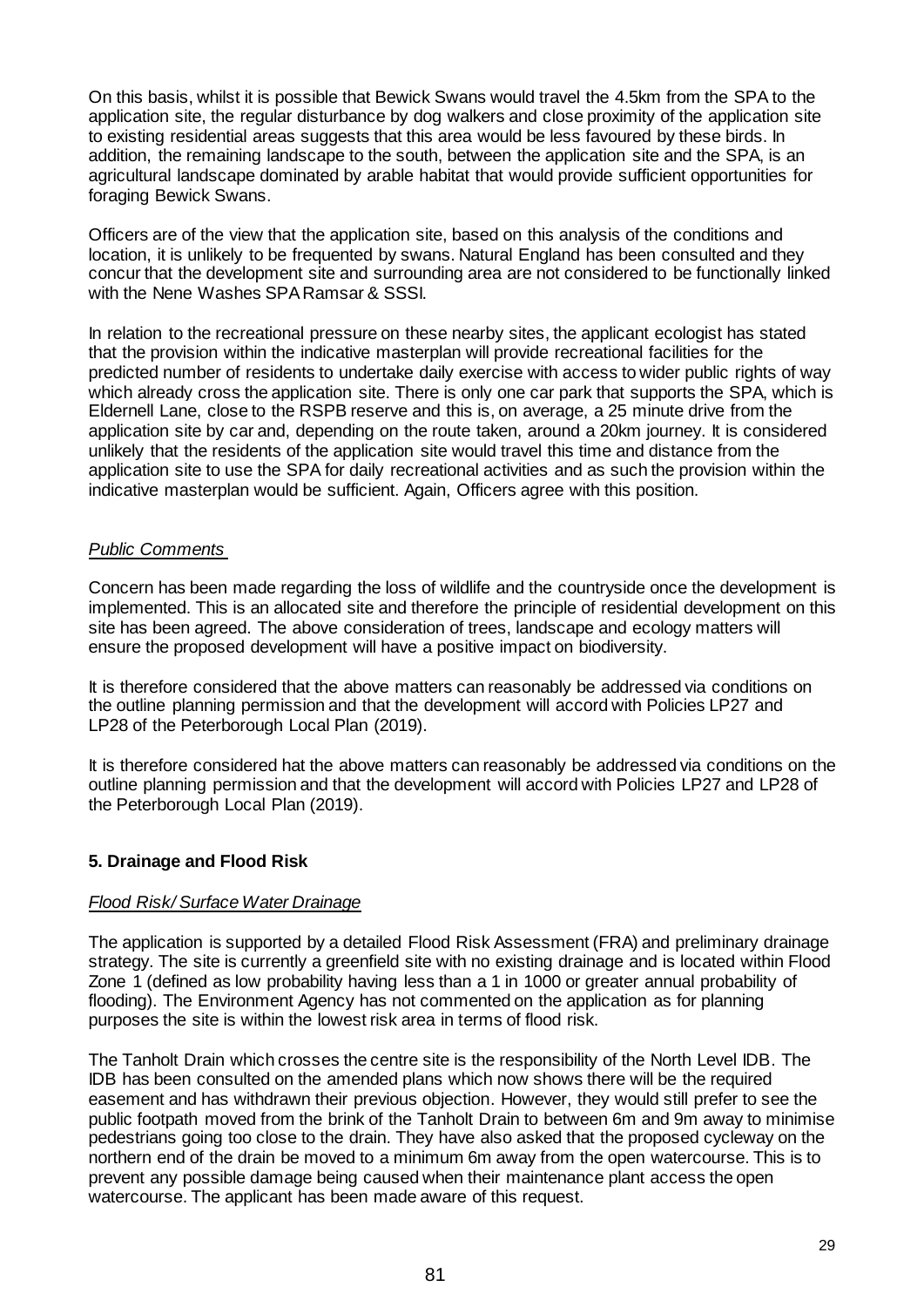The IDB has confirmed in principle it agrees to the piping of a short section of the Tanholt Drain at the northern end, however, a formal application for consent to alter this watercourse will be required and request that this is this conditioned to ensure agreement is reached before any work commences on site, as the details regarding this work are yet to be finalised.

It proposed that any unattenuated surface water would be drained into the Tanholt Drain within the site. A development levy will be paid to the IDB who will manage the surface water on behalf of the proposed development.

The Council's Drainage Team, in its capacity as the Lead Local Flood Authority, has raised no objection to the most recent details submitted. The proposal is acceptable subject to the detailed design, maintenance and management regime being secured by condition. This is in order to ensure that the principles of sustainable drainage are incorporated within the development. This is considered to be a reasonable request and will be secured by condition.

## *Foul Water Drainage*

Anglian Water has confirmed that the foul drainage from this development is within the catchment of Peterborough (Flag Fen) Water Recycling Centre and that will have available capacity for these flows. A condition requiring full details of the proposed foul water disposal scheme is recommended.

Anglian Water has also confirmed that there are assets or those subject to an adoption agreement within or close to the development boundary that may affect the layout of the site. Therefore the detailed site layout should take this into account and accommodate those assets within either prospectively adoptable highways or public open space. If this is not practicable then the sewers will need to be diverted at the developers cost or, in the case of apparatus under an adoption agreement, liaise with the owners of the apparatus.

The development site is also within 15 metres of a sewage pumping station. This asset requires access for maintenance and will have sewerage infrastructure leading to it. For practical reasons therefore it cannot be easily relocated. Anglian Water consider that dwellings located within 15 metres of the pumping station would place them at risk of nuisance in the form of noise, odour or the general disruption from maintenance work caused by the normal operation of the pumping station.

The site layout should take this into account and accommodate this infrastructure type through a necessary cordon sanitaire, through public space or highway infrastructure to ensure that no development within 15 metres from the boundary of a sewage pumping station if the development is potentially sensitive to noise or other disturbance or to ensure future amenity issues are not created. The applicant has amended the masterplan accordingly to reflect this requirement.

### *Public Comments*

There have been concerns raised regarding the current state of flooding in the area, particularly around the edges of the site, as well as sewage issues that exist in the village. As set out above, the drainage requirements of the scheme have been considered in some detail by the relevant organisations and the necessary planning conditions requiring further details to be submitted at the detailed design stage are required.

Subject to the above conditions, the proposal accords with Policy LP32 of the Peterborough Local Plan (2019) in respect of drainage and flood risk matters.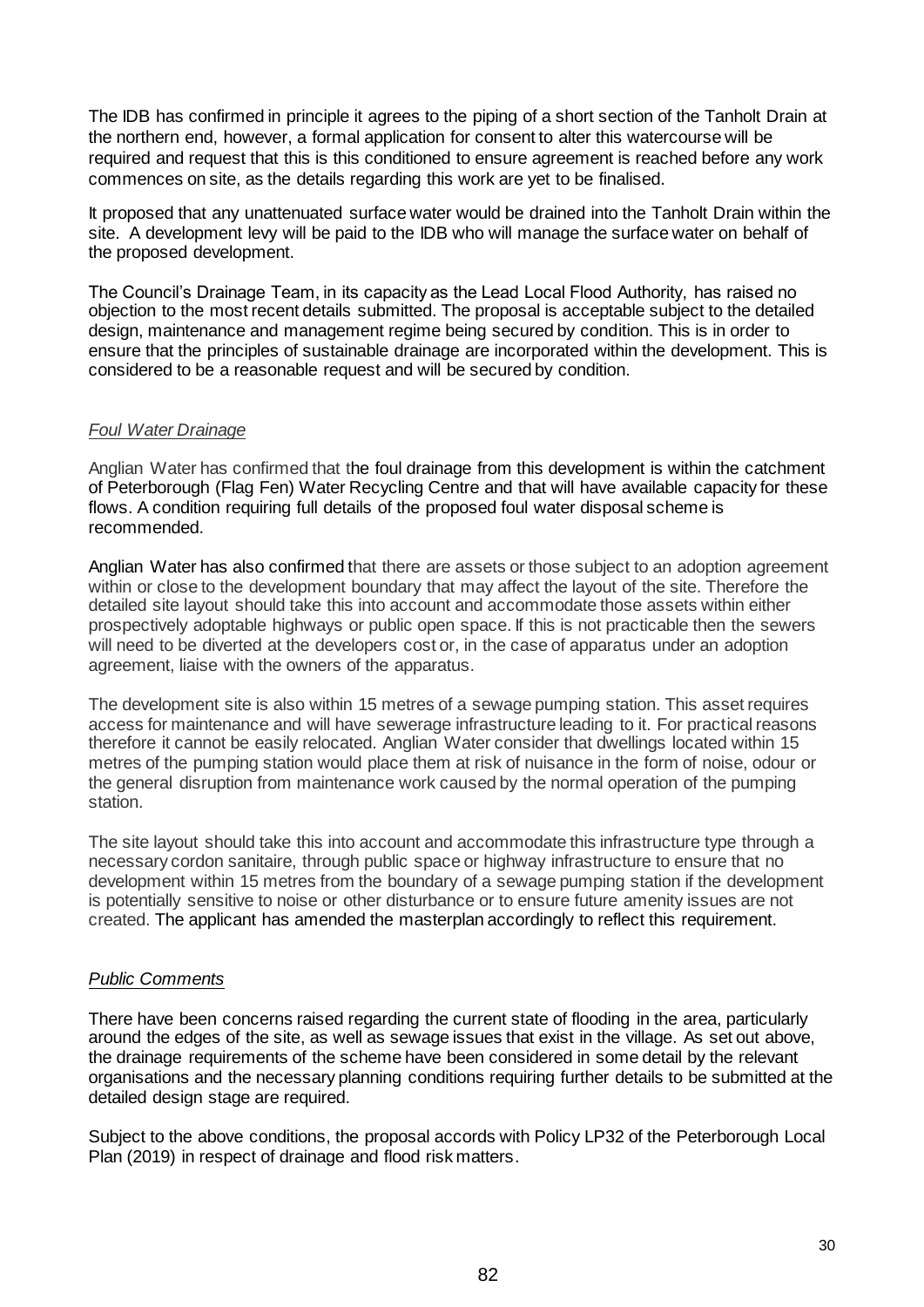## **7. Planning obligations - S.106 and CIL matters**

As indicated above the provision of 30% affordable housing, the proposed cycle link and bus stop improvements will be secured through a S106 Agreement.

At present, the open space provided by the development along with elements of the SuDS are intended to be handed over to a management company owned by the residents of the scheme. However, the S106 will also provide for an alternative option for the open space to be offered for adoption by the Council.

The school land to be transferred to the local authority will be included in the S106. For the roads and some elements of the SuDS it is the applicant's intention they would be adopted by the Council.

In accordance with the Council's Community Infrastructure Levy (CIL), the development will also be liable to pay a financial contribution to meet the infrastructure needs arising from it including for items such as additional school places either on or off site. The amount due will be calculated at the approval of Reserved Matters when the Gross Internal Area of the development is confirmed.

Key principle 4 of Policy LP40 requires ensuring satisfactory provision of education facilities are available, and if not, address these deficiencies on-site.

The Local Education Authority (LEA) has responded that the development will result in additional children requiring childcare and funded entitlements and this will result in pressure on local providers and create capacity issues and is seeking address capacity issues at the school. The LEA is of the view that the application proposals will provide for appropriate additional access points and the site area of the land provided will be sufficient to support an expansion of the school by one form of entry. This will address current and future demand for school places. Notably, the scheme proposals also include the provision of a new access for the school, away from Eyebury Road. This is important, as the new access for the school is necessary to facilitate the extension required. This land may potentially be used further car parking/drop off areas.

As advised in Sport England's final response, any additional requirements to meet the necessary new or replacement playing fields provision arising from the expansion of the new school, will need to be dealt with via a separate planning application for the school expansion and is therefore not under consideration in this current application.

In accordance with key principle 5 of Policy LP40, consideration has been given to assessing other wider community facilities that may be required, subject to viability deliverability and consideration of the long term management of such facilities.

Key principle 7 of Policy LP40 requires further details of the long term governance structure for the development, addressing issues such as community involvement and engagement and any financial arrangements to ensure long term viability of facilities. It is considered that all these matters have been satisfactorily addressed in the application as set out above.

The above contributions would allow the delivery of the necessary and appropriate infrastructure which would be required as a result of the development and therefore is in compliance with Policies LP14 and LP40 of the Peterborough Local Plan (2014).

### *Public Comments*

There have been concerns regarding the impact on the services of the village ie doctors, dentists and education provision. The site is located in close proximity to services and facilities necessary to meet residential needs both within the village or more Peterborough wide. However, it is not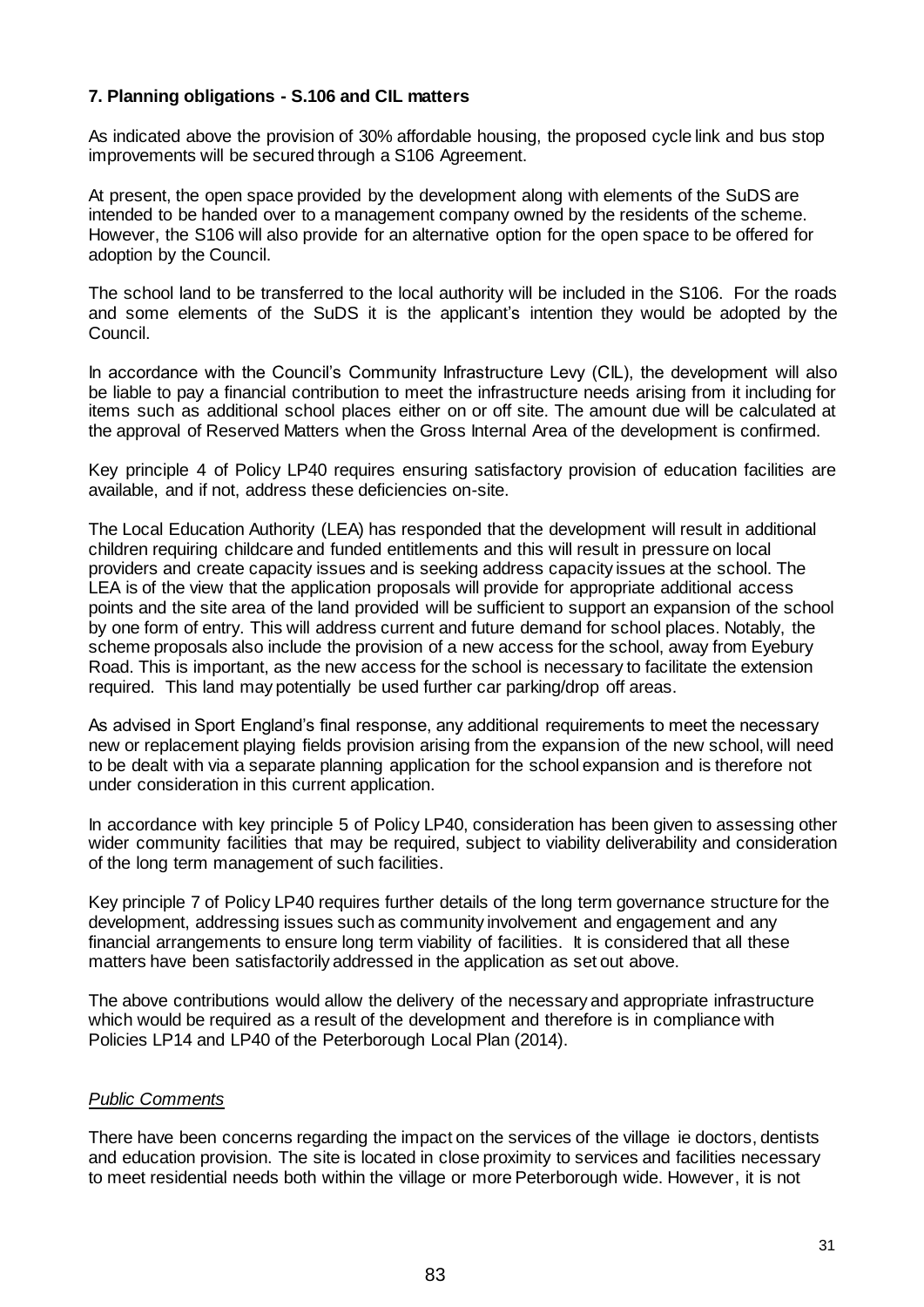considered that the development would put undue pressure of these existing facilities / services as the impact on local services by the development would be covered by the CIL payment.

A proportion of the CIL monies would contribute to increasing the capacity of the schools, where necessary, either by increasing staffing or buildings on site. In addition, the application includes providing the local primary school with land to expand in the future.

# **8) Other Matters**

#### *Public Consultation on Proposals*

Policy LP40 states that in developing the masterplan there should be a high level of engagement with appropriate stakeholders including the local community. The application is in outline form only and thus further consultation on the more detailed aspects of the development will need to be undertaken by the applicant in future, in accordance with the Council's Statement of Community Involvement (SCI).

The application is accompanied with a SCI which provides a summary of the pre-application public consultation process undertaken between April 2017 and August 2018. This involved consulting and meeting with stakeholders and the local community about the proposals. This included a public exhibition held which was attended by 130 people, and 90 people provided feedback. There was also other consultation including meetings with key stakeholders. A dedicated web-site was also set up and there was media coverage in the local press.

Of those respondents who commented on the proposals, the most frequent concerns raised about the proposals were:

- The impact of additional traffic from the proposed development on the road infrastructure, in particular on Eyebury Road.
- The proposed site should not be accessed via Eyebury Road.
- Additional strain on services such as primary and secondary schools, the doctor's surgery and dentist.
- No more houses are needed in the area.

These reflect the general nature of comments that have been received during the course of the formal application and appropriate responses are provided in this report.

Some time has now passed since the public consultation events, but further engagement has deferred to the relevant statutory consultation process and receipt of local resident responses in order to maintain an understanding of the local resident views and stakeholders; as is the standard approach post submission. The applicant has advised that progress on the application has been delayed, primarily as a result of the Covid lockdown periods.

The applicant has confirmed more recently that meetings have been held with local Ward Members and the local MP further to the comments they had made with respect to the application. These are considered to reflect the views of their local electorate when viewed alongside the local resident responses provided at the appropriate statutory consultation stages. Direct liaison has been ongoing throughout with key stakeholders such as with the LHA, North Level IDB, LEA etc.

Accordingly, it is deemed that meaningful consultation for the purposes of this outline application has been undertaken with the local community throughout, and this is reflected by the number of scheme proposal changes actioned through the decision period, in particular the plot number reduction. Furthermore, Officers will seek to ensure the feedback gained through the formal consultation process will also be used to refine the masterplan and any subsequent reserved matters application.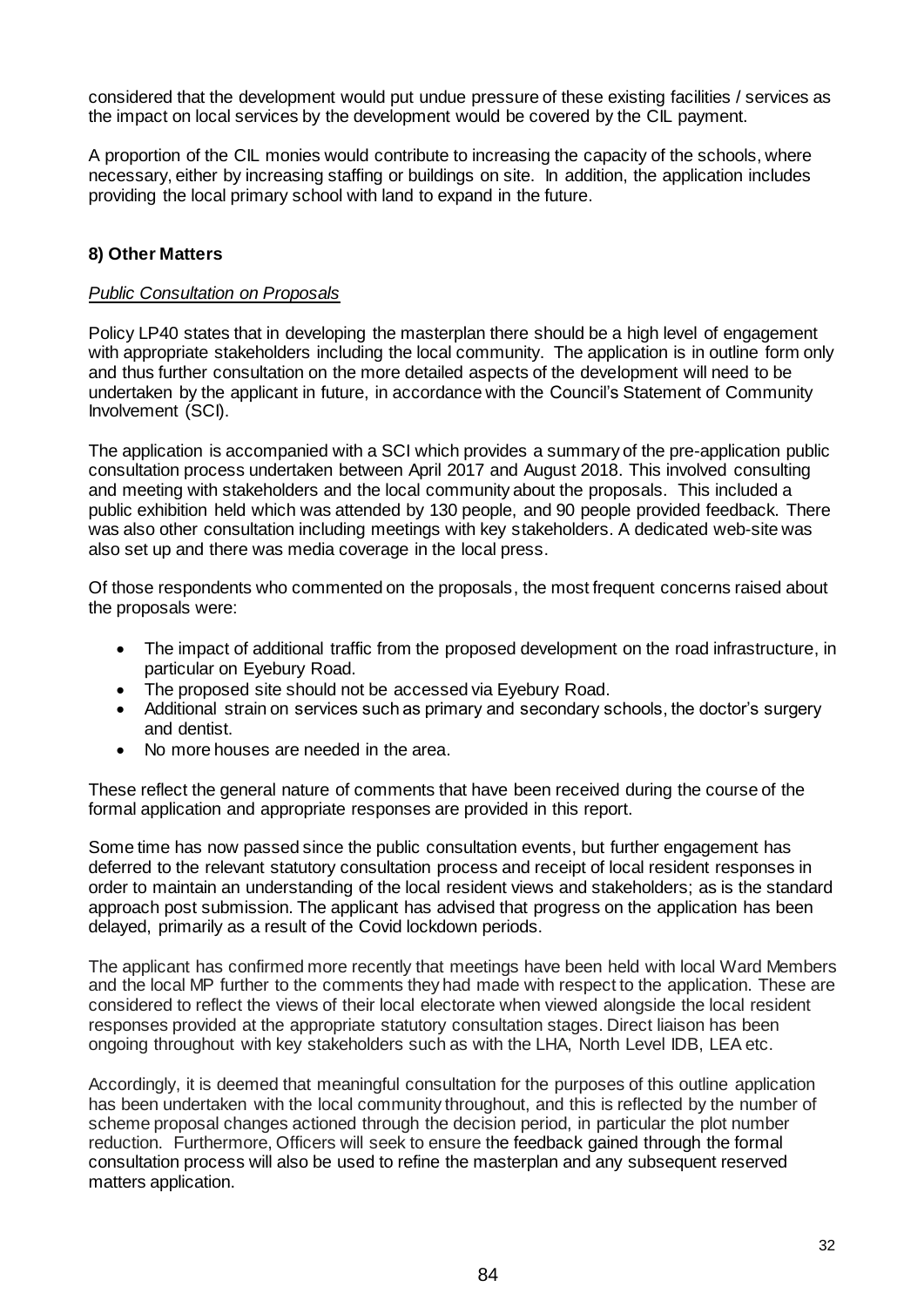### *Contamination*

Given that this is a greenfield site there should not be any significant contamination but a condition requiring the reporting of any unsuspected contamination is recommended.

### *Fire Hydrants*

The Fire Service has requested that provision be made for fire hydrants. This is a reasonable request and will be secured by condition.

# **9. Miscellaneous - items not covered in the above report**

*Previous development is badly built and practices of the developer – These matters are not* material planning considerations and cannot be used as reasons for resisting the current proposal.

*Potential for future parking issues on neighbouring roads* – This representation claims the improved pedestrian access to the north of the site will create alternative drop off / pick up points on neighbouring residential roads, such as at Fountains Place, defeating the purpose of this measure causing noise, disruption and pollution for residents. The LHA has advised that traffic management orders can be used to deal with parking issues on residential streets which may arise, but there is nothing to suggest this would occur. Improved routes will provide residents of Fountains Place and the surrounding streets who currently have no choice but to use Eyebury Road with opportunities to make on-car journeys this way.

*Land access issues* – Representations have been received making claim to ownership of part of the application site and the proposals will affect access to this land. To ensure the correct notice of ownership has been served for the extent of the area subject to the planning application, the applicant has provided satisfactory evidence via copies of the Title plans from the Land Registry. Access to this land appears to be via the adjacent public footpath and not the application site.

#### **6 Conclusions**

Subject to the imposition of the attached conditions, the proposal is acceptable having been assessed in the light of all material considerations, including weighing against relevant policies of the development plan and specifically:

- The site is an allocated residential site therefore the principle of housing is considered to be acceptable and in accordance with Policies LP02, LP39.7 and LP40 of the Peterborough Local Plan (2019).

- Subject to conditions and mitigation, the impact on the highway network is considered to be acceptable, in accordance with Policy LP13 of the Peterborough Local Plan (2019).

- The application would not result in unacceptable harm to the character, appearance or visual amenity of the surrounding area including the preservation of Eye Conservation Area. In accordance with Sections 66(1) and 72 (1) of the Town and Country Planning (Listed Buildings and Conservation Areas) Act 1990 (as amended), NPPF (2021) and Policies LP16, LP17 and LP19 of the Peterborough Local Plan (2019).

- It is considered that the site can be developed without any unacceptable adverse impact upon neighbour amenity and that it can afford the new occupiers a satisfactory level of amenity, in accordance with Policies LP16 and LP17 of the Peterborough Local Plan (2019).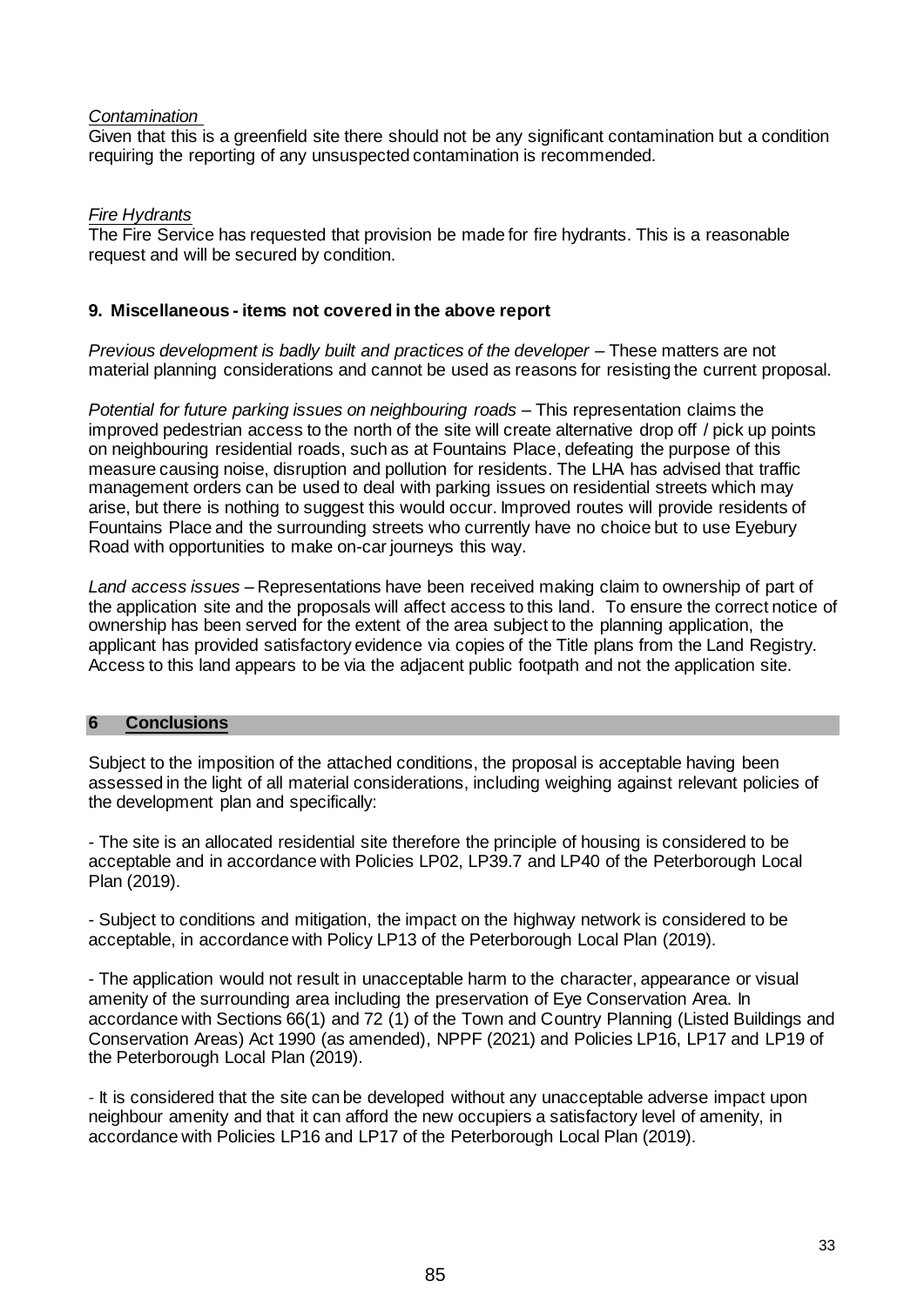- Issues of noise, air quality, contamination and drainage can be suitably dealt with by way conditions in accordance with Policies LP17, LP28 and LP32 of the Peterborough Local Plan (2019).

- A policy compliant position in respect of affordable housing and other contributions can be achieved. The development will also pay CIL in accordance with Policy LP14 of the Peterborough Local Plan (2019).

- The development will not have any unacceptable ecological and trees/ landscaping impacts. The layout can also be designed to accommodate existing on-site trees and hedgerows with new landscaping and biodiversity enhancement measures proposed. The proposal therefore accords with Policies LP27, LP28, and LP29 of the Peterborough Local Plan (2019).

#### **7 Recommendation**

The Executive Director of Place and Economy recommends that Outline Planning Permission is **GRANTED** subject to the completion of a S106 agreement and the following conditions:

C1 Approval of details of the appearance, landscaping, layout and scale (hereinafter called 'the reserved matters') shall be obtained from the Local Planning Authority in writing before any development is commenced and the development shall thereafter be carried out in accordance with the approved details.

Reason: To ensure that the development meets the policy standards required by the development plan and any other material considerations including national and local policy.

C2 Application for approval of the reserved matters shall be made to the Local Planning Authority before the expiration of three years from the date of this permission.

Reason: In accordance with the provisions of Section 92 of the Town and Country Planning Act 1990 (as amended).

C3 The development hereby permitted shall be begun either before the expiration of five years from the date of this permission or before the expiration of two years from the date of approval of the last of the reserved matters to be approved, whichever is the later.

Reason: In accordance with the provisions of Section 92 of the Town and Country Planning Act 1990 (as amended).

C4 Not more than 265 dwellings shall be built pursuant to this outline planning permission.

Reason: In order to ensure that the development complies with the provisions of the outline permission, including the transport assessment.

- C5 The details to be submitted as part of the reserved matters scheme under condition 1 above shall include the following details to demonstrate:
	- all of the dwellings should meet Building Regulations Part M4(2);
	- 5% of the dwellings shall meet Building Regulations Part M4(3)(2)(a); and

- all rented tenure affordable housing to meet the minimum National Space Standards (as defined by Building Regulations)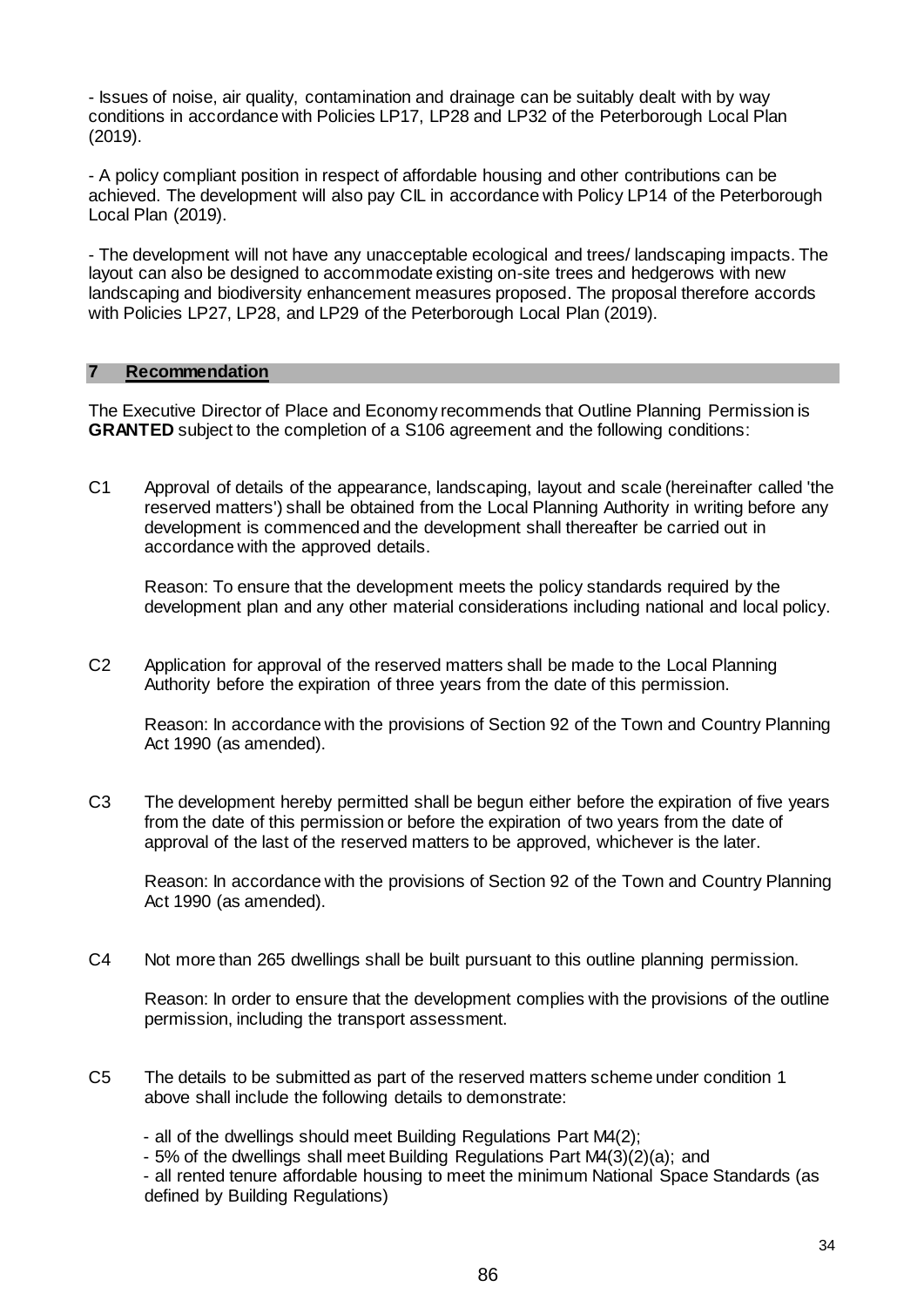The development shall thereafter be carried out in accordance with the approved details.

Reason: In order to ensure that the development accords with Policy LP08 of the Peterborough Local Plan (2019).

C6 Prior to the commencement of any development a phasing plan and timetable for the site shall be submitted to and approved in writing by the Local Planning Authority. The plan shall cover the phasing of the dwellings, new accesses to be created for the adjacent school land, all roads and cycle ways, SuDS features, landscaping and public open space areas. A timetable for their implementation shall demonstrate that the works are aligned with the proposed phasing of development.

The development shall thereafter be carried out in accordance with the approved phasing plan or any revisions to this which maybe subsequently agreed.

Reason: In order to ensure that the development can be appropriately delivered in accordance with policies Local Plan Policies LP13, LP16, LP17, LP21, L28; LP29; LP32 and LP40. This is a pre-commencement condition as the phasing of the site needs to be agreed at the outset of the development.

- C7 The development hereby approved shall be carried out in accordance with the following approved plans and documents:
	- Drawing L---/LP/01 Location plan
	- Drawing L---/MP/01 Rev.E Indicative Masterplan
	- Drawing L---/MOVE/01 Rev.B Strategic movements plan
	- Drawing L---/PARAMETERS/01 Rev.A Parameters plan
	- Drawing L---/POS/01 Rev.A Indicative POS areas
	- Drawing EYE-BWB-GEN-XX-DR-TR-100-S2 P7 Proposed access arrangements
	- Drawing EYE-BWB-GEN-XX-DR-TR-102-S2 P3 Potential traffic calming scheme
	- Drawing EYE-BWB-GEN-XX-DR-TR-104-S2 P3 Proposed cycle footway
	- Drawing EYE-BWB-GEN-XX-DR-TR-110 S2-P4 Swept Path Analysis
	- Drawing MA11261-250 Preliminary SWS Drainage Strategy Sheet 1
	- Drawing MA11261-250 Preliminary SWS Drainage Strategy Sheet 2
	- Drawing IDB Drain Section
	- Transport Assessment Rev.P2 (BWB, dated 31/05/2019)
	- Transport Assessment addendum Rev. P2 (BWB, dated 27/04/21)
	- Junction Validation technical Note (BWB, dated 20/07/21)
	- Flood Risk Assessment MA10525-FRA-R01 (Millward, dated October 2017)
	- Extended Phase 1 Ecology Report (Lockhart Garratt, dated May 2017)
	- Updated ecological walkover survey (Lockhart Garratt, dated 06/07/21)
	- Arboricultural Impact Assessment (Lockhart Garratt, dated 13/12/17)
	- Archaeological Desk- Based Assessment (PCAS, dated May 2018)

Reason: In order to ensure that the development complies with what has been applied for and to ensure the key principle and parameters of the development are comprehensively followed through the development for an acceptable design, appearance and amenity within the development in accordance with Policies LP16, LP17, and LP21 of the Peterborough Local Plan.

C8 No development other than groundworks and foundations shall take place on each phase as identified on the approved phasing plan secured under condition C5, until details of the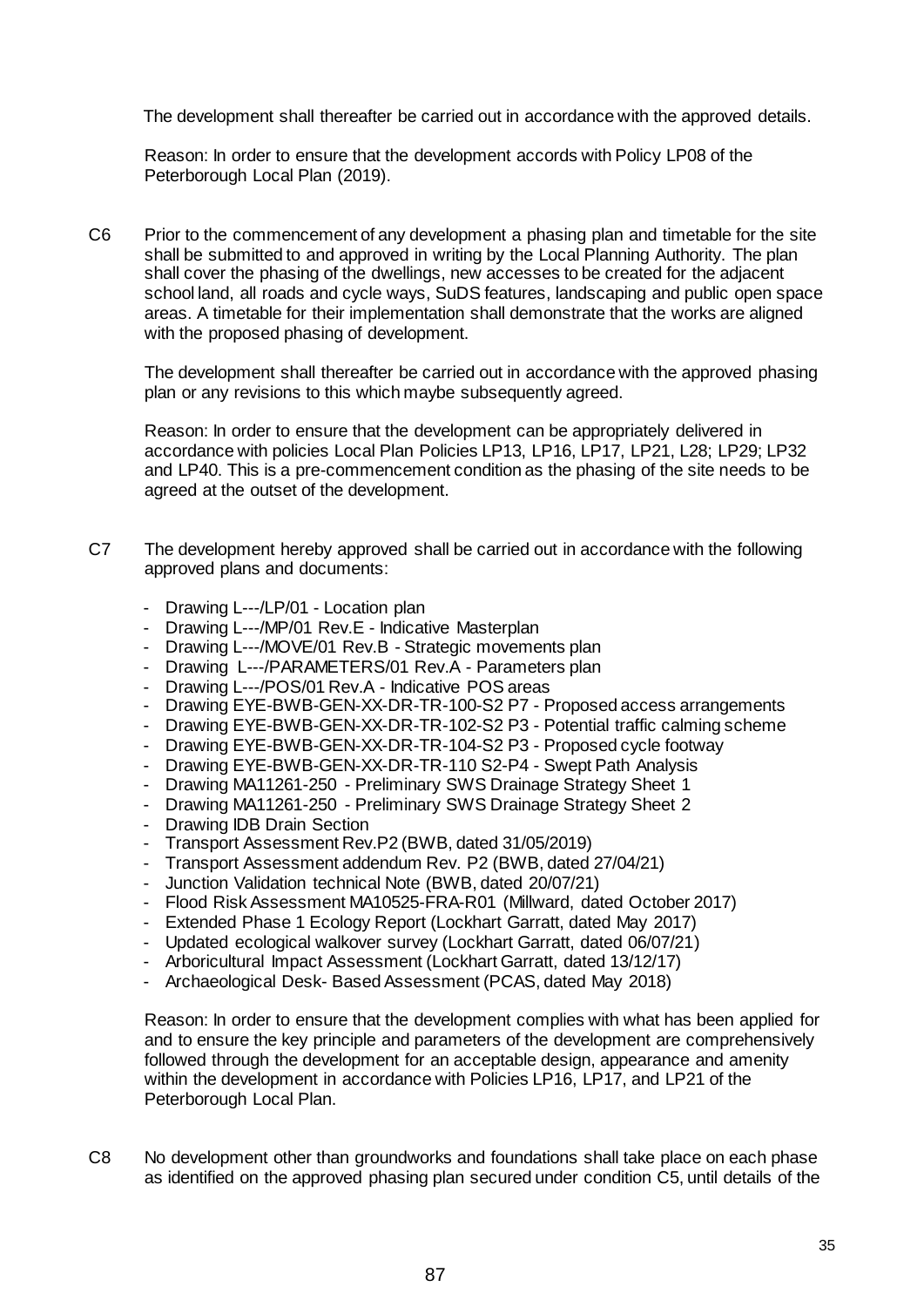following external materials to be used have been submitted to and approved in writing by the Local Planning Authority:

- Walling and roofing;
- Windows and doors;
- Rainwater goods;
- Cills and lintels; and
- Soil flues and vents.

The details submitted for approval shall include the name of the manufacturer, the product type, colour (using BS4800) and reference number. The development shall not be carried out except in accordance with the approved details.

Reason: In order to ensure a satisfactory external appearance, in accordance with Policy LP16 of the Peterborough Local Plan (2019). This is a pre-commencement condition as materials need to be agreed before work progresses.

C9 Prior to the commencement of the development or any associated site clearance, a Construction Management Plan (CMP) for each phase, as identified on the approved phasing plan secured under condition 5, shall be submitted to and approved in writing by the Local Planning Authority.

The CMP shall include the following:

- a) A scheme for the monitoring, reporting and control of construction noise and vibration including hours of working and scope for remedial action.
- b) A scheme for the control of dust and scope for remedial action in the event that dust is identified as an issue or any complaints are received.
- c) A scheme of chassis and wheel cleaning for all construction vehicles to include the details of the location and specification of a fully working jetted drive-thru bath type wheel wash system together with hard surfacing laid between the apparatus and public highway in either concrete or tarmacadam, to be maintained free of mud, slurry and any other form of contamination whilst in use. A contingency plan including if necessary the temporary cessation of all construction operations to be implemented in the event that the approved vehicle cleaning scheme fails to be effective for any reason.
- d) Haul routes to the site and hours of delivery.
- e) Measures to ensure that vehicles can access the site upon arrival so there is no queuing on the public highway.
- f) Details of site compounds, storage area and contractor and visitor parking.
- g) Details of the site enclosure or part thereof and gated site security.
- h) Confirmation that tree protection measures are in place.
- i) Confirmation that any demolition/construction will be carried out in accordance with the ecological management plan/method statement.
- j) A scheme for dealing with complaints.
- k) Details of any temporary lighting which must not directly light the public highway.

The CMP shall thereafter be adhered to throughout the relevant period of construction.

Reason: In the interests of highway safety and residential amenity in accordance with Policies LP13 and LP17 of the Peterborough Local Plan (2019). This is a precommencement condition because the details to be approved are required to be put in place before development commences for the duration of the development.

C10 No development shall take place (including demolition, ground works, vegetation clearance) until a construction environmental management plan (CEMP) has been submitted to and approved in writing by the local planning authority. The CEMP shall include the following: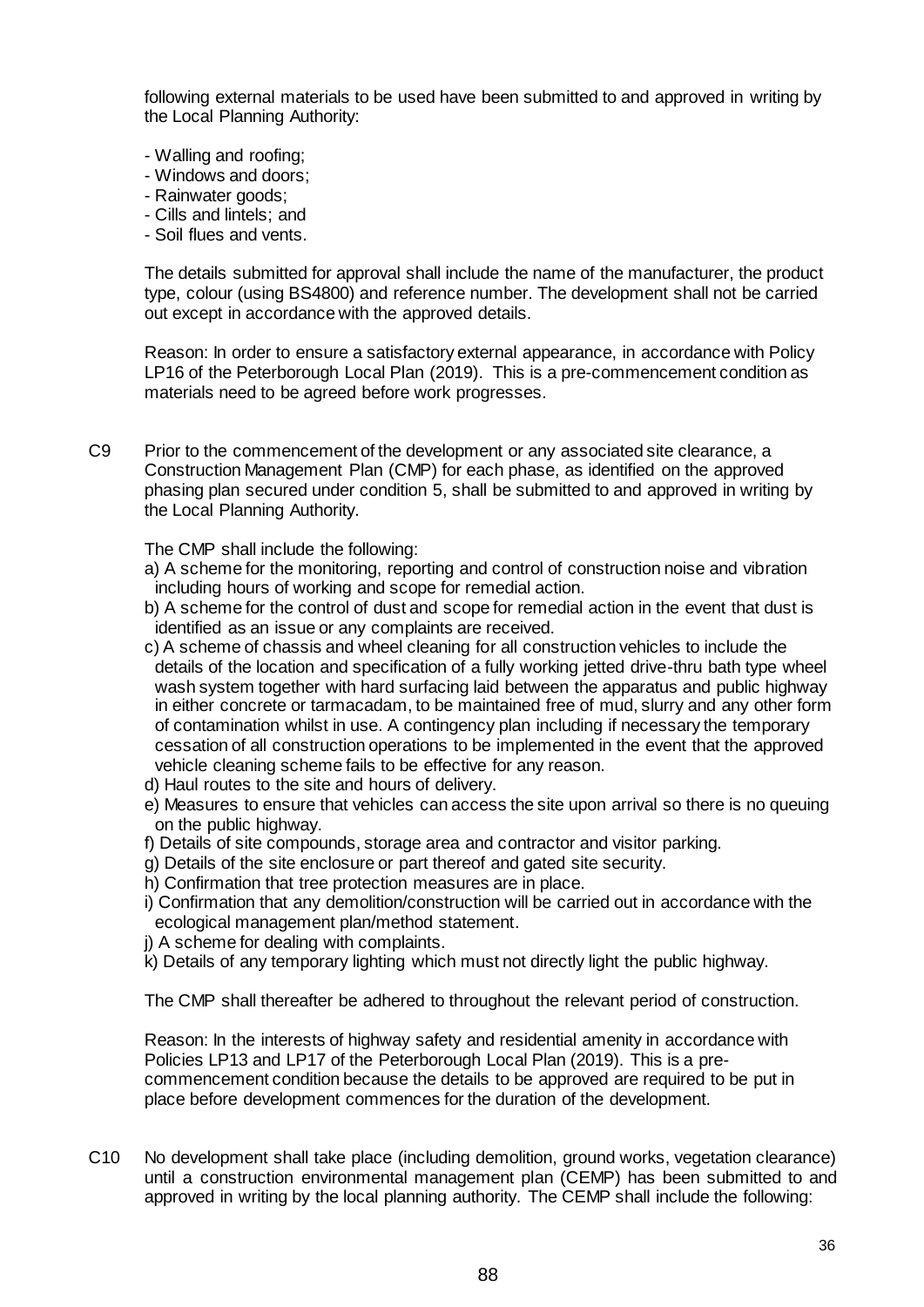a) Summary of potentially damaging activities.

b) Identification of "biodiversity protection zones".

c) Practical measures (both physical measures and sensitive working practices) to avoid or reduce impacts during construction (may be provided as a set of method statements) including ensuring no Non-Native Invasive Species are spread across the site.

d) The location and timing of sensitive works to avoid harm to biodiversity features.

e) The times during construction when specialist ecologists need to be present on site to oversee works.

f) Responsible persons and lines of communication.

g) The role and responsibilities on site of an ecological clerk of works (ECoW) or similarly competent person.

h) Use of protective fences, exclusion barriers and warning signs.

The approved CEMP shall be adhered to and implemented throughout the construction period strictly in accordance with the approved details, unless otherwise agreed in writing by the local planning authority.

Reason: In the interests of biodiversity enhancement in accordance with Policy LP28 of the Peterborough Local Plan (2019). This is a pre-commencement condition as the CEMP needs to be in place from the duration of the development.

C11 If, during development If during any phase or sub-phase of development, contamination not previously considered is identified, then the Local Planning Authority shall be notified immediately and no further work shall be carried out until a method statement detailing a scheme for dealing with the suspect contamination has been submitted to and agreed in writing with the Local Planning Authority. The development shall thereafter not be carried out except in complete accordance with the approved scheme.

Reason: To ensure all contamination within the site is dealt with, in accordance with Policy LP33 of the Peterborough Local Plan (2019) and paragraph 178 of the National Planning Policy Framework (2019).

C12 The development hereby permitted shall be constructed to ensure that each residential unit achieves water usage of no more than 110 litres per person per day.

Reason: In order to reduce the impact of the development upon the water environment, in accordance with Policy LP32 of the Peterborough Local Plan (2019).

C13 The plans and particulars to be submitted as reserved matters under condition 1 shall include details of existing and proposed site levels including the finished floor levels. The plans shall include details of all finished floor levels, levels for associated garages and gardens, details of any earthworks, retaining features and confirmation that level access can be achieved. The development shall thereafter be carried out in accordance with the approved details.

Reason: In the interests of visual and residential amenity in accordance with Policies LP16 and LP17 of the Peterborough Local Plan.

C14 The development hereby permitted shall be carried out in accordance with the approved Flood Risk Assessment. The plans to be submitted for reserved matters approval under condition 1 shall confirm how the development complies with the approved assessment and include details of all on site attenuation features. The development shall thereafter be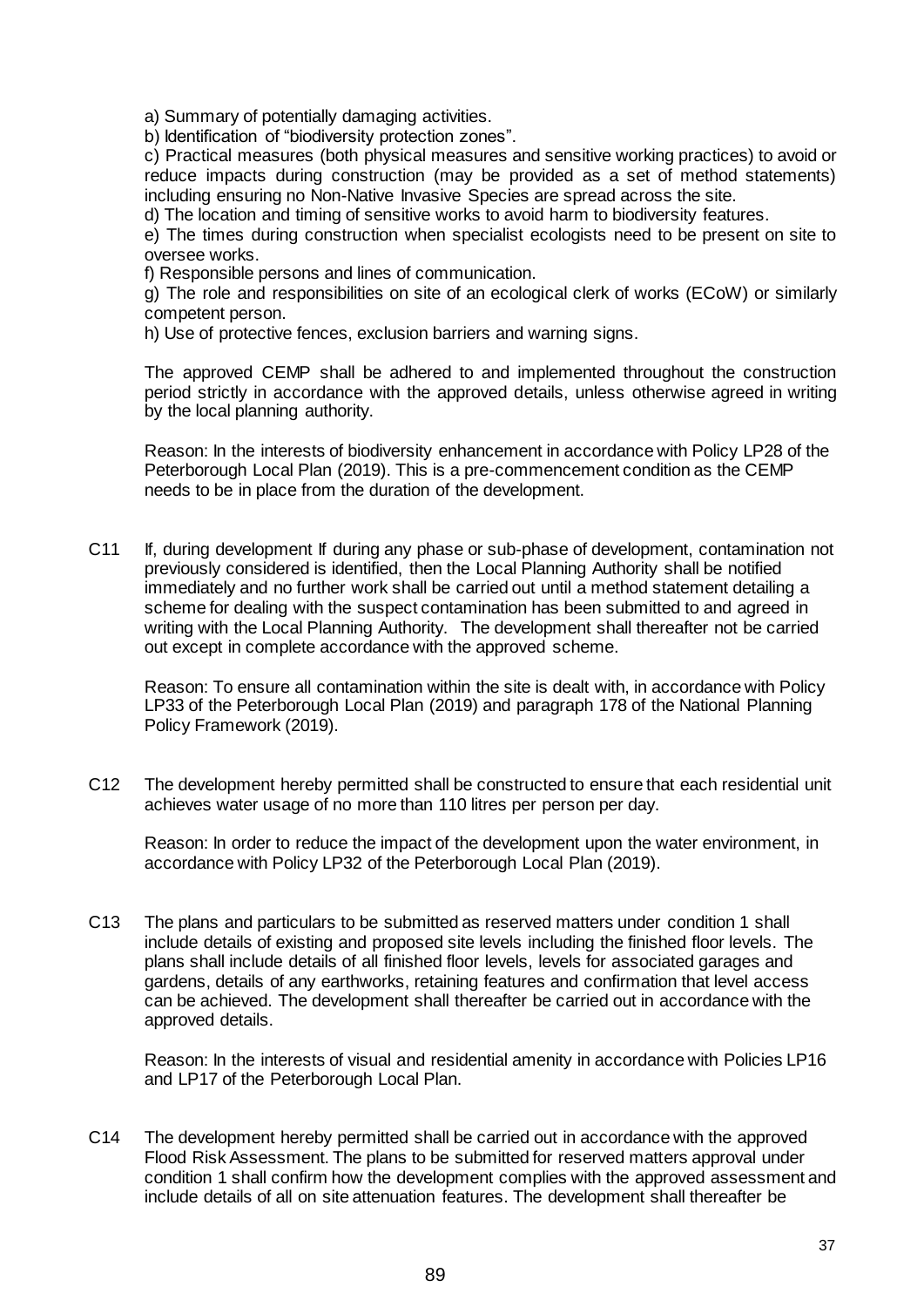carried out in accordance with the approved details prior to first occupation of any dwelling to which they relate.

Reason: In order to ensure that the site can be adequately drained, in accordance with Policy LP32 of the Peterborough Local Plan (2019).

- C15 Prior to the commencement of development (other than ecological investigation and surveys), a detailed scheme of the design, implementation, maintenance and management of the sustainable drainage scheme based on the approved preliminary SWS Drainage Strategy have been submitted to and approved in writing by the local planning authority. Those details shall include, but are not limited to:
	- A full and up to date sustainable drainage strategy and plan;
	- Information about the design storm period and intensity, discharge rates and volumes (both pre and post development), temporary storage facilities, means of access for maintenance, the methods employed to delay and control the surface water discharged from the site and the measures taken to prevent flooding and pollution of the receiving groundwater and/or surface waters;

- Any works required off-site to ensure adequate discharge of surface water without causing flooding or pollution (which should include refurbishment of existing culverts and headwalls or removal of unused culverts where relevant);

- Construction/technical details of all drainage assets;
- Hydraulic calculations;
- Overland flood flow and exceedance routes, both on and off site;
- A timetable for its implementation;

- Maintenance and management schedules for all drainage assets, which includes details of the parties responsible for said maintenance throughout its lifetime. Consideration needs to be given to the access for maintenance for all drainage assets, which includes but is not limited to the wetland ponds and outfalls; and

- Demonstration that it meets the government's national standards.

The development shall thereafter be carried out in accordance with the approved details before the dwelling to which it relates is first occupied.

Reason: To prevent the increased risk of flooding, to improve and protect water quality, improve habitat and amenity, and ensure future maintenance of the surface water drainage system, in accordance with Policy LP32 of the Peterborough Local Plan (2019). This is a pre-commencement condition as the foul drainage needs to be agreed at the outset of the development.

C16 Prior to the commencement of development (excluding site clearance works), a detailed scheme of foul drainage including details of any phasing or off-site connections/ infrastructure improvements shall be submitted to and approved in writing by the Local Planning Authority. The development shall thereafter be carried out in accordance with the approved details before the dwelling to which it relates is first occupied.

Reason: In order to ensure that the site can be adequately drained, in accordance with Policy LP32 of the Peterborough Local Plan (2019). This is a pre-commencement condition as the foul drainage needs to be agreed at the outset of the development.

C17 The plans and particulars to be submitted for reserved matters approval under condition 1 shall include details of open space provision which shall broadly accord with the amount of open space shown on Drawings L---/MP/01 Rev.E – Indicative Masterplan and L---/POS/01 Rev.A – Indicative POS areas and include a LEAP and allotments.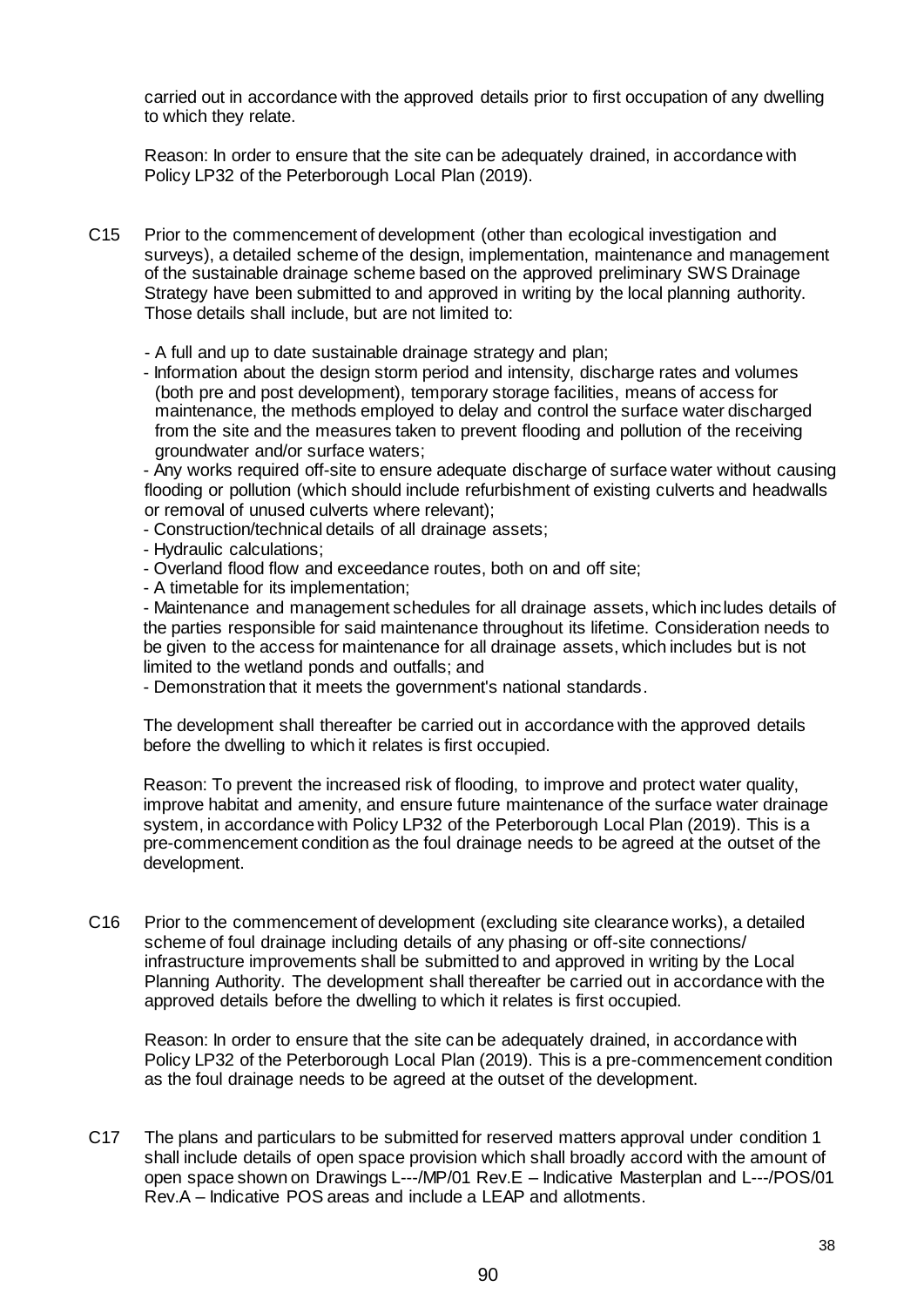Prior to the first occupation of the first dwelling on the site, details of the proposed play equipment shall be submitted to and approved in writing by the Local Planning Authority along with a timetable for the delivery of the open space(s) including the play area.

The open space and play area shall thereafter be carried out in accordance with the approved details and be ready for use in accordance with the approved timetable. The open space and play area shall thereafter be retained and maintained and be available for public use.

Reason: In order to ensure sufficient public open space and provision of play equipment to serve the new development, in accordance with Policy LP21 of the Peterborough Local Plan (2019).

C18 The plans and particulars to be submitted for reserved matters approval under condition 1 shall include a noise assessment based on the reserved matters layouts and shall include full details of any proposed mitigation measures. The development shall thereafter be carried out in accordance with the approved mitigation measures which shall be installed prior to the first use of the dwelling to which they relate, and shall thereafter be retained as such.

Reason: In order to ensure adequate amenity for the future occupiers in accordance with Policy LP17 of the Peterborough Local Plan (2019).

C19 The plans and particulars to be submitted for reserved matters approval under condition 1 shall include an air quality assessment based on the reserved matters layouts and shall include full details of any proposed mitigation measures. The development shall thereafter be carried out in accordance with the approved mitigation measures which shall be installed prior to the first use of the dwelling to which they relate, and shall thereafter be retained as such.

Reason: In order to protect and safeguard the neighbouring occupants and future occupiers of the development, in accordance with Policy LP17 of the Peterborough Local Plan (2019).

- C20 Details of the hard landscaping scheme to be submitted as plans and particulars under condition 1 shall include the following details:
	- External paving and surfacing materials;
	- All boundary treatments and enclosures including those on the edges of the site;
	- Street furniture including bins and signage; and
	- External lighting to all highways and private driveways.

The development shall thereafter be carried out in accordance with the approved details prior to the first occupation of the area or building to which they relate or in accordance with any alternative timeframe as may be agreed in writing by the Local Planning Authority.

Reason: In the interests of the visual and residential amenity, in accordance Policies LP16 and LP17 of the Peterborough Local Plan (2019).

C21 The soft landscaping scheme reflecting the approved indicative masterplan to include details for front and rear gardens, shared communal open spaces etc. to be submitted as plans and particulars under condition 1 shall include the following details:

- Planting plans including retained trees, species, numbers, size and density of planting;

39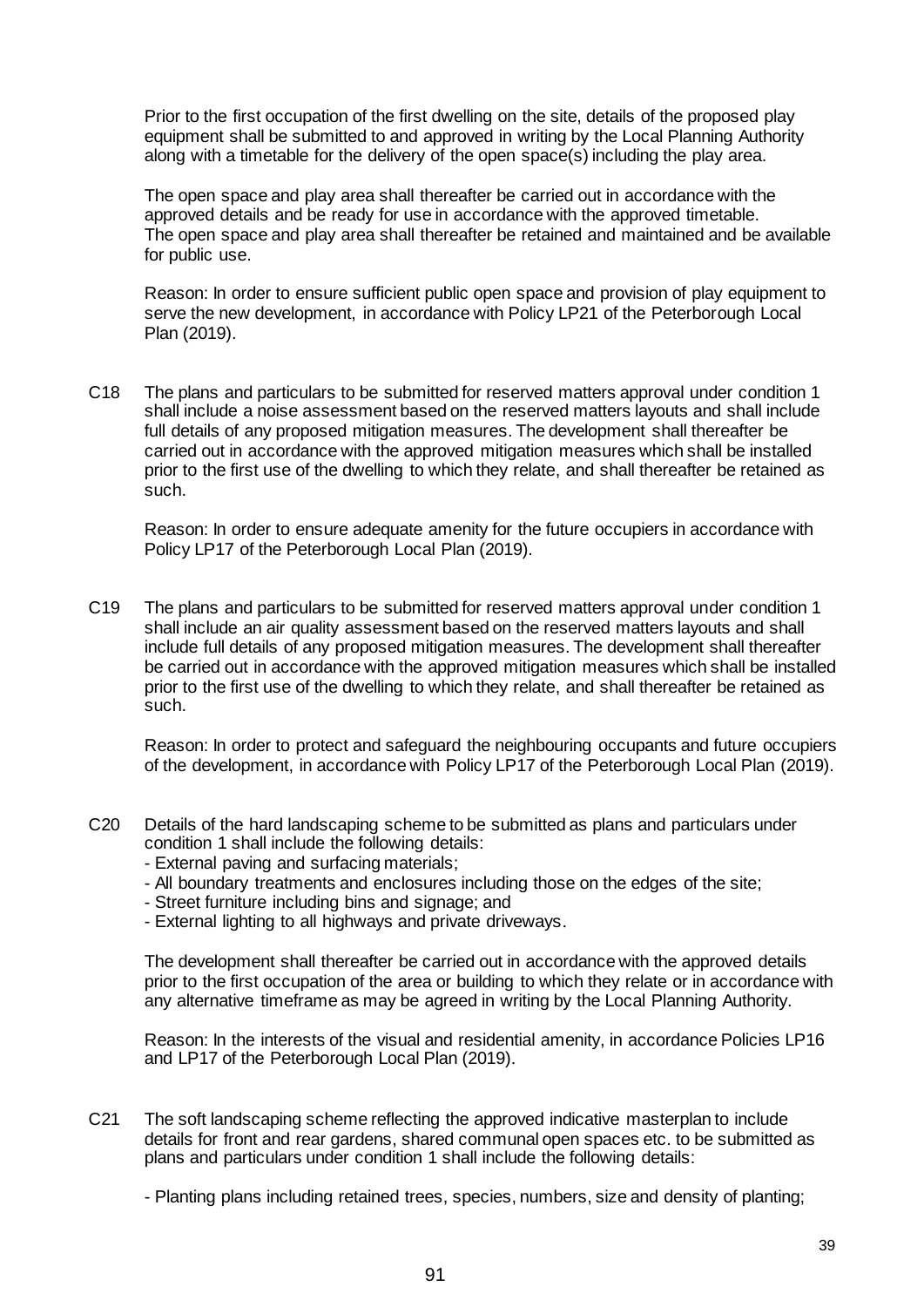- An implementation programme (phased developments).

The development shall thereafter be carried out in accordance with the approved details no later than first available planting/seeding season following first occupation of the dwelling(s) to which the planting relates or in accordance with any alternative timeframe as maybe agreed in writing by the Local Planning Authority apart from the open space which shall be laid out in accordance with the requirement of condition 17.

Any trees, shrubs or hedges forming part of the approved landscaping scheme (except those contained in enclosed rear gardens to individual dwellings) that die are removed, become diseased or unfit for purpose in the opinion of the LPA within five years of the implementation of the landscaping scheme shall be replaced during the next available planting season by the Developers, or their successors in title with an equivalent size, number and species being replaced. Any replacement trees, shrubs or hedgerows dying within five years of planting shall themselves be replaced with an equivalent size, number and species.

Reason: In the interests of the visual amenity of the area and for future occupants of the development and the enhancement of biodiversity in accordance with Policies LP16, LP21 and LP29 of the Peterborough Local Plan (2019).

C22 Prior to the first occupation of any dwelling within the development, a Landscape Management Plan (LMP) shall be submitted to and approved in writing by the Local Planning Authority. The LMP shall include, but not limited to:

- Long term design objectives;

- Management responsibilities; and
- Maintenance schedules.

The LMP shall be implemented in full following the planting of any of the soft landscaping secured under condition 21.

Reason: In the interests of the visual appearance of the development and the enhancement of biodiversity, in accordance with Policies LP16 and LP21 of the Peterborough Local Plan (2019).

C23 The plans and particulars to be submitted for reserved matters approval under condition 1 shall include an updated Arboricultural Impact Assessment and Tree Protection Scheme. The development shall thereafter take place in accordance with the approved details and tree protection measures.

The tree protection measures shall be erected prior to the commencement of development or site works and thereafter retained until development within that area is completed.

Reason: In order to protect retained trees and hedges on the site, in accordance with Policy LP29 of the Peterborough Local Plan (2019).

C24 The submitted Residential Travel Plan, prepared by BWB (ref: EYE-BWB-GEN-XX-RP-TR-0001 RTP-S2-P2) received on 2 July 2019, shall be implemented prior to the first occupation of any dwelling. The development shall thereafter be occupied in accordance with the submitted Residential Travel Plan or a plan as subsequently modified and approved in writing by the Local Planning Authority.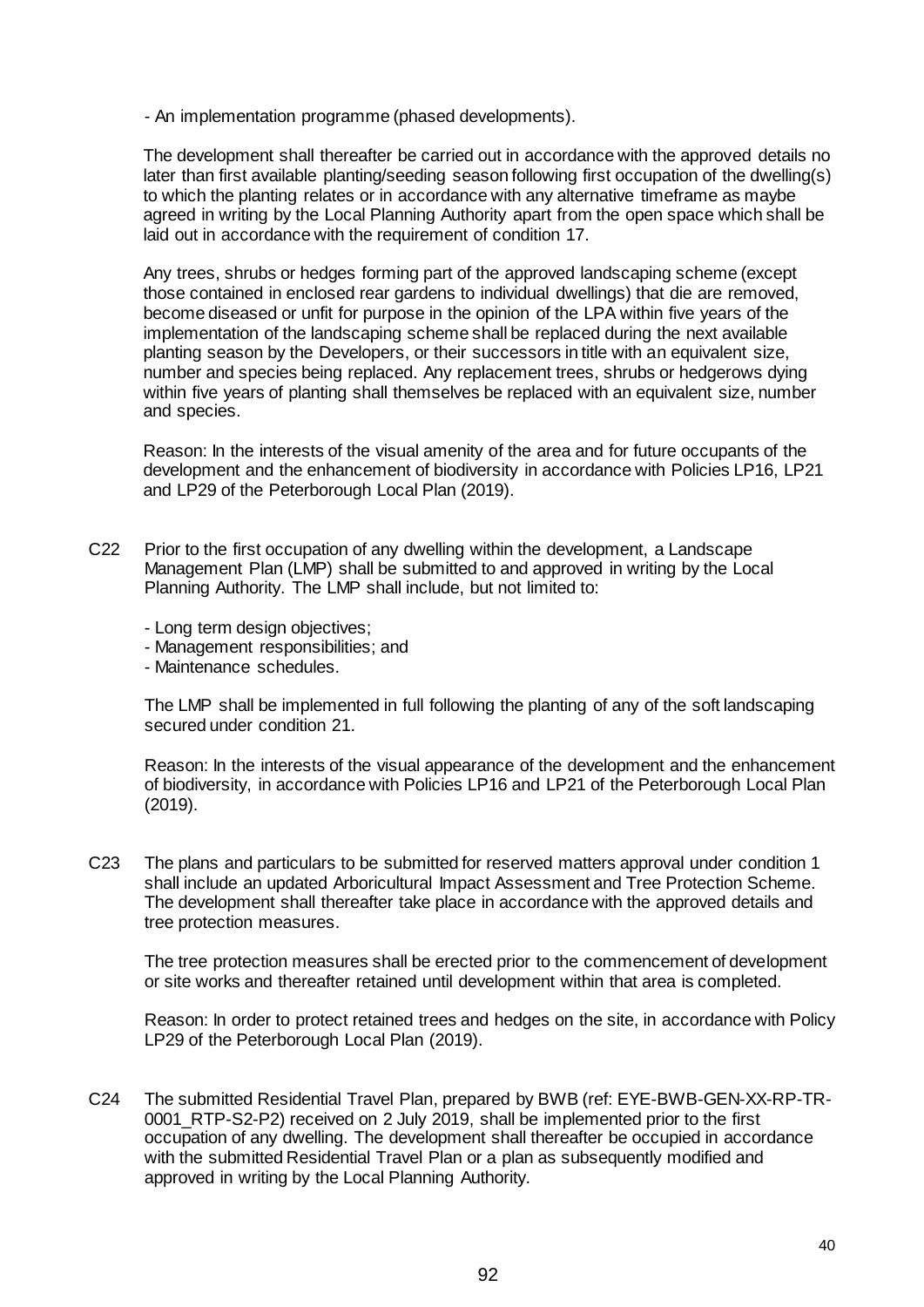Reason: In the interests of promoting sustainable transport and development, in accordance with Policy LP13 of the Peterborough Local Plan (2019).

C25 Prior to commencement of development, further details of the works to Eyebury Road and a timetable for its implementation, in accordance with the principles set out on EYE-BWB-GEN-XX-DR-TR-100-S2 P7 and EYE-BWB-GEN-XX-DR-TR-102-S2 P3, and in LTN 1/20, shall be submitted to and approved in writing by the Local Planning Authority.

No dwelling on the development shall be occupied until all of the works have been completed in accordance with the approved details.

Reason: In the interest of highway safety, in accordance with Policy LP13 of the Peterborough Local Plan (2019). This is a pre-commencement condition because the offsite highway works are required to make the development acceptable and in addition to planning approval will require separate approval from the Highway Authority under the Highways Act.

C26 The site access from Eyebury Road hereby approved shall be provided in accordance with the details shown on drawing EYE-BWB-GEN-XX-DR-TR-100-S2 P7 prior to first occupation of the dwellings. It shall thereafter be retained in accordance with the approved plans.

Reason: In the interests of highway safety in accordance with Policy LP13 of the Adopted Peterborough Local Plan.

C27 Vehicle to vehicle visibility splays measuring 2.4 metres measured along the centre line of the minor arm from the channel line of the major arm by 43 metres measured from the centre line of the minor arm along the channel line of the major arm in both directions shall be provided at the new junction on to Eyebury Road prior to first use of the road and shall thereafter be maintained in perpetuity and retained free from any obstructions over 600mm in height above ground height.

Reason: In the interest of highway safety in accordance with Policy LP13 of the Adopted Peterborough Local Plan.

- C28 Adequate space shall be provided within the site for parking and turning in order to:
	- Enable residents' vehicles to park clear of the public highway;
	- Accommodate appropriate levels of visitors' car parking;
	- Provide electric charging points, and the ducting to enable future provision of chargers in locations where the charging points are not provided;
	- Accommodate the necessary number of cycle parking spaces within the curtilage of each dwelling; and
	- Enable vehicles to enter and leave in forward gear.

This provision shall be in accordance with details which have been approved in writing by the Local Planning Authority as part of a reserved matters application for the relevant areas of the site as required under condition 1.

Reason: In the interests of Highway safety and to promote the use of sustainable modes of transport, in accordance with Policy LP13 of the Peterborough Local Plan (2019).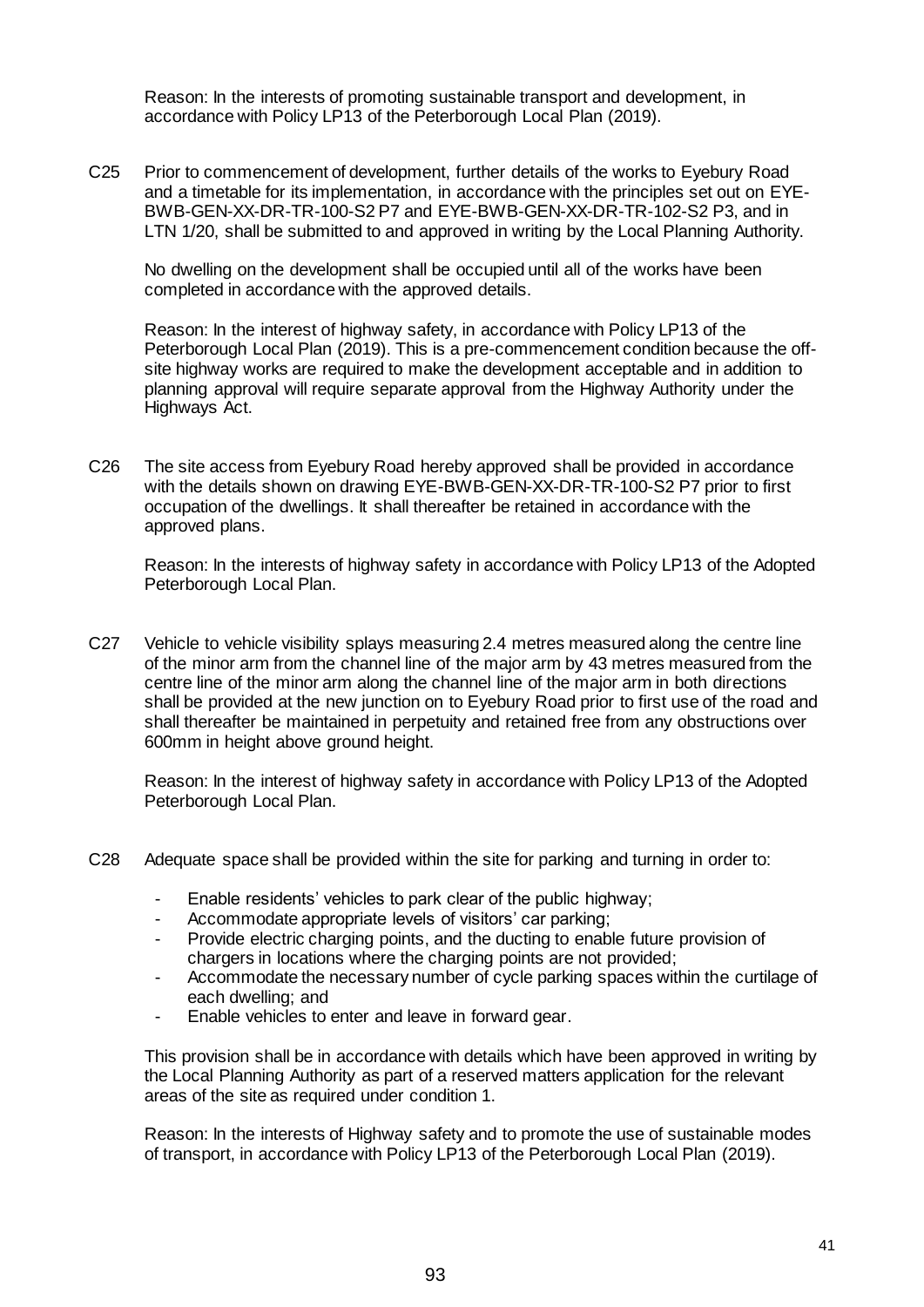C29 Each dwelling must be provided with cycle parking in accordance with the standards set out in Policy LP13 and Local Transport Note 1/20.

Reason: In the interests of promoting sustainable transport and development from the outset, in accordance with Policy LP13 of the Peterborough Local Plan (2019) and LTN1/20.

C30 The developer must contact the Highway Control Team to agree the extent of a precondition highway survey and carry out a joint inspection of the condition of the public highway before site traffic uses the road/s. A similar inspection will take place on completion of the road.

Reason: In the interests of highway safety, in accordance with Policy LP13 of the Peterborough Local Plan (2019).

C31 No dwelling within any phase or sub-phase shall be occupied until the vehicle access linking that dwelling to the public highway has been completed to a minimum of base course level and footways / cycleways shall be completed to surface course level. In the event the dwelling is occupied with the roads at base course level then a timetable and phasing plan for completing the roads shall be submitted to and approved in writing by the Local Planning Authority. The roads shall thereafter be completed in accordance with the approved timetable and phasing plan.

Reason: In the interests of providing a safe means of access to the development which does not prejudice the safety of the users of the existing public highway, in accordance with Policy LP13 of the Peterborough Local Plan (2019).

C32 Notwithstanding the submitted information prior to the implementation of any trees located within 4.5 metres of the highway, details of the proposed tree pits shall be submitted to and approved in writing by the Local Planning Authority. The development shall thereafter be carried out in accordance with the approved details.

Reason: In the interests of visual amenity and biodiversity enhancement in accordance with Policies LP16 and LP29 of the Peterborough Local Plan (2019).

- C33 Notwithstanding the submitted ecological documents, prior to the commencement of development an ecological design strategy (EDS) addressing the creation of mitigation and compensation habitat both on and off site. The EDS shall include the following:
	- Purpose and conservation objectives for the proposed works;
	- Review of site potential and constraints;
	- Detailed design(s) and/or working method(s) to achieve stated objectives;
	- Extent and location/area of proposed works on appropriate scale maps and plans;
	- Type and source of materials to be used where appropriate, e.g. native species of local provenance;
	- Timetable for implementation demonstrating that works are aligned with the proposed phasing of development;
	- Persons responsible for implementing the works;
	- Details of initial aftercare and long-term maintenance;
	- Details for monitoring and remedial measures; and
	- Details for disposal of any wastes arising from works.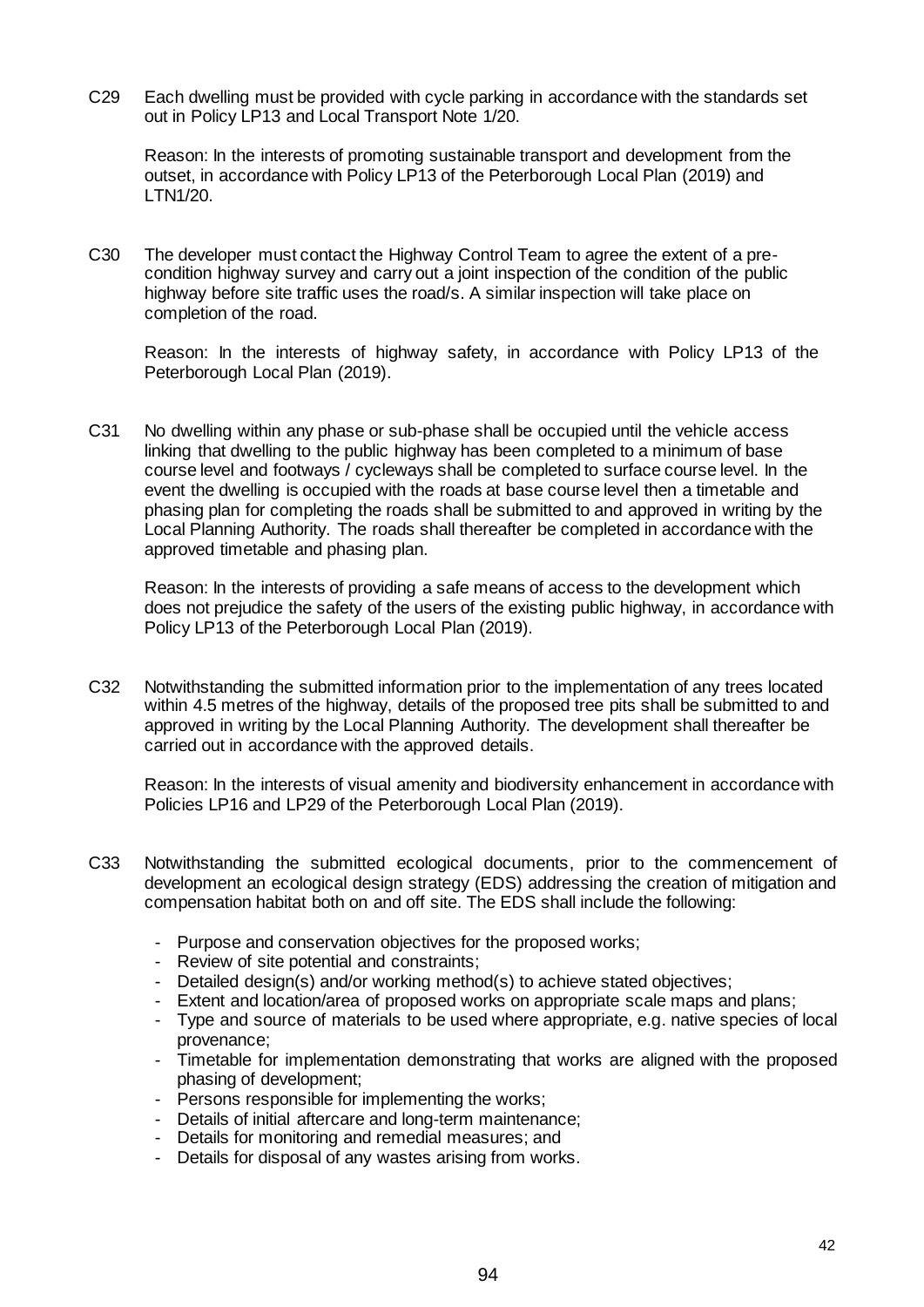The EDS should include provision for at least 8% of structures to include at least one bird/ bat box of appropriate design and installation.

The EDS shall be implemented in accordance with the approved details and all features shall be retained in that manner thereafter.

Reason: In the interests of biodiversity enhancement in accordance with Policy LP28 of the Peterborough Local Plan (2019). This is a pre-commencement condition as the CEMP needs to be in place from the outset of the development.

C34 No development other than groundworks and foundations shall take place until provision has been made for fire hydrants in accordance with a scheme to be submitted to and approved in writing by the Local Planning Authority. The scheme shall thereafter be implemented in accordance with the approved details.

Prior to the first occupation of any dwelling (or building where appropriate) to be served by the scheme, written confirmation shall be submitted to and approved in writing by the Local Planning Authority that the scheme has been implemented in full and is certified as being ready for use.

Reason: In order to ensure that sufficient resources are available for fire-fighting in accordance with Policies LP16 and LP17 of the Peterborough Local Plan (2019). This is a pre-commencement condition as the scheme for fire hydrants needs to be agreed at the outset of the development.

Copies to Councillor Allen, Brown and Simons